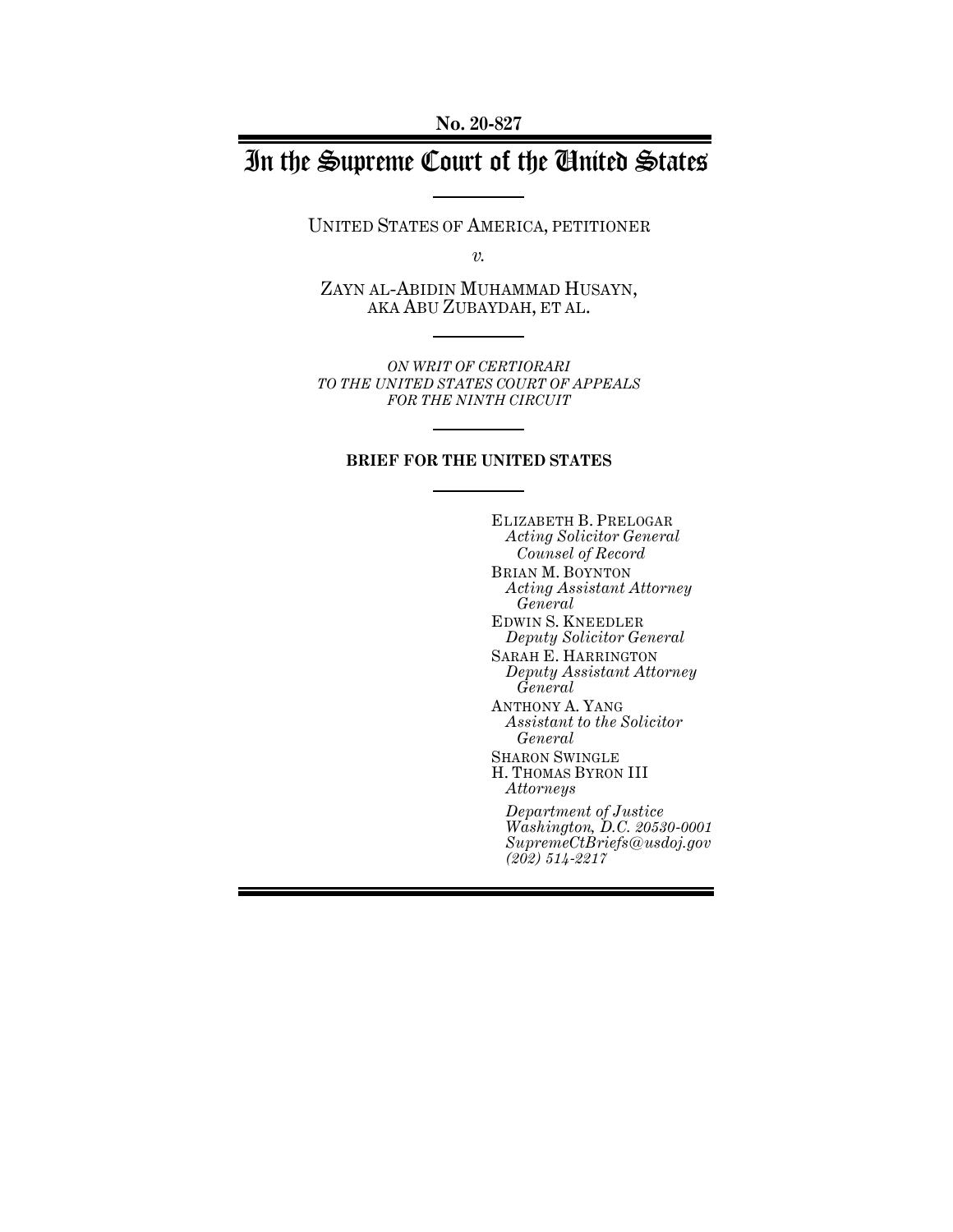## **QUESTION PRESENTED**

Whether the court of appeals erred when it rejected the United States' assertion of the state-secrets privilege based on the court's own assessment of potential harms to the national security, and required discovery to proceed further under  $28 \text{ U.S.C. } 1782(a)$  against former Central Intelligence Agency (CIA) contractors on matters concerning alleged clandestine CIA activities.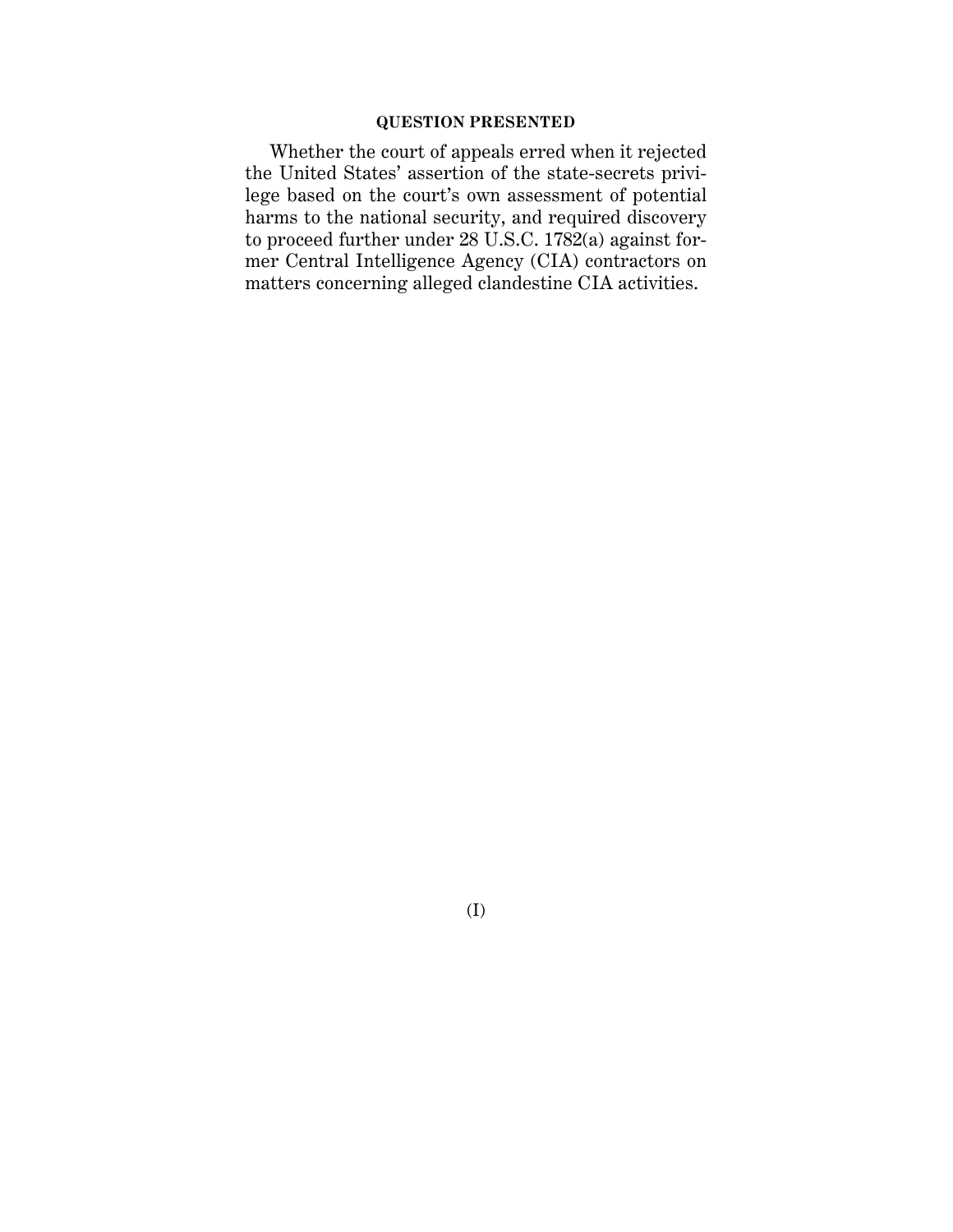## **PARTIES TO THE PROCEEDING**

Petitioner is the United States of America, which was the intervenor in the district court.

Respondents Zayn al-Abidin Muhammad Husayn (a.k.a. Abu Zubaydah) and his attorney Joseph Margulies were petitioners in the district court. Respondents James Elmer Mitchell and John Jessen were respondents in the district court.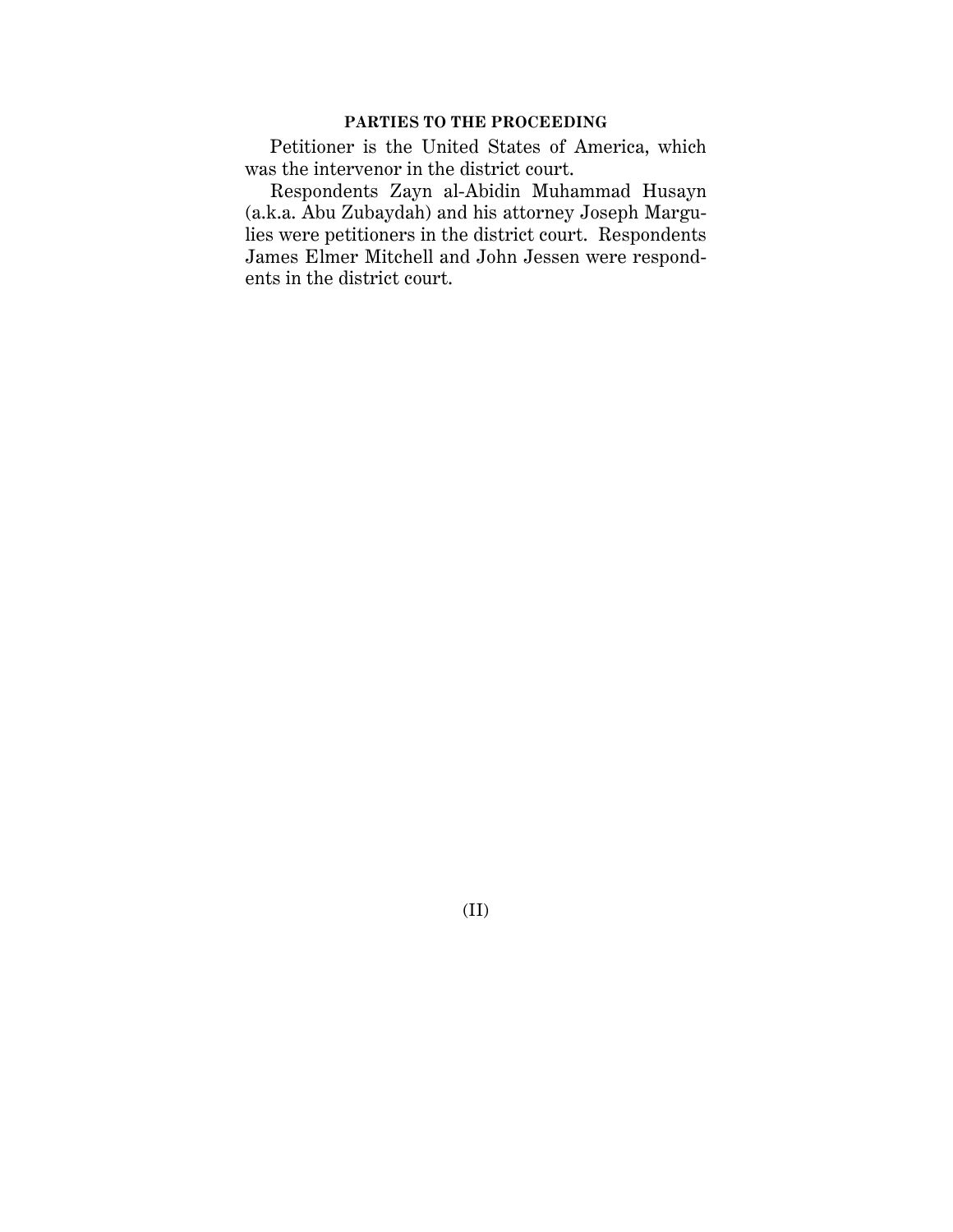# **TABLE OF CONTENTS**

Page

| А.                                                     |
|--------------------------------------------------------|
| B.                                                     |
|                                                        |
| Argument:                                              |
| The courts below in this Section 1782 proceeding could |
| not properly compel former CIA contractors to confirm  |
| or deny whether Poland hosted a clandestine CIA        |
| detention facility or provided related assistance  21  |
| The state-secrets privilege applies to evidence<br>A.  |
| from former CIA contractors that would confirm         |
| or deny whether Poland hosted a clandestine CIA        |
|                                                        |
| The CIA Director's state-secrets-privilege<br>1.       |
| assertion, which rests on his expert assessment        |
| of harm to the national security, warrants             |
| 22                                                     |
| The disclosure of classified information by<br>2.      |
| former CIA contractors risks significant harm          |
|                                                        |
| Purported "public knowledge" does not<br>3.            |
| undermine the state-secrets-privilege                  |
|                                                        |
| Information from nongovernment sources<br>a.           |
| does not eliminate the national-security               |
| harms of confirming or denying the                     |
|                                                        |
| The Ninth Circuit's public-knowledge<br>$\mathbf{b}$ . |
| analysis underscores the error of its failure          |
| to accord deference to the CIA Director's              |
|                                                        |

(III)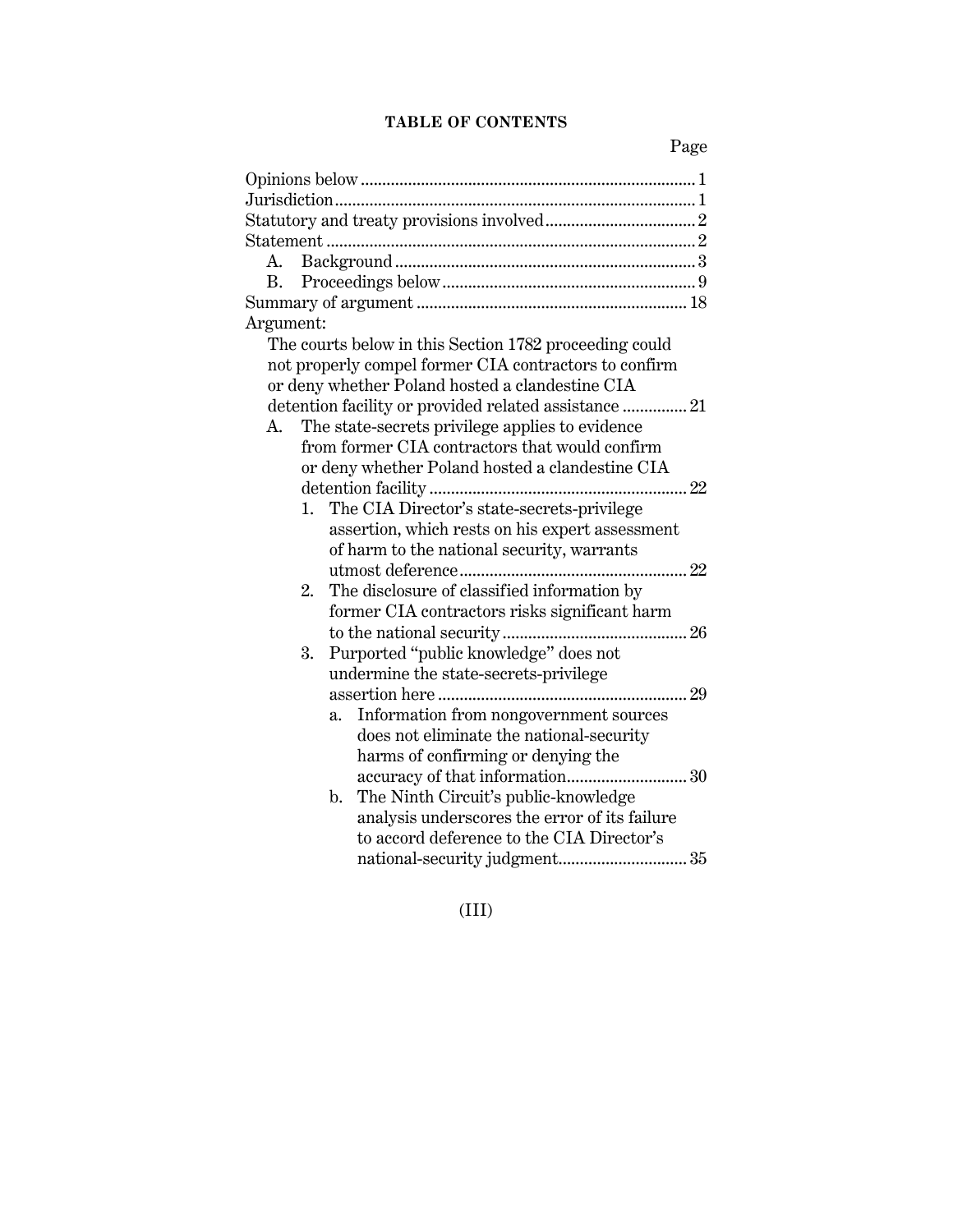| Table of Contents-Continued:                                                                                                                                                                 | Page |
|----------------------------------------------------------------------------------------------------------------------------------------------------------------------------------------------|------|
| Discovery requests for information for use in<br>4.<br>foreign proceedings investigating alleged<br>clandestine CIA activities warrant enhanced<br>deference to the Executive's assertion of |      |
|                                                                                                                                                                                              |      |
| The district court could not properly authorize<br>В.                                                                                                                                        |      |
| discovery of national-security information for use                                                                                                                                           |      |
| by foreign prosecutors investigating clandestine                                                                                                                                             |      |
|                                                                                                                                                                                              |      |
|                                                                                                                                                                                              |      |
|                                                                                                                                                                                              |      |

# **TABLE OF AUTHORITIES**

# Cases:

| ACLU v. United States Dep't of Def.,                   |
|--------------------------------------------------------|
|                                                        |
| Al Fayed v. CIA, 229 F.3d 272 (D.C. Cir. 2000)  45     |
| Al Fayed v. United States, 210 F.3d 421                |
|                                                        |
| Alfred A. Knopf, Inc. v. Colby, 509 F.2d 1362          |
| (4th Cir.), cert. denied, 421 U.S. 908, and            |
|                                                        |
| Ali v. Obama, 736 F.3d 542 (D.C. Cir. 2013),           |
|                                                        |
| Application of O2CNI Co., In re,                       |
| No. 3:13-mc-80125, 2013 WL 4442288                     |
|                                                        |
| Application of the Republic of Turkey,                 |
| In re, No. 2:20-mc-36, 2021 WL 671518                  |
|                                                        |
| <i>Black v. United States, 62 F.3d 1115</i>            |
| (8th Cir. 1995), cert. denied, 517 U.S. 1154 (1996) 24 |
| CIA v. Sims, 471 U.S. 159 (1985)  24, 25, 27, 28       |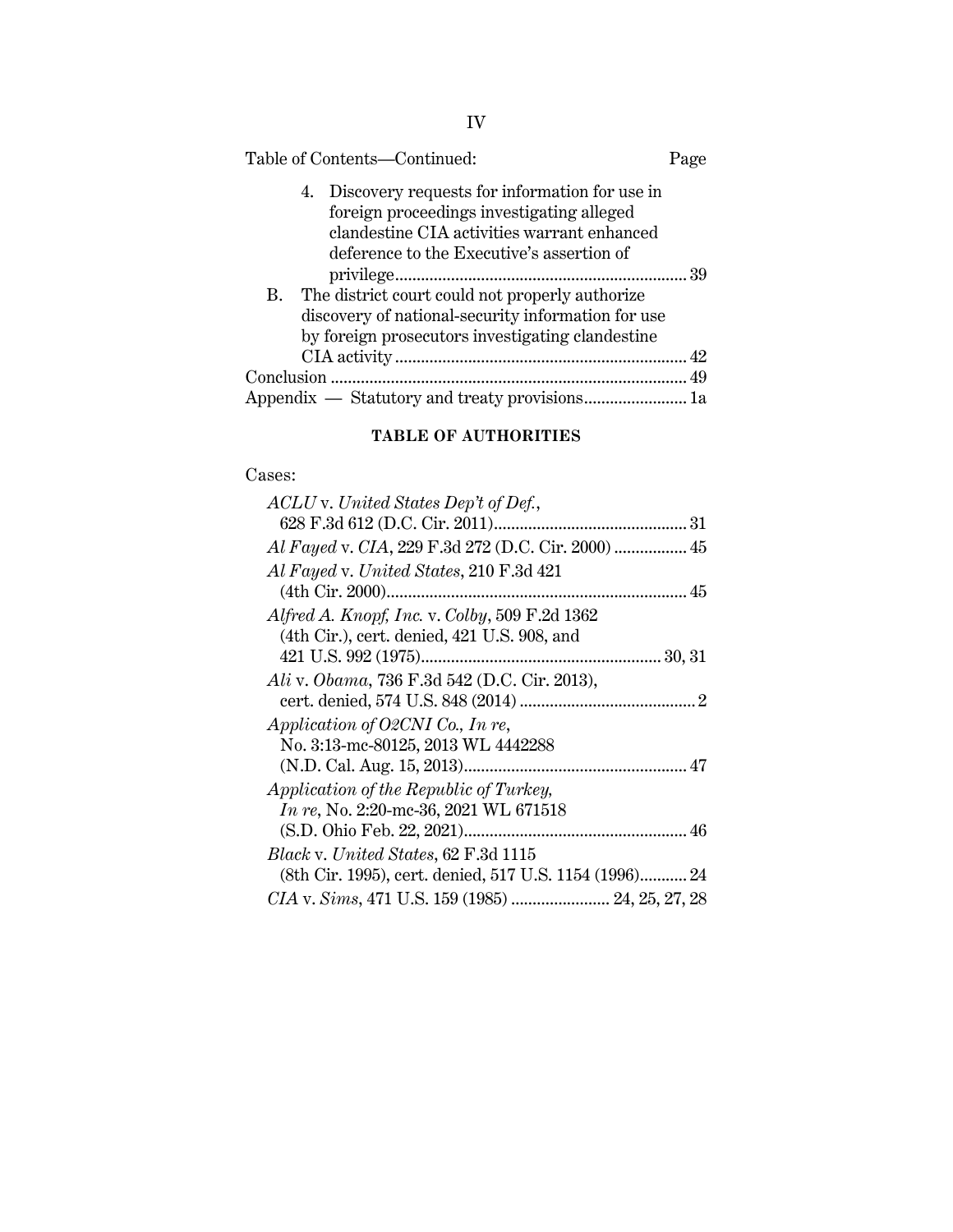| Cases—Continued:                                         | Page |
|----------------------------------------------------------|------|
| Cheney v. United States District Court,                  |      |
|                                                          |      |
| Department of the Navy v. Egan, 484 U.S. 518             |      |
|                                                          |      |
| El-Masri v. United States, 479 F.3d 296 (4th Cir.),      |      |
|                                                          |      |
| Federal Republic of Nigeria v. VR Advisory Servs.,       |      |
| Ltd., 499 F. Supp. 3d 3 (S.D.N.Y. 2020), appeal          |      |
| pending, No. 20-3909 (2d Cir. filed Nov. 17, 2020)  46   |      |
| Firth Sterling Steel Co. v. Bethlehem Steel Co.,         |      |
|                                                          |      |
| Fitzgibbon v. CIA, 911 F.2d 755 (D.C. Cir. 1990) 30      |      |
| 14 Penn Plaza LLC v. Pyett, 556 U.S. 247 (2009) 48       |      |
| Frugone v. CIA, 169 F.3d 772 (D.C. Cir. 1999)  31        |      |
| General Dynamics Corp. v. United States,                 |      |
|                                                          |      |
|                                                          |      |
| Halpern v. FBI, 181 F.3d 279 (2d Cir. 1999)  31          |      |
| Intel Corp. v. Advanced Micro Devices, Inc.,             |      |
|                                                          |      |
| Kiobel v. Cravath, Swaine & Moore LLP,                   |      |
| 895 F.3d 238 (2d Cir. 2018), cert. denied,               |      |
|                                                          |      |
| Military Audit Project v. Casey,                         |      |
| Pollen v. Ford Instrument Co.,                           |      |
|                                                          |      |
| Rex v. Watson, (1817) 171 Eng. Rep. 591 (K.B.) 31, 32    |      |
| Rivero v. City & Cnty. of S.F.,                          |      |
|                                                          |      |
| Schneider v. Kissinger, 412 F.3d 190                     |      |
| (D.C. Cir. 2005), cert. denied, 547 U.S. 1069 (2006)  25 |      |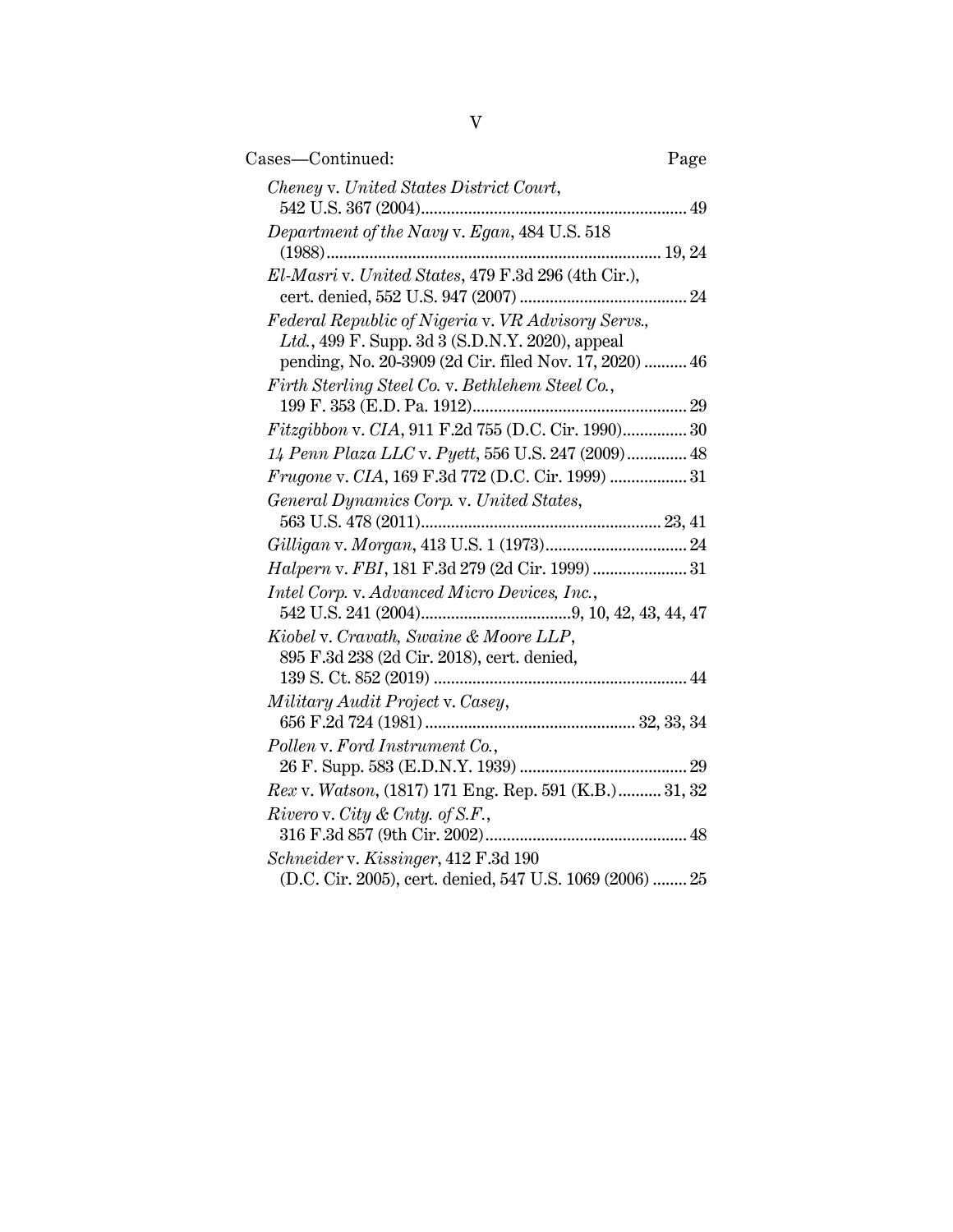| Cases-Continued:                                        | Page |
|---------------------------------------------------------|------|
| Snepp v. United States, 444 U.S. 507 (1980) 23, 27, 28  |      |
| Stein v. Department of Justice, 662 F.2d 1245           |      |
| <i>Sterling v. Tenet,</i> 416 F.3d 338 (4th Cir. 2005), |      |
|                                                         |      |
|                                                         |      |
|                                                         |      |
| United States v. Nixon, 418 U.S. 683 (1974) 22, 24      |      |
| United States v. Reynolds, 345 U.S. 1 (1953)  passim    |      |
| Weber v. Finker, 554 F.3d 1379 (11th Cir.),             |      |
|                                                         |      |
| Zuckerbraun v. General Dynamics Corp.,                  |      |
|                                                         | 24   |

Treaties, statutes, and regulations:

| Treaty Between the United States of America and<br>the Republic of Poland on Mutual Legal Assistance<br>in Criminal Matters, U.S.-Pol., July 10, 1996, |  |
|--------------------------------------------------------------------------------------------------------------------------------------------------------|--|
| T.I.A.S. No. 99-917.1:                                                                                                                                 |  |
|                                                                                                                                                        |  |
|                                                                                                                                                        |  |
|                                                                                                                                                        |  |
|                                                                                                                                                        |  |
| Federal Tort Claims Act, 28 U.S.C. 1346(b),                                                                                                            |  |
|                                                                                                                                                        |  |
|                                                                                                                                                        |  |
|                                                                                                                                                        |  |
|                                                                                                                                                        |  |
|                                                                                                                                                        |  |
|                                                                                                                                                        |  |
|                                                                                                                                                        |  |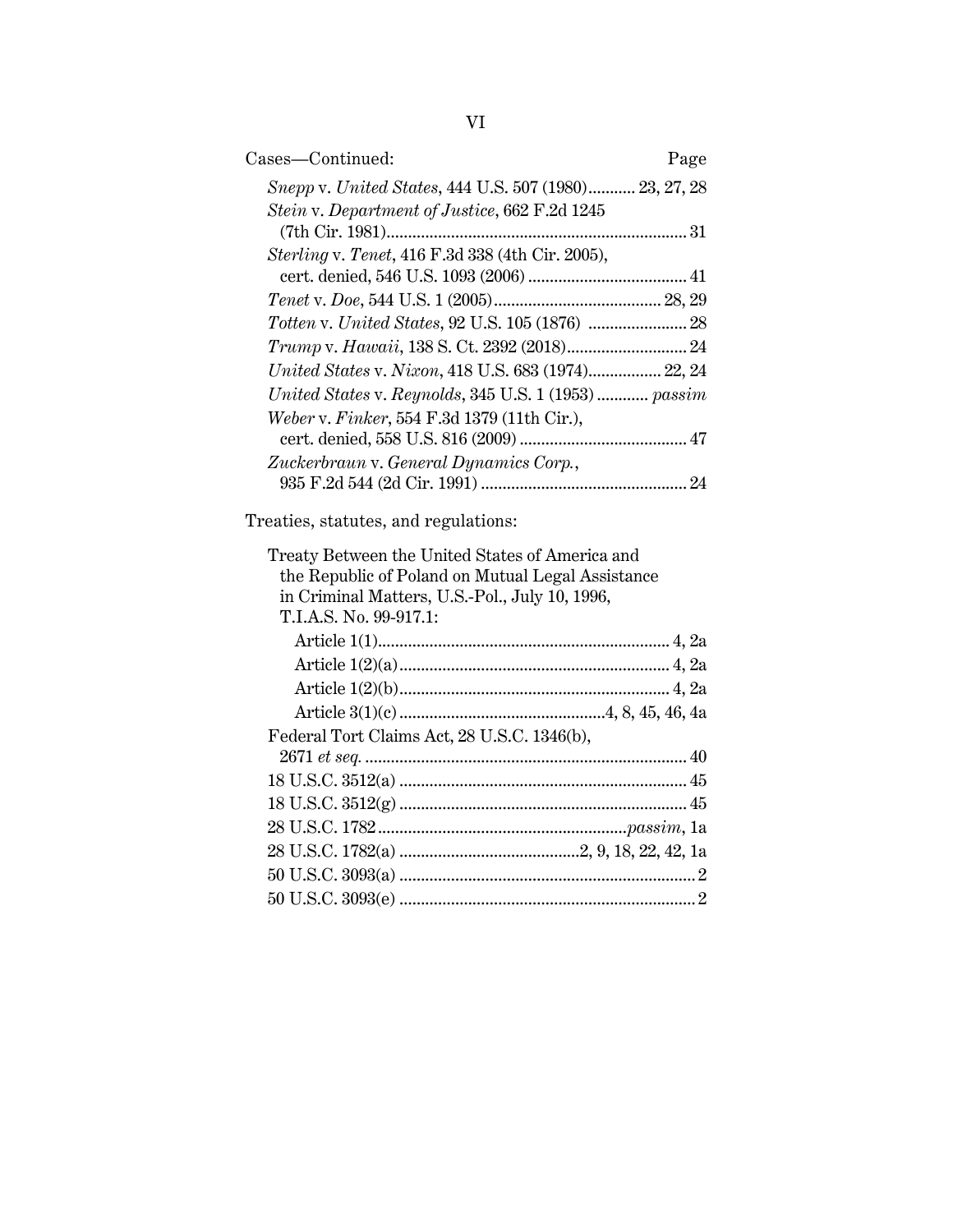| Regulations-Continued:                                                                                                                         | Page |
|------------------------------------------------------------------------------------------------------------------------------------------------|------|
| Exec. Order No. 13,526, 3 C.F.R. 298 (2009 comp.)<br>(50 U.S.C. 3161 note):                                                                    |      |
| Miscellaneous:                                                                                                                                 |      |
| Author Redacted, Project Azorian: The Story of<br>the Hughes Glomar Explorer, 22 Studies in<br>Intelligence 1 (Fall 1978) (declassified 2010), | 34   |
| Robert M. Chesney, State Secrets and the Limits of<br>National Security Litigation, 75 Geo. Wash. L.                                           |      |
| Extradition, Mutual Legal Assistance, and Prisoner<br>Transfer Treaties: Hearing before the Senate<br>Comm. on Foreign Relations, 105th Cong., |      |
| Memorandum from John O. Brennan, Dir.,<br>CIA, CIA Comments on the SSCI Report on the<br>Rendition, Detention, and Interrogation Program       |      |
| Antonio Mendez & Matt Baglio, Argo: How the CIA<br>and Hollywood Pulled Off the Most Audacious                                                 |      |
| Office of the Attorney General, Policies and<br>Procedures Governing Invocation of the State<br>Secrets Privilege (Sept. 23, 2009),            |      |
| S. Exec. Rep. No. 22, 105th Cong., 2d Sess. (1998) 45, 46<br>S. Rep. No. 1580, 88th Cong., 2d Sess. (1964) 44                                  |      |
| S. Rep. No. 288, 113th Cong., 2d Sess. (2014) 2, 5, 6, 7, 36<br>S. Treaty Doc. No. 13, 109th Cong., 2d Sess. (2006)  4                         |      |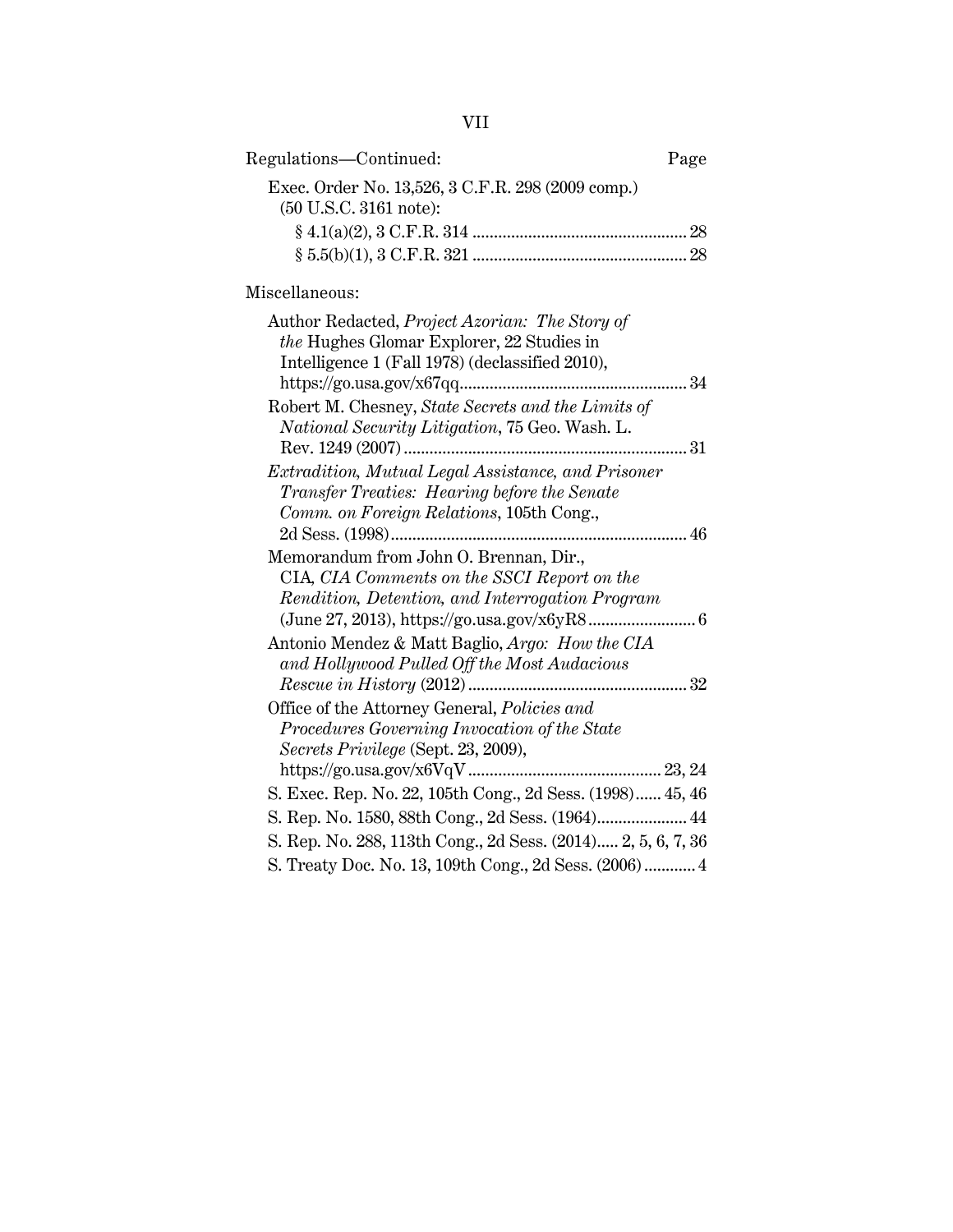# VIII

| Miscellaneous—Continued:                    | Page |
|---------------------------------------------|------|
| Standard Form 312: Classified Information   |      |
| <i>Nondisclosure Agreement</i> (rev. 2013), |      |
|                                             |      |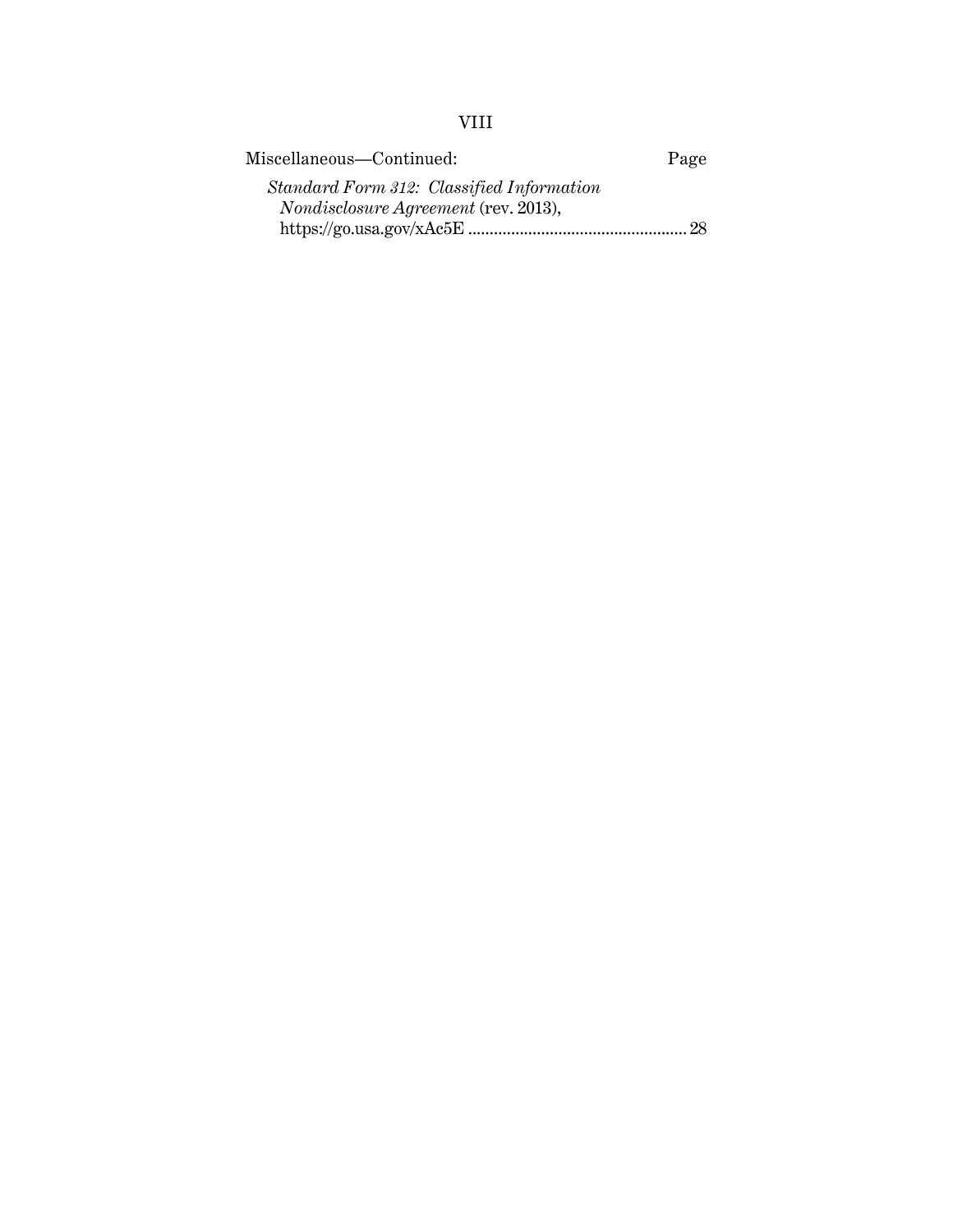# In the Supreme Court of the United States

No. 20-827

UNITED STATES OF AMERICA, PETITIONER

*v.*

ZAYN AL-ABIDIN MUHAMMAD HUSAYN, AKA ABU ZUBAYDAH, ET AL.

*ON WRIT OF CERTIORARI TO THE UNITED STATES COURT OF APPEALS FOR THE NINTH CIRCUIT*

#### **BRIEF FOR THE UNITED STATES**

#### **OPINIONS BELOW**

The opinion of the court of appeals (Pet. App. 1a-34a) is reported at 938 F.3d 1123. Opinions regarding the denial of rehearing en banc (Pet. App. 73a-85a, 86a-109a) are reported at 965 F.3d 775. An order of the district court (Pet. App. 35a-60a) is not published in the Federal Supplement but is available at 2018 WL 11150135. A prior order of the district court (Pet. App. 61a-71a) is unreported.

#### **JURISDICTION**

The judgment of the court of appeals was entered on September 18, 2019. A petition for rehearing was denied on July 20, 2020 (Pet. App. 72a-109a). The petition for a writ of certiorari was filed on December 17, 2020, and granted on April 26, 2021. The jurisdiction of this Court rests on 28 U.S.C. 1254(1).

(1)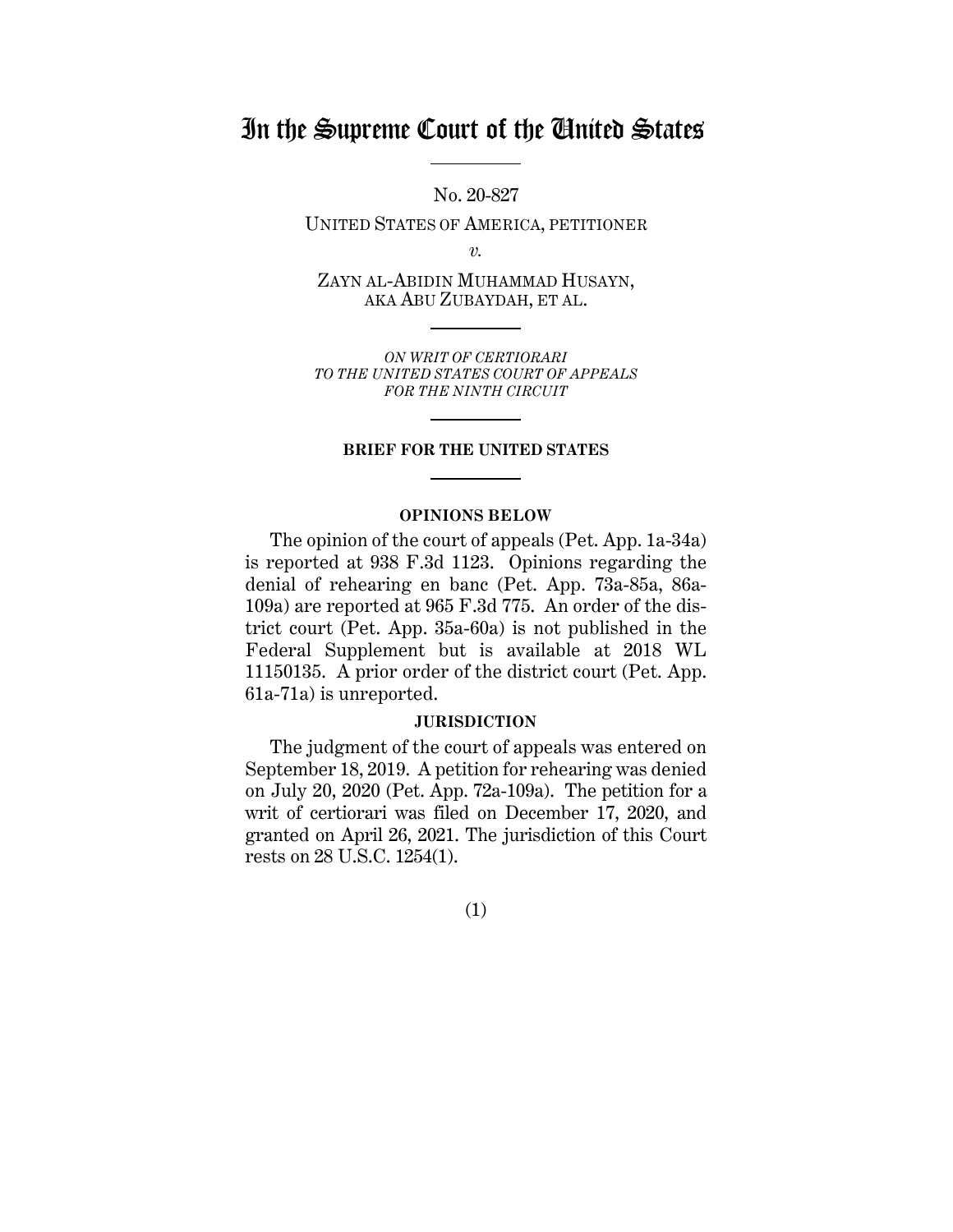#### **STATUTORY AND TREATY PROVISIONS INVOLVED**

Pertinent provisions are reprinted in the appendix to this brief (App., *infra*, 1a-4a).

#### **STATEMENT**

On September 17, 2001, in the wake of al Qaida's 9/11 terrorist attacks on the United States, the President authorized the Central Intelligence Agency (CIA) to undertake covert operations "to capture and detain persons who posed a continuing, serious threat of violence or death to U.S. persons and interests or who were planning terrorist activities." Pet. App. 140a; see S. Rep. No. 288, 113th Cong., 2d Sess. 11 (2014) (*SSCI Report*); cf. 50 U.S.C. 3093(a) and (e). Under that authority, the CIA developed the former detention and interrogation program (the CIA Program) to collect intelligence from senior al Qaida members and other terrorists believed to have knowledge of active terrorist plots against Americans. Pet. App. 140a-141a.

Respondent Zayn Husayn, also known as Abu Zubaydah, was an associate and longtime terrorist ally of Osama bin Laden. *Ali* v. *Obama*, 736 F.3d 542, 546 (D.C. Cir. 2013) (Kavanaugh, J.), cert. denied, 574 U.S. 848 (2014); see Cert. Reply Br. 4 n.\* (discussing evaluations of Abu Zubaydah in the *SSCI Report* and the factual return in his habeas case). Although Abu Zubaydah is now detained at the United States Naval Station at Guantanamo Bay, Cuba, he initially was captured in Pakistan and detained in CIA detention facilities abroad. *SSCI Report* 21, 23, 67; see Pet. App. 2a.

In this case, Abu Zubaydah and his attorney (respondent Joseph Margulies) seek to compel discovery under 28 U.S.C. 1782(a) from two former CIA contractors (James Mitchell and Bruce Jessen) who worked on the CIA Program. Pet. App. 110a, 123a, 126a. As relevant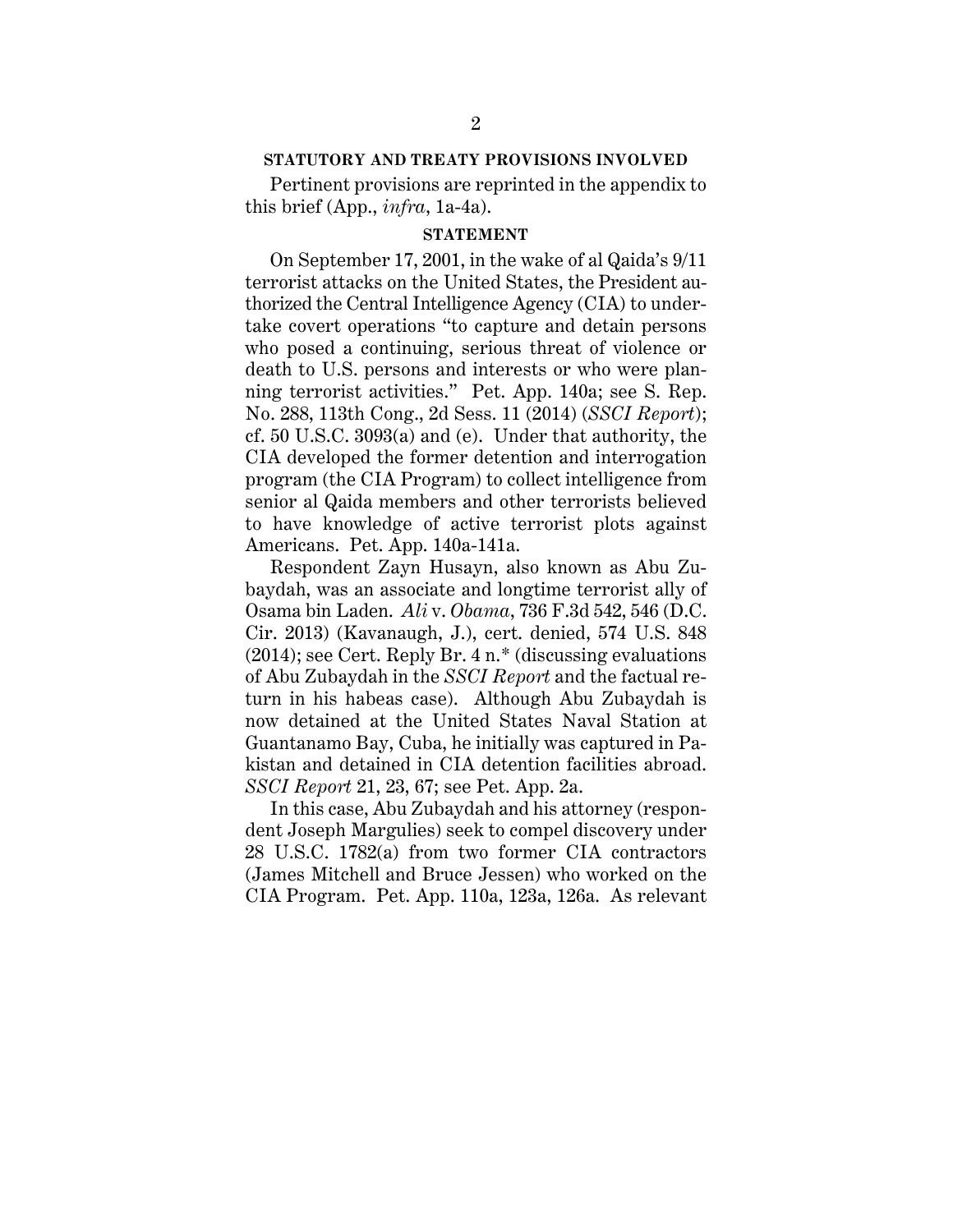here, Abu Zubaydah and Margulies (collectively, respondents) seek evidence from the former CIA contractors, for use in criminal proceedings in Poland, that would confirm or deny whether "the CIA operated a detention facility in Poland in the early 2000s"; the alleged "use of interrogation techniques and conditions of confinement" in "that detention facility"; and the "details" of Abu Zubaydah's alleged treatment "there." *Id*. at 21a; see *id*. at 115a-116a, 120a. The discovery requests are thus predicated on respondents' allegation that Poland was the site for a CIA detention facility at which Abu Zubaydah was detained.

As discussed below, the United States has declassified a significant amount of information regarding the former CIA Program, including the details of Abu Zubaydah's treatment while in CIA custody, which included the use of enhanced interrogation techniques (EITs). The United States, however, determined that certain categories of information—including the identities of its foreign intelligence partners and the location of former CIA detention facilities in their countries could not be declassified without risking undue harm to the national security. Information identifying those partners and locations remains classified Top Secret because its unauthorized disclosure reasonably could be expected to cause exceptionally grave damage to the national security. Pet. App. 124a & n.1, 126a, 129a-130a. While news outlets and other sources outside the government have commented and speculated on those topics, the United States has consistently safeguarded that classified information. *Id*. at 133a-134a, 150a.

#### **A. Background**

1. In 2010, Abu Zubaydah filed a criminal complaint in Poland "seeking to hold Polish officials accountable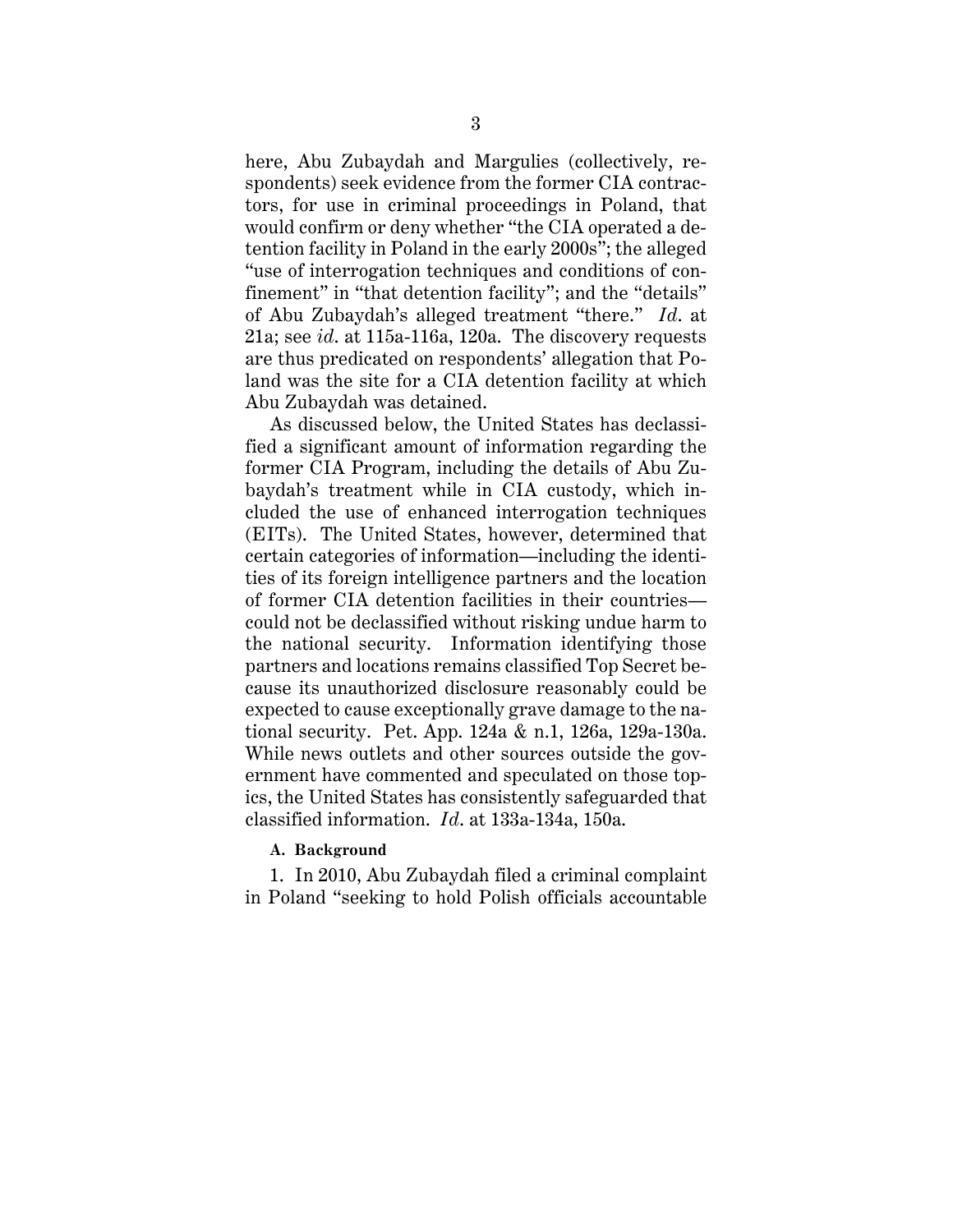for their [purported] complicity in his [alleged] unlawful detention and torture," which, he alleges, occurred at a CIA detention facility in Poland. Pet. App. 6a.

Polish prosecutors separately requested information to aid their investigation from the United States under a mutual legal assistance treaty (MLAT). Pet. App. 87a (Bress, J., dissenting from the denial of rehearing en banc). The MLAT provides that the United States and Poland "shall provide mutual assistance"—including taking "testimony or statements" and "providing documents, records, and articles of evidence"—"in accordance with the provisions of th[e] Treaty, in connection with the investigation, and prevention of offenses." Treaty Between the United States of America and the Republic of Poland on Mutual Legal Assistance in Criminal Matters (Poland MLAT), U.S.-Pol., arts. 1(1), (2)(a) and (b), July 10, 1996, T.I.A.S. No. 99-917.1. The treaty further provides, however, that the country receiving a request "may deny assistance if," as relevant here, "the execution of the request would prejudice the security or similar essential interests of [the receiving country]." Art.  $3(1)(c).<sup>1</sup>$ 

The United States denied the MLAT request on national-security grounds. Pet. App. 87a (Bress, J., dissenting); see C.A. E.R. 444. The Polish investigation was then closed without a prosecution. Pet. App. 6a.

 $1$  In 2006, the United States and Poland entered an agreement updating their MLAT in accordance with an intervening agreement between the United States and the European Union. See S. Treaty Doc. No. 13, 109th Cong., 2d Sess. XVII-XVIII, XXXII (2006). The updated MLAT, which entered into force on February 1, 2010, is reproduced as the Annex to the 2006 agreement. *Id*. at XXXII; see also *id*. at 264-284 (2006 Agreement and Annex). The portions of the 1996 MLAT relevant here were unaltered and remain in force.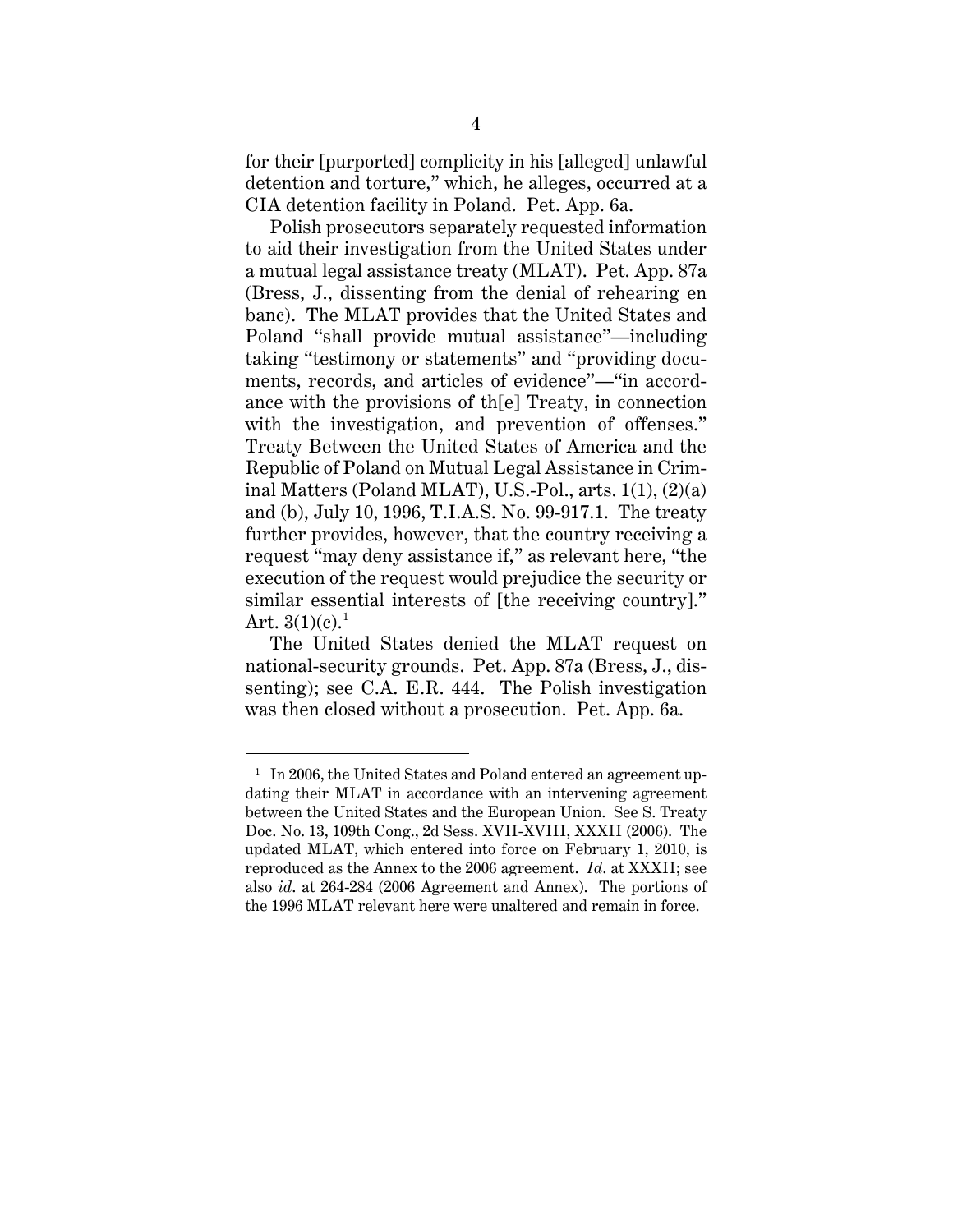In 2013, Abu Zubaydah filed an application with the European Court of Human Rights (ECHR) alleging, *inter alia*, that Poland violated "international and Polish domestic law" by failing properly to investigate his criminal complaint. Pet. App. 114a; C.A. E.R. 597.

Poland did not cooperate with the ECHR's subsequent inquiry into Abu Zubaydah's application. Poland declined to "address in detail the Court's questions" about the allegations, was unwilling to provide answers based on the assumption that Abu Zubaydah "had been transferred to and from Poland and had legally or illegally been detained on its territory," and represented that it was "not prepared to affirm or negate the facts" that he alleged. C.A. E.R. 542; see *id*. at 398-401.

The ECHR observed that Poland's former President from 2000-2005 (Aleksander Kwasniewski) and its former Prime Minister who were in office when Abu Zubaydah alleges he was held in Poland had "denied the existence of any CIA prisons in Poland" and that other Polish prime ministers and ministers of foreign affairs had made similar denials. C.A. E.R. 447, 488. The court further observed that Poland's President "had refused to relieve [Kwasniewski] from his secrecy duty," precluding him from providing information to investigators. *Id*. at 446.

2. While that ECHR case was pending, the Senate Select Committee on Intelligence (SSCI) completed its 2009-2014 "comprehensive review" of the former CIA Program, which examined CIA records on that program comprising more than "six million pages of material." *SSCI Report* 8-9. The Committee's full 6700-page report is classified. See *ibid*. But the Committee's Findings and Conclusions (*id*. at x-xxviii), its detailed 499 page Executive Summary (*id*. at 1-499), and the sepa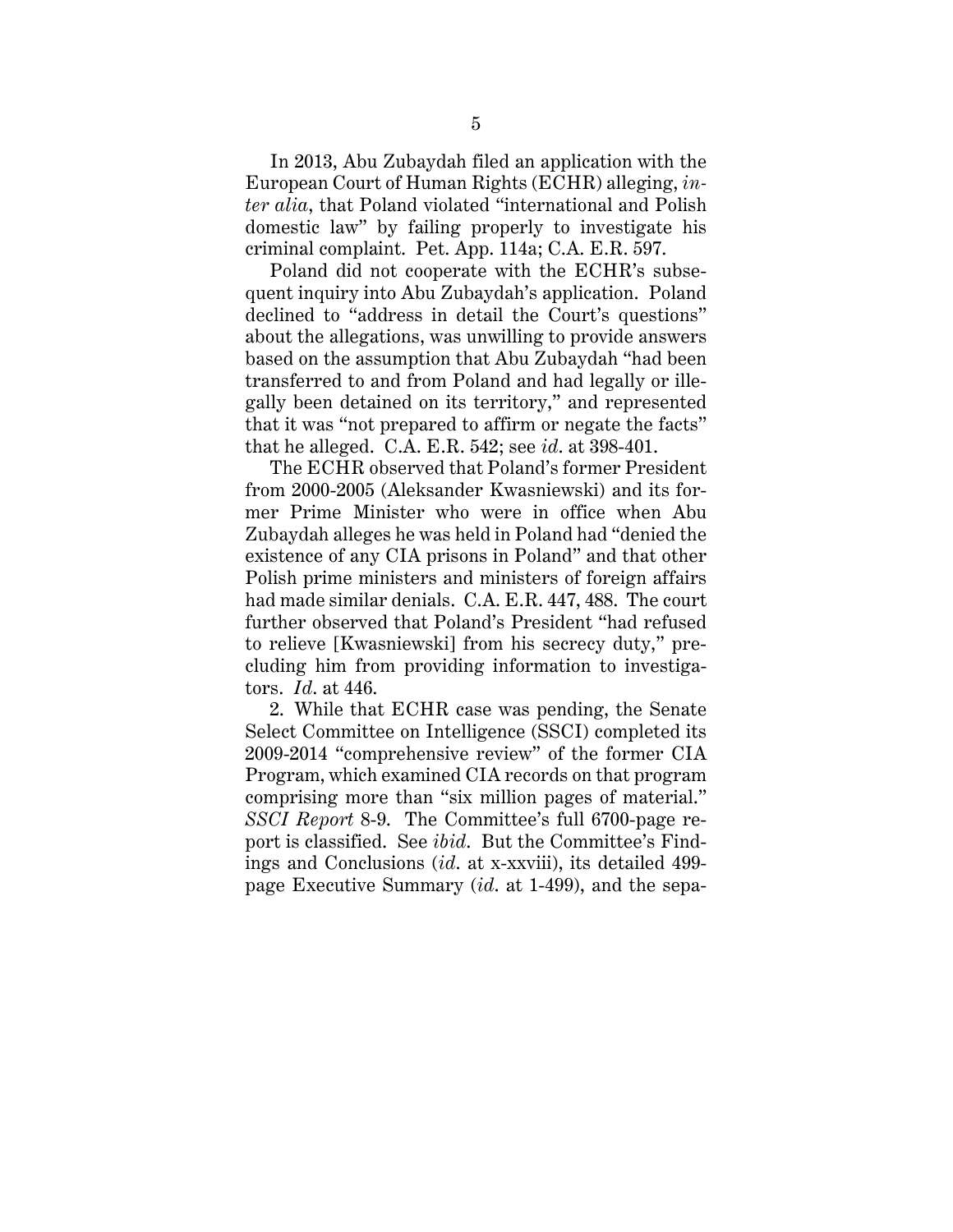rate views of its members have been published—after declassification by the Executive Branch—as Senate Report 113-288 (2014). See *id*. at ii, 9-10 & n.6; Pet. App. 142a-143a.

That Senate report provides a detailed and critical public accounting of government actions involving the former CIA Program. See *SSCI Report* 1-499; cf. Memorandum from John O. Brennan, Dir., CIA*, CIA Comments on the SSCI Report on the Rendition, Detention, and Interrogation Program* (June 27, 2013), https:// go.usa.gov/x6yR8 (disagreeing with certain conclusions). But the SSCI, at the CIA's request, omitted even from its classified report "the names of countries that hosted CIA detention sites," thereby safeguarding that highly classified information. *SSCI Report* 10.

A significant portion of the public SSCI report concerns Abu Zubaydah, who was the first detainee in the former CIA Program. *SSCI Report* xii-xiv, xviii, xx, 17- 49, 204-210, 405-413, 437-439. The report explains that, shortly after his March 2002 capture in Pakistan, Abu Zubaydah was moved to "Country [redacted] where he was held at the first CIA detention site," which the report labels as Detention Site Green. *Id*. at 21, 23. The report states that after Abu Zubaydah's initial interrogation sessions, *id*. at 24-25, 29, 45 n.215, he was subjected to EITs at Detention Site Green beginning on August 4, 2002. *Id*. at 42; see *id*. at 40. The report recounts that Abu Zubaydah experienced at least 83 waterboard applications; spent over 11 days in a coffin-size confinement box and 29 hours confined in an extremely small enclosure; and was subjected to "walling, attention grasps, slapping, facial hold[s], stress positions," "white noise[,] and sleep deprivation." *Id.* at 42, 118 n.698 (citation omitted). The SSCI determined that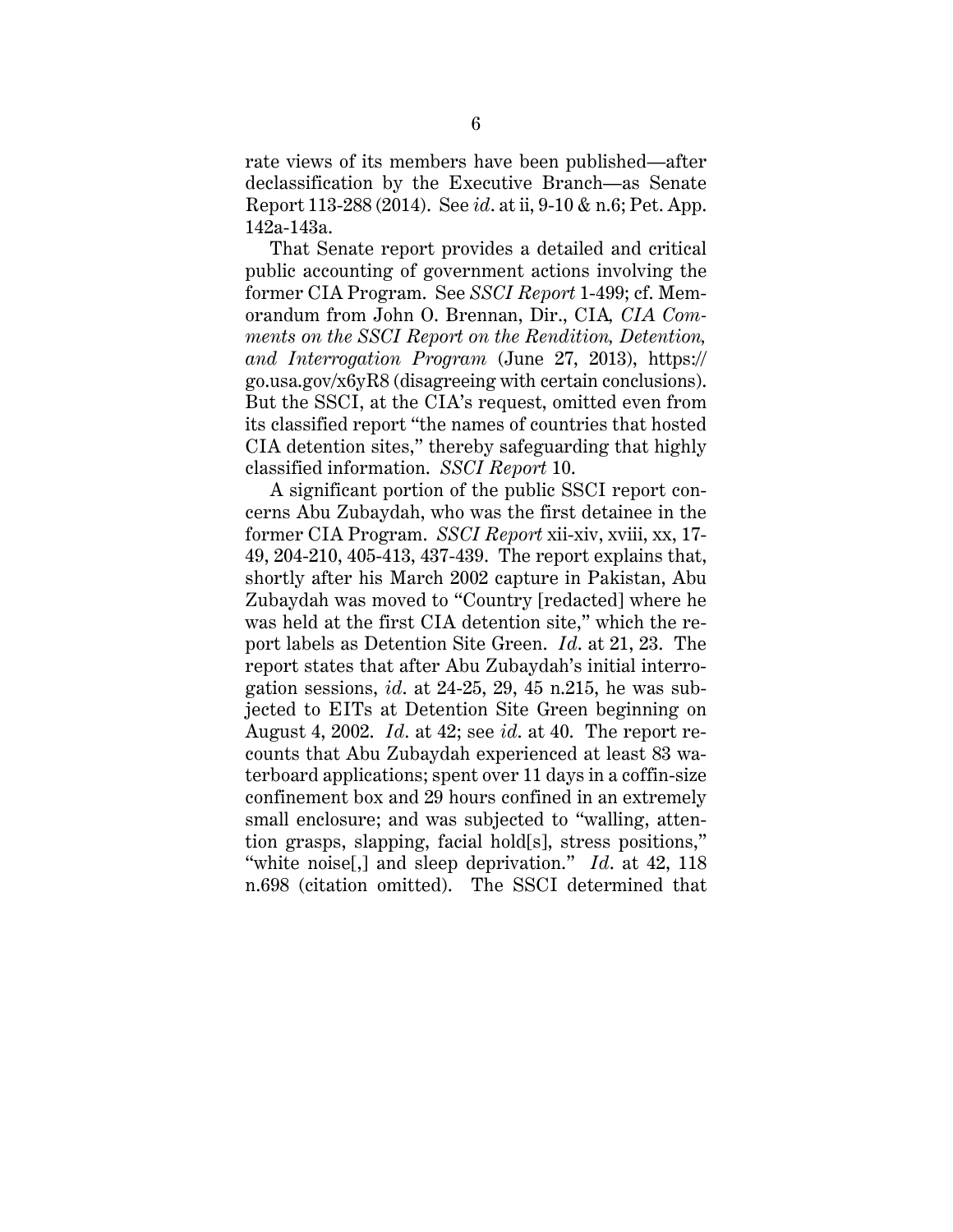"[t]he CIA continued to use its enhanced interrogation techniques against Abu Zubaydah until August 30, 2002," *id*. at 42 n.190, and that "CIA records indicate that the use of the CIA's enhanced interrogation techniques [against Abu Zubaydah] ceased on [that date]," *id*. at 231 n.1316.

The SSCI report states that later, in December 2002, Detention Site Green "was closed" and Abu Zubaydah was transferred to a second detention site, labeled Detention Site Blue. *SSCI Report* 67; see *id*. at 24. Abu Zubaydah alleges that he was detained "[f]rom December 2002 until September 2003" at that second detention site, which he alleges was in Poland. Pet. App. 113a-114a.

3. In 2015, the ECHR issued a final judgment in favor of Abu Zubaydah. C.A. E.R. 383-607. The court acknowledged that it lacked "any form of direct account of the [alleged] events" and that it was forced to rely "to a great extent" on "circumstantial" material. *Id*. at 550- 551. The court viewed its evidentiary "difficulties" as resulting from restrictions on Abu Zubaydah's ability to communicate from detention and "the extreme secrecy surrounding the US rendition operations," which were "compounded" by "the Polish Government's failure to cooperate with the Court in its examination of the case." *Ibid*. The court further determined that "[t]he burden of proof \* \* \* rest[ed] on the authorities to provide a satisfactory and convincing explanation" in response to Abu Zubaydah's allegations and that Poland's "fail[ure] to disclose crucial documents to enable the Court to establish the facts or otherwise provide a satisfactory and convincing explanation of how the events in question occurred" gave rise to "strong [adverse factual] inferences" against Poland. *Id*. at 549-550; see *id*. at 556, 577.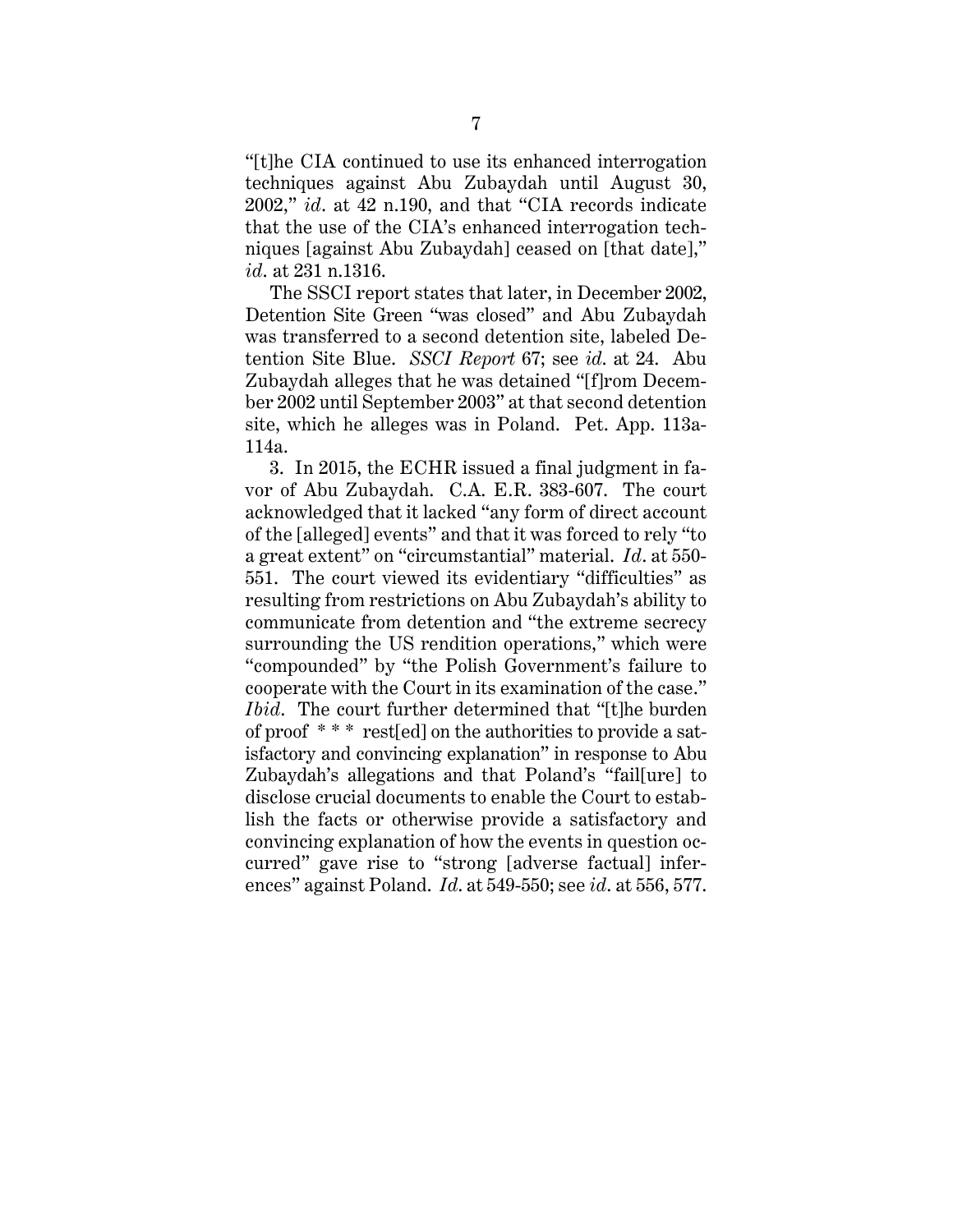The court labeled this factfinding method as "proof 'beyond reasonable doubt'" but emphasized that, in doing so, it did not follow "the national legal systems that use that standard." *Id*. at 549.

Under its standard and based on adverse inferences, the ECHR determined that Abu Zubaydah was detained at a CIA facility in Poland from December 2002 to September 2003. C.A. E.R. 556-558; see *id*. at 562-563, 567. The court recognized that the evidence before it provided "very sparse information" about Abu Zubaydah's treatment during that period, but the court "f[ound] it inconceivable" that the CIA did not employ EITs (other than waterboarding) against him "during [his] detention in Poland" because he had been the CIA's first high-value detainee "for whom the EITs were specifically designed." *Id*. at 556-557. The court concluded that Poland had violated Abu Zubaydah's rights both by being complicit in his purported detention and torture in Poland, *id*. at 589, and by failing to conduct an "effective investigation" into his criminal complaint, *id*. at 598-599.

4. In light of the ECHR's judgment, the Krakow regional prosecutor's office reopened an investigation into Abu Zubaydah's criminal complaint. Pet. App. 6a; C.A. E.R. 72. Polish authorities had previously submitted to the United States five additional MLAT requests and, after the ECHR judgment, they submitted a final "comprehensive" MLAT request for information about Abu Zubaydah's Poland-focused allegations. C.A. E.R. 632- 633. The United States denied each of the additional requests and informed the Polish prosecutors that it would not entertain "any further [MLAT requests] concerning alleged CIA detention spots for persons suspected of terrorist activities." *Id*. at 633-634; see Pet.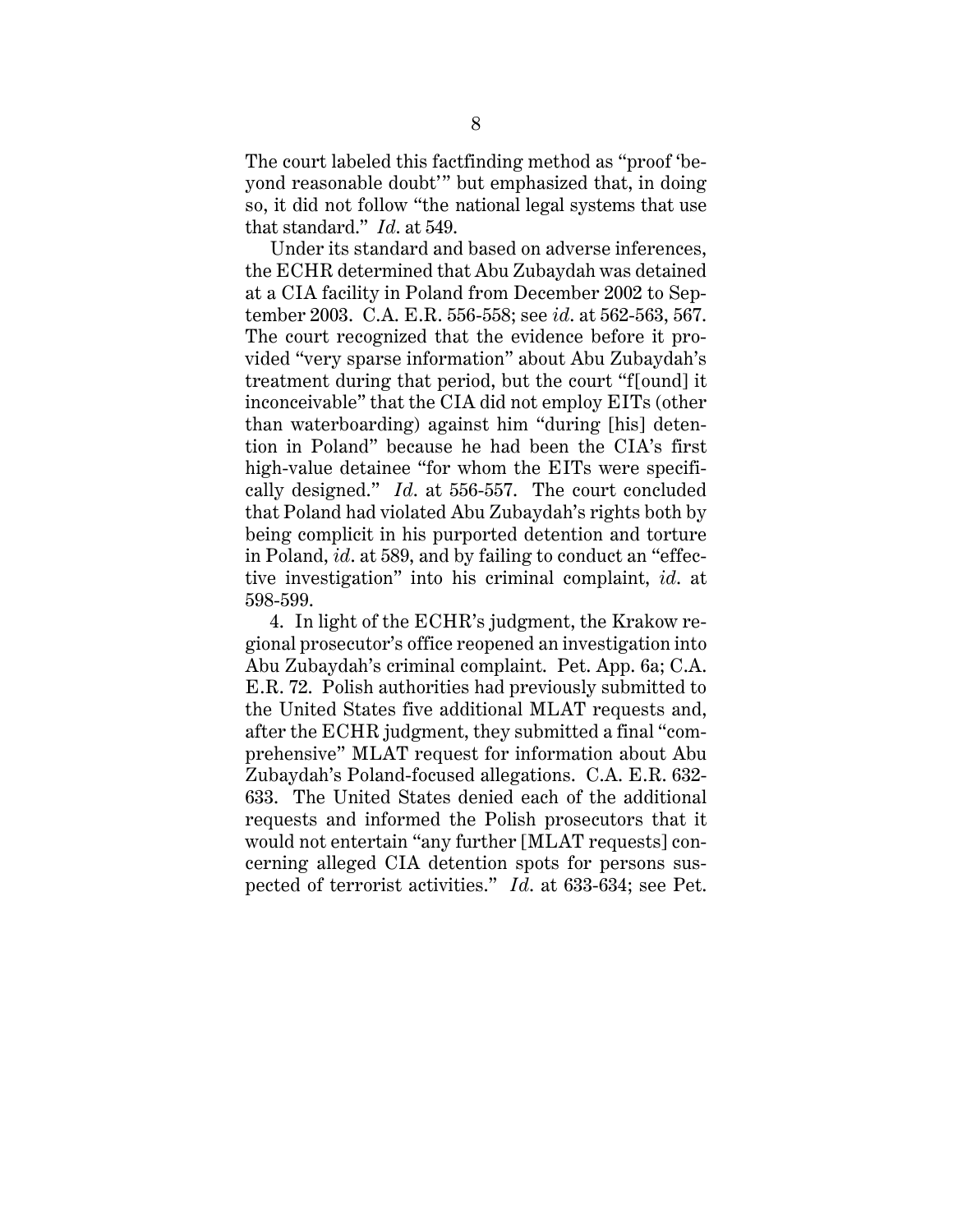App. 6a; C.A. E.R. 651. An attorney in Krakow's regional prosecutor's office thereafter "invited [Abu Zubaydah's Polish counsel] to submit evidence" to aid the investigation. C.A. E.R. 73, 79.

#### **B. Proceedings Below**

1. a. Abu Zubaydah and his American attorney then initiated this proceeding in district court by applying for an *ex parte* order under 28 U.S.C. 1782(a). Their Section 1782 application (Pet. App. 110a-122a) sought "leave to issue subpoenas" to the two former CIA contractors (Mitchell and Jessen) who they alleged were "co-architect[s] of the CIA's enhanced interrogation program" and had information "regarding the identities of Polish officials complicit in the establishment and operation of the black site [in Poland] and the nature of their activities." *Id*. at 110a, 115a-116a. The United States, which was not yet a party to the case, filed a statement of interest opposing respondents' application. *Id*. at 8a, 62a.

Section 1782(a) provides that a district court "may" order "a person" in its district "to give his testimony or statement or to produce a document or other thing for use in a proceeding in a foreign or international tribunal, including criminal investigations conducted before formal accusation." 28 U.S.C. 1782(a). Under Section 1782(a), however, "[a] person may not be compelled to give his testimony or statement or to produce a document or other thing in violation of any legally applicable privilege." *Ibid*.

The district court granted respondents' application for leave to subpoena Mitchell and Jessen. Pet. App. 61a-71a. The court considered factors identified in *Intel Corp.* v. *Advanced Micro Devices, Inc.*, 542 U.S. 241 (2004), to guide a court's discretion under Section 1782,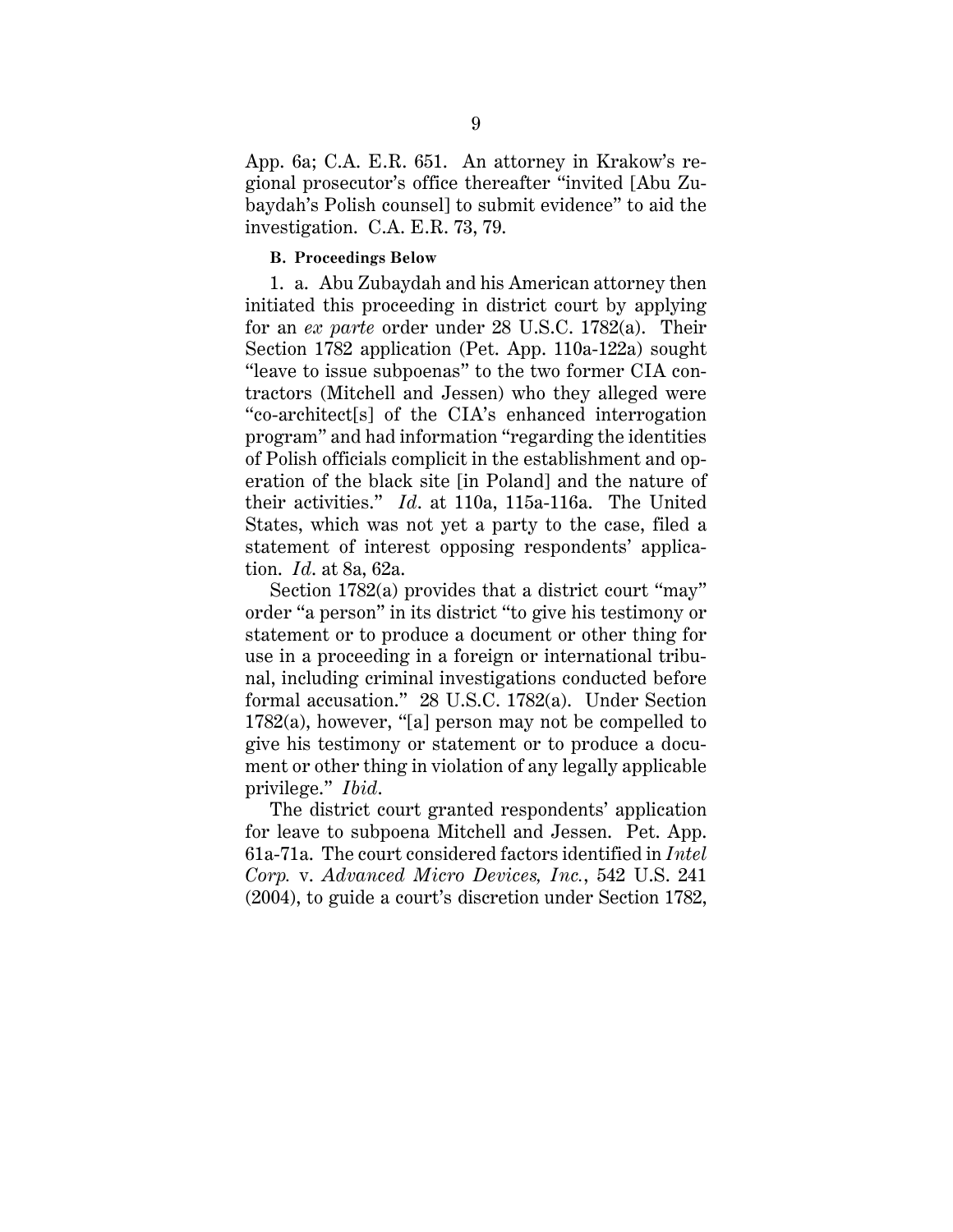*id*. at 264-265. See Pet. App. 65a-71a. The district court viewed the "nature and character of the foreign proceeding" as supporting respondents because Polish prosecutors invited respondents to submit information. *Id*. at 66a-67a. It determined that another factor whether discovery would "circumvent foreign proofgathering restrictions or other policies of a foreign country or the United States"—"cut both ways": Polish prosecutors might "welcome" assistance, but the assistance would contravene policies in the relevant MLAT, which the United States had invoked in denying prosecutors' "repeated treaty requests" for evidence. *Id*. at 67a. Finally, the court deemed it "premature" to decide if discovery would be "unduly intrusive or burdensome." *Id.* at 68a. Rather than complete its analysis, the court stated that it could later consider undue intrusion or burden if the subpoenas were challenged on the ground that the information sought was "classifi[ed]" or "privilege[d]." *Ibid*.

b. The United States moved to intervene and quash the resulting subpoenas based, as relevant here, on its formal invocation of the state-secrets privilege supported by the declaration of then-CIA Director Michael Pompeo (Pet. App. 123a-160a). See *id*. at 9a.

Director Pompeo explained that he asserted the privilege to prevent the significant national-security harms that could reasonably be expected to result from compelling discovery from Mitchell and Jessen—former CIA contractors who worked on the CIA Program on "the central issue that underlies this entire matter," *i.e.*, respondents' "allegation that the CIA operated a clandestine detention facility in Poland and/or conducted detention and interrogation operations with the assistance of the Polish Government." Pet. App. 128a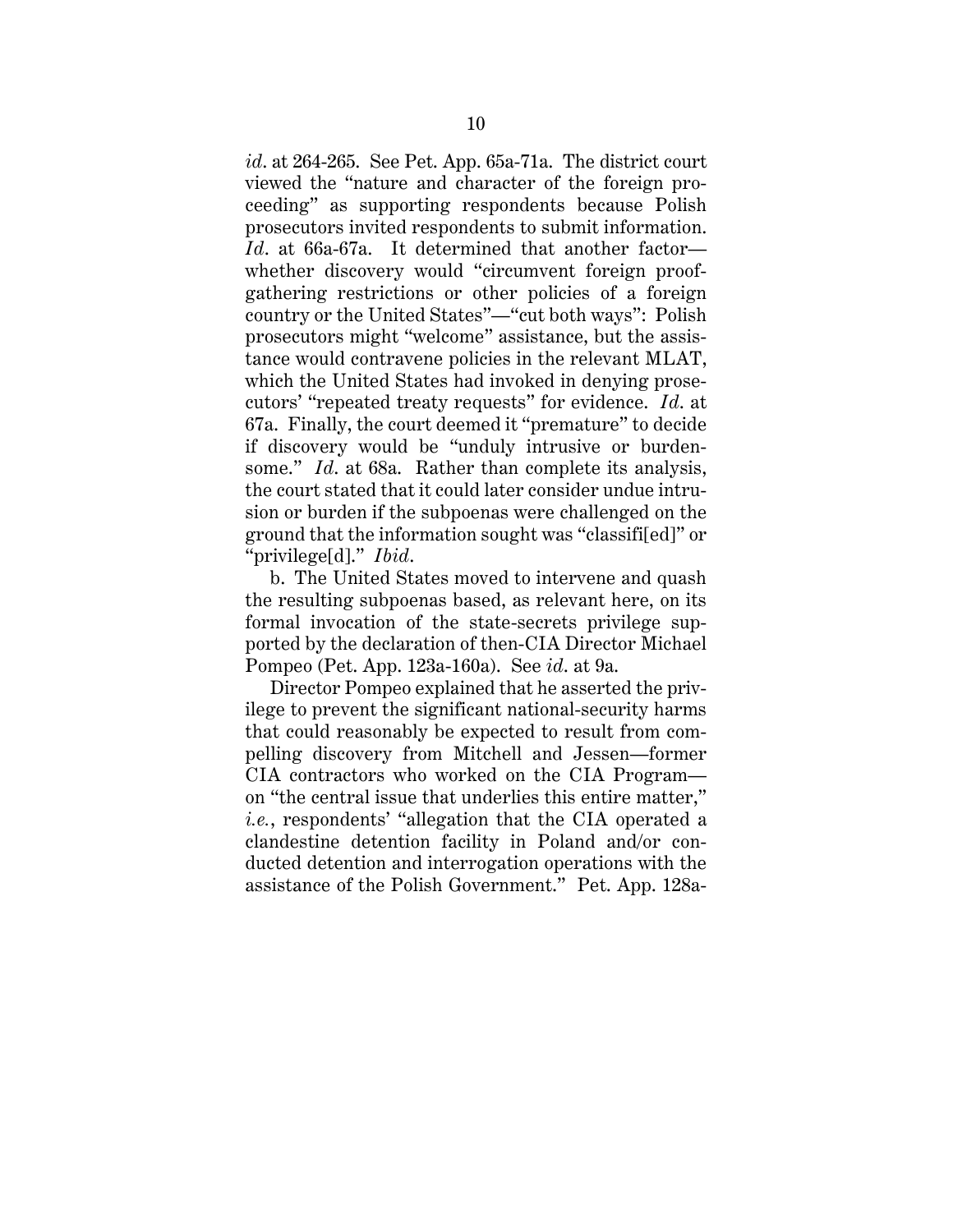129a; see *id*. at 126a, 130a, 134a. The Director stated that it is "critical" to the national security to protect the "location of detention facilities" and "the identity of foreign partners who stepped forward in the aftermath of the 9/11 attacks." *Id*. at 136a, 150a-153a.

The Director explained that in the wake of 9/11, when the CIA Program was developed to prevent further attacks on Americans, the CIA secured the help of "specific foreign countries" that "clandestinely assisted the CIA Program" (Pet. App. 126a) based on the United States' "pledge to keep any clandestine cooperation with the CIA a secret," *id*. at 136a. See *id*. at 140a-141a. The intelligence services of such countries, he stated, are "a direct source of intelligence" for the CIA and "act as partners in joint operations" in areas of the world where the CIA is "engaged in counterterrorism operations and intelligence collection activities to keep our country and our citizens safe." *Id*. at 130a. Those partners are thus a "critical intelligence source" and their ongoing assistance is "vital to [this Nation's] world-wide efforts to collect intelligence and thwart terrorist attacks." *Id*. at 130a-131a.

The Director further explained that the CIA's "clandestine relationships" with "intelligence and security services are extremely sensitive" and are "based" on their "trust" that the CIA will discharge its "duty to maintain the secrecy of its liaison relationships." Pet. App. 131a, 135a. He stated that the CIA's ability to "convince foreign intelligence services to work with us" depends on that trust, adding that it is "critical" that "the CIA maintain its commitment of confidentiality." *Id*. at 136a. If CIA personnel, including former contractors like Mitchell or Jessen, were to provide evidence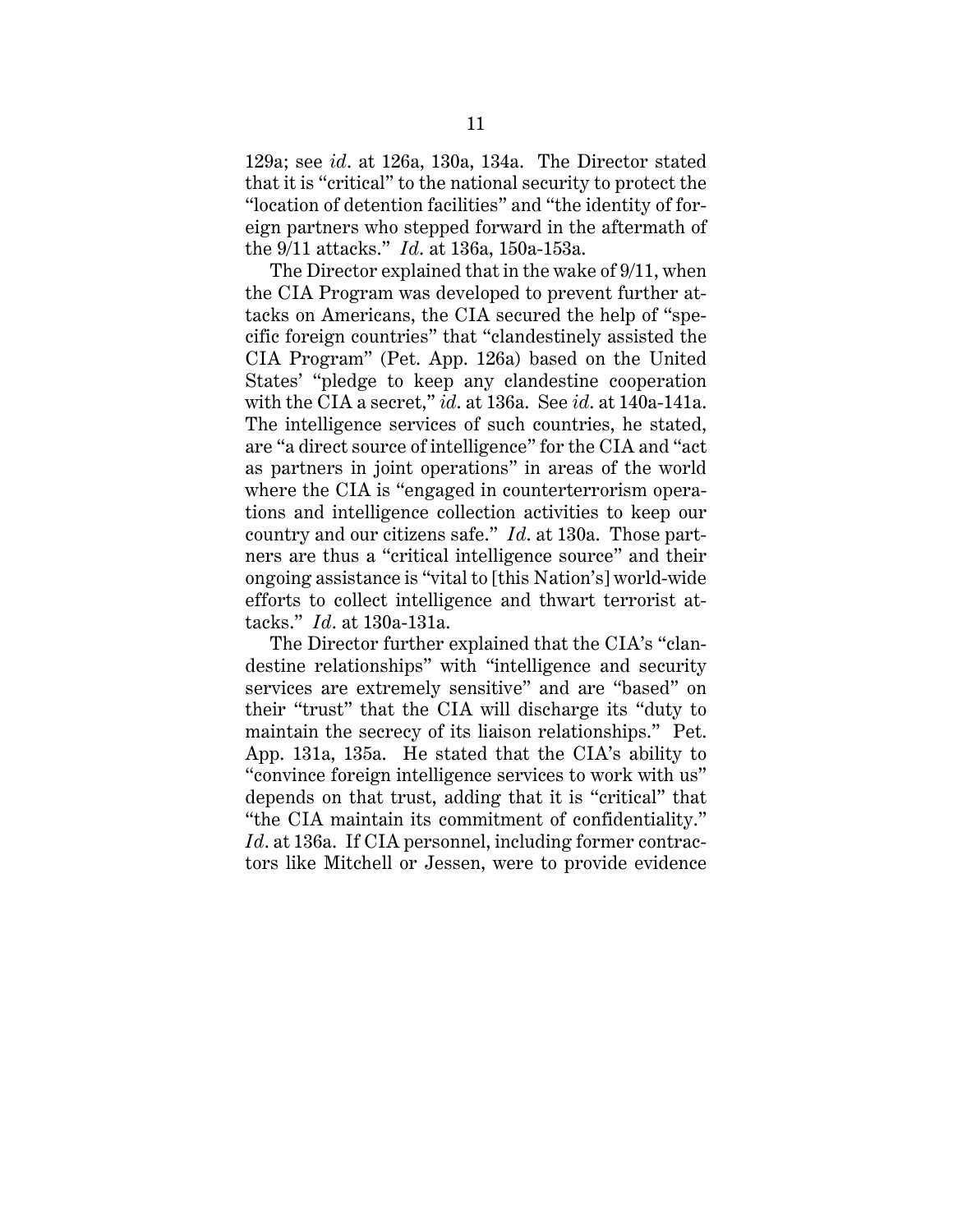confirming or denying the existence of those relationships and any alleged Polish assistance to the former CIA Program, such action would be a "breach of the trust" on which the intelligence relationships rest and would "likely" cause "serious negative consequences" for the Nation's intelligence capabilities, including the reduction or cessation of intelligence cooperation by foreign partners. *Id*. at 131a; see *id*. at 134a.

The Director warned that such a breach of trust would not only affect the particular clandestine relationships that might be confirmed or denied but would also jeopardize the United States' "relationships with other foreign intelligence or security services." Pet. App. 132a. "[I]f the CIA appears unable or unwilling to keep its clandestine liaison relationships secret," the Nation would risk "significant harmful effects" from the "loss of trusted intelligence partners" and their "intelligence information and operational support." *Ibid*.; see *id*. at 136a.

The Director acknowledged that "much public speculation [existed] about which countries and services assisted the CIA's former detention and interrogation program" and noted that "the media, nongovernmental organizations, and former Polish government officials" had "publicly alleged that the CIA operated a detention facility in Poland." Pet. App. 133a-134a. But he explained that the speculation and allegations did not undermine the national-security harms that "reasonably could be expected to result from Mitchell or Jessen confirming or denying" Poland's alleged connection to a CIA detention facility. *Id*. at 134a. The Director stated that the locations of former CIA facilities and the identities of our foreign partners remain classified; the CIA has "steadfastly refused to confirm or deny the accuracy of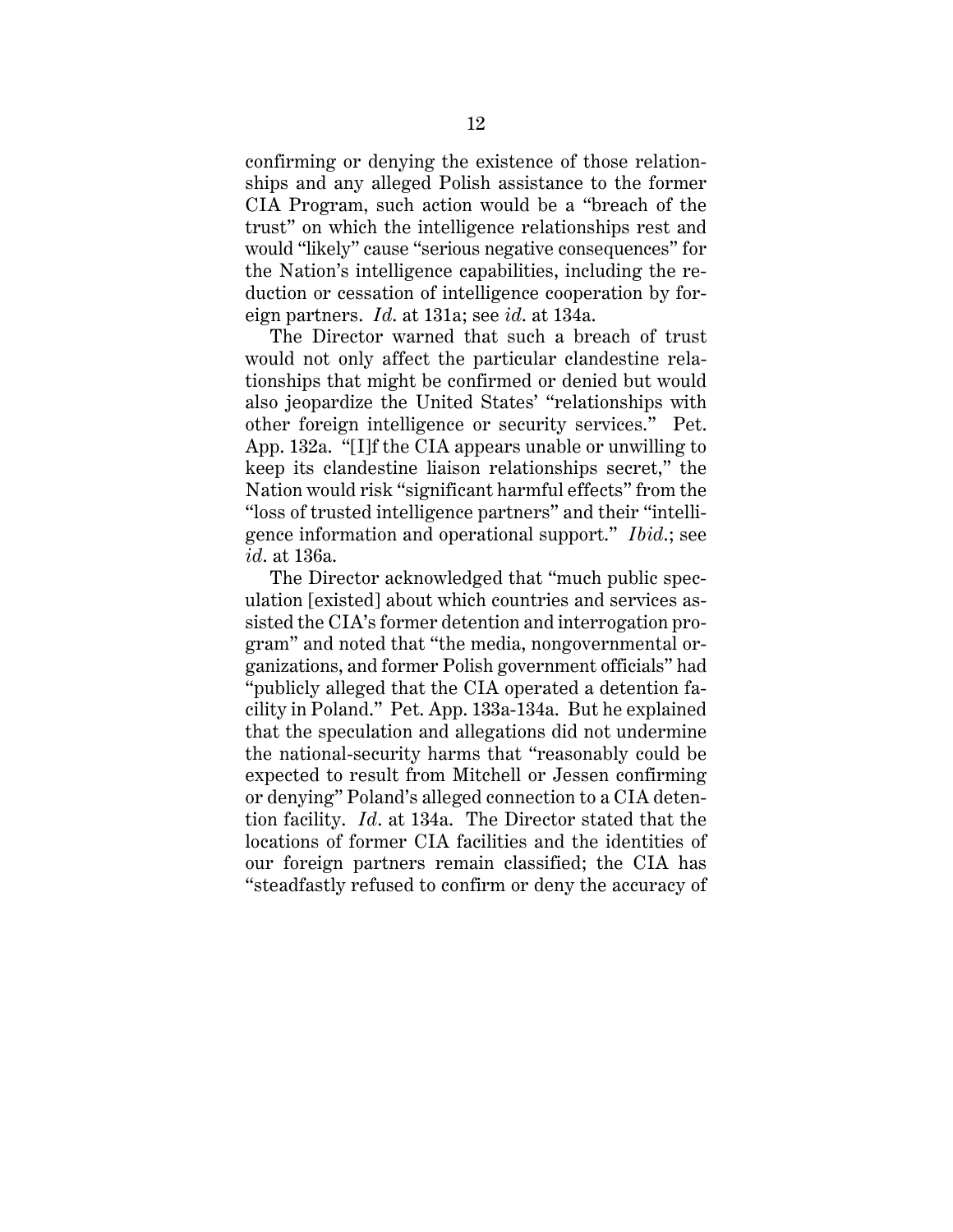the public speculation," *id*. at 133a-134a; and the absence of such confirmation or denial both "leaves an important element of doubt about the veracity of the [public speculation]" and provides an "additional layer of confidentiality," *id*. at 135a. Moreover, the Director continued, "[the CIA's] foreign partners must be able to trust" that the United States will "stand firm in safeguarding any coordinated clandestine activities" even after "time passes, media leaks occur, or the political and public opinion winds change in those foreign countries." *Id*. at 136a. Such partners must "have confidence" that the CIA will not reveal their assistance "years down the line" even if, for instance, new "officials come to power in those foreign countries" who wish "to publicly atone or exact revenge for the alleged misdeeds of their predecessors." *Ibid*.

c. The district court granted the government's motions and quashed respondents' subpoenas. Pet. App. 35a-60a. The court upheld the state-secrets-privilege assertion for "operational details concerning the specifics of cooperation with a foreign government, including the roles and identities of foreign individuals." *Id*. at 55a-56a.

The district court, however, concluded that the privilege did not protect general information concerning Poland's alleged involvement in clandestine activity. Pet. App. 52a, 59a. The court recognized that the government has never "acknowledged Poland's cooperation or assistance with the [CIA] Program." *Id*. at 51a. But the court viewed the government's privilege assertion with the "skeptical eye" that it deemed mandated by the Ninth Circuit, *id*. at 47a (citation omitted), and determined that "merely acknowledging, or denying, the fact [that] the CIA was involved with a facility in Poland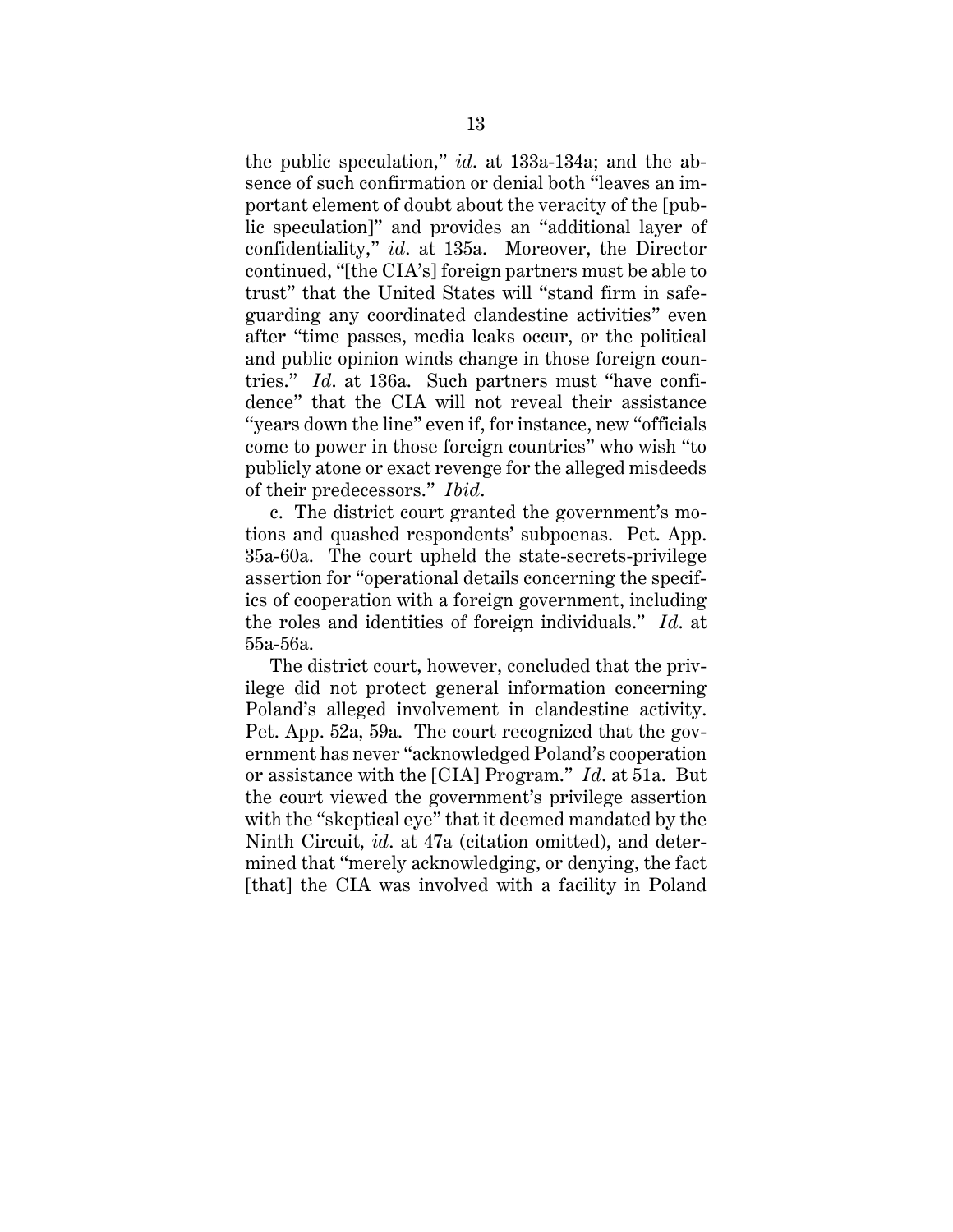[would not] pose[] an exceptionally grave risk to national security." *Id*. at 52a; see *id*. at 59a. The court stated that "the former President of Poland, Kwasniewski," had "acknowledged the cooperation with CIA"; the ECHR "found by proof beyond a reasonable doubt the CIA operated a facility in Poland"; and "[t]he fact has also been fairly widely reported in media." *Id*. at 52a-53a.

The district court nevertheless granted the government's request to terminate discovery. The court reasoned that "compelling Mitchell and Jessen to address the mere fact of whether they were part of CIA operations conducted in Poland, or whether they interrogated Zubaydah in Poland, would not seem to aid the Polish investigation" for which respondents sought discovery. Pet. App. 53a (noting that "Polish investigators already have a<sup>[n]</sup> ECHR Opinion" on the subject). The court further determined that, in any event, what respondents ultimately sought was "more detail as to what occurred and who was involved," *ibid*., to reveal "the role of [any] foreign (Polish) nationals" at the alleged Polandbased CIA facility, *id*. at 56a. The court therefore determined that "[m]eaningful discovery" could not proceed without "an unacceptable risk of disclosing" those more detailed matters that are protected by the statesecrets privilege. *Id*. at 57a.

2. A divided panel of the court of appeals reversed and remanded. Pet. App. 1a-34a.

a. The panel majority "reject[ed] the government's blanket assertion of [the] state secrets privilege" based on its view that certain information "is not—at least in broad strokes—a state secret, namely: [1] the fact that the CIA operated a detention facility in Poland in the early 2000s; [2] information about the use of interrogation techniques and conditions of confinement in that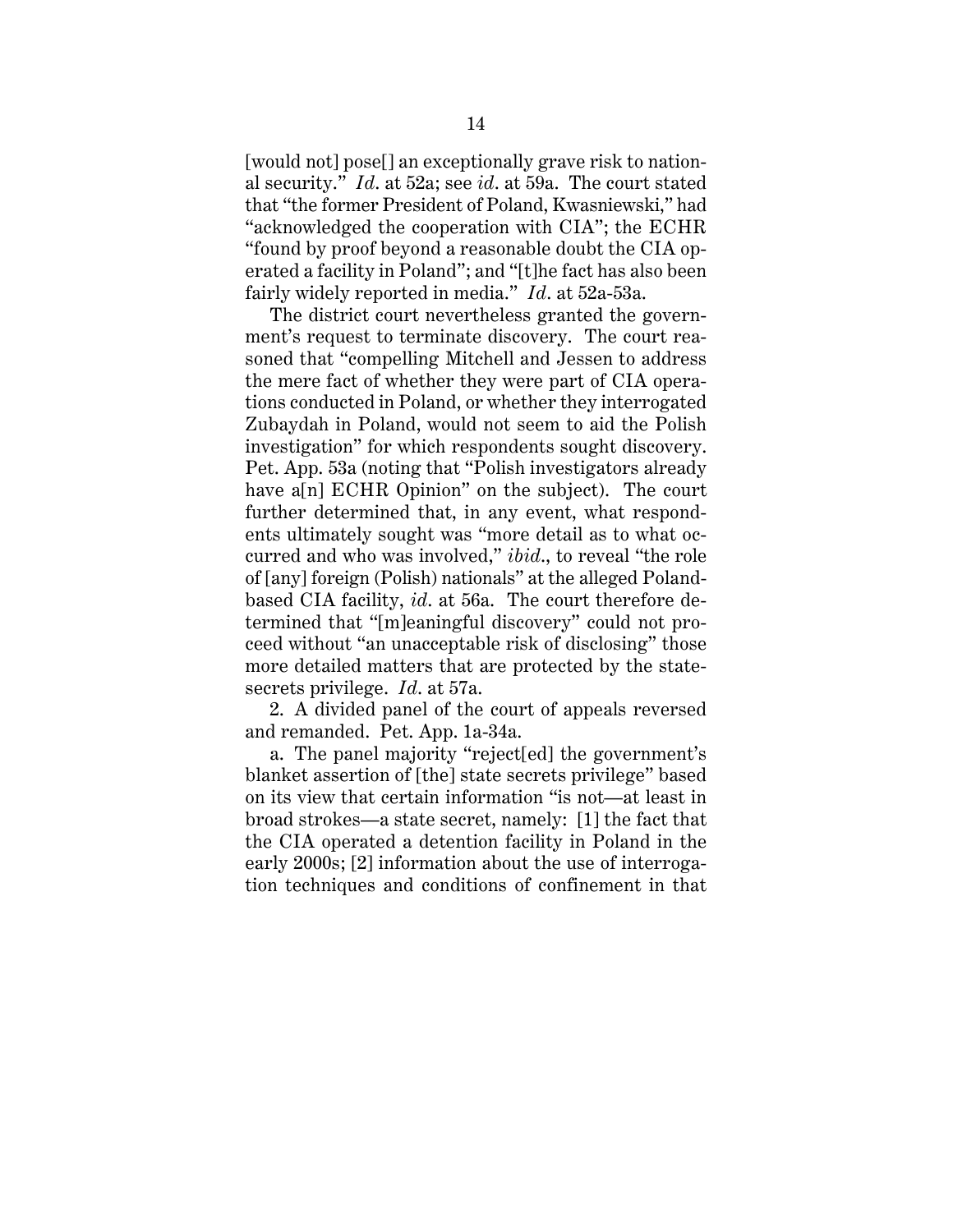detention facility; and [3] details of Abu Zubaydah's treatment there," Pet. App. 20a-21a. See *id*. at 14a-21a. The court stated that "[t]hese facts have been in the public eye for some years now," *id*. at 21a, noting that "[j]ournalists, non-governmental organizations, and Polish government officials ha[d] widely reported that one of [the CIA's detention] sites was in Poland" and the ECHR had "found 'beyond reasonable doubt' that Abu Zubaydah was detained in Poland" and that his treatment "'by the CIA'" there amounted to "'torture,'" *id*. at 4a-6a.

Notwithstanding the CIA Director's contrary judgment, the majority concluded "that disclosure of [those] basic facts would not 'cause grave damage to national security.'" Pet. App. 18a (citation omitted). The majority stated that "to be a 'state secret,' a fact must first be a 'secret.'" *Ibid*. The majority also discounted the risks of discovery because Mitchell and Jessen are now "private parties," not "agents of the government," such that their evidence would not reflect that the government itself had "confirm[ed] or den[ied] anything." *Ibid*. The majority added that "*current* Polish authorities, specifically, prosecutors," had indirectly requested the evidence, which, in its view, lessened the risk of "breaching trust with the cooperating country." *Id*. at 19a.

The majority then determined that, even though other information sought by respondents was "covered by the state secrets privilege," Pet. App. 20a, the district court had erred in quashing the subpoenas. See *id*. at 21a-27a. The majority noted that dismissal of an action can be warranted on state-secrets grounds when the action's claims or defenses are to be litigated in United States courts, but it deemed such considerations inapplicable to this proceeding, which it termed a "pure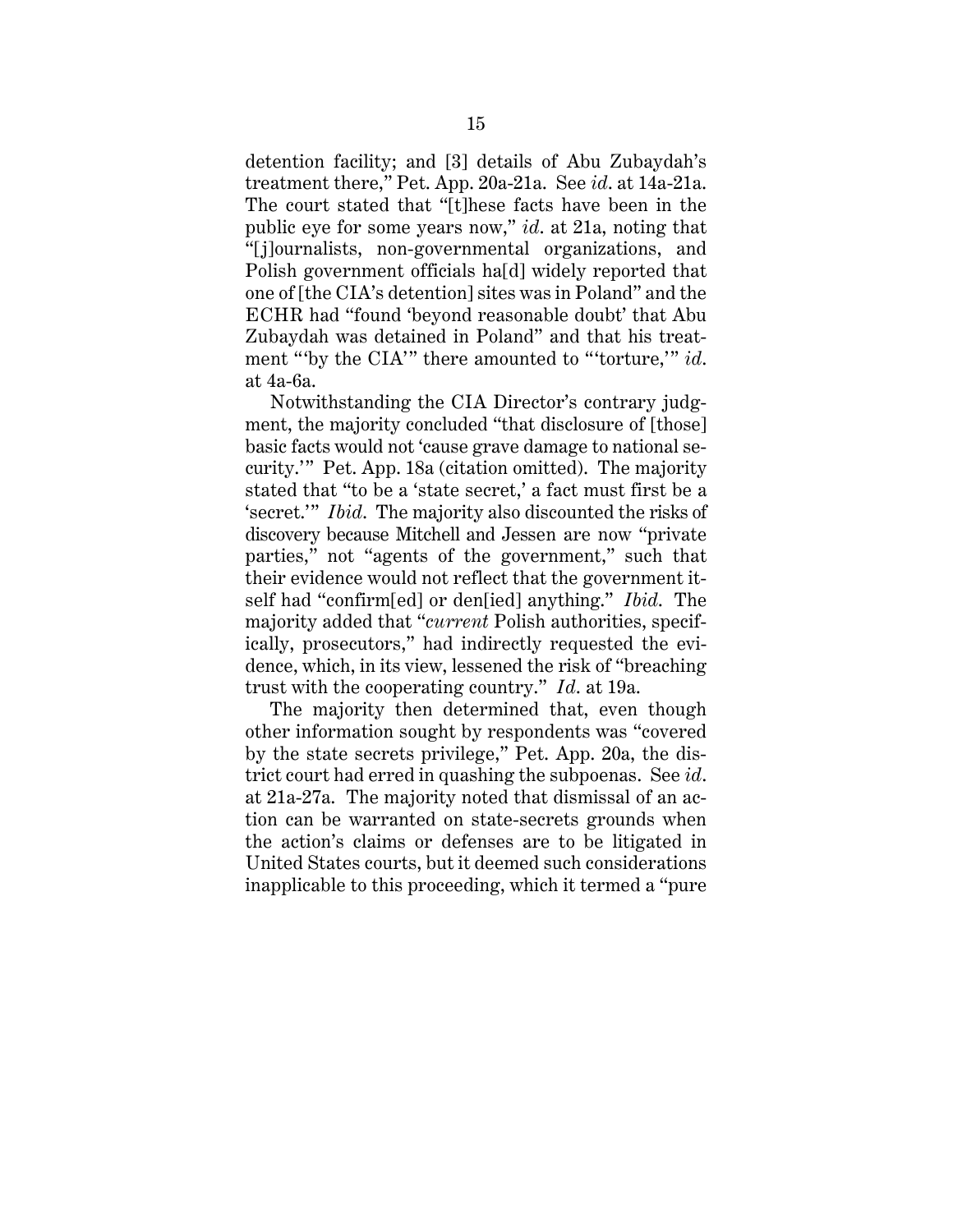discovery matter" seeking information for use in another forum. *Id*. at 22a-23a. The majority stated that dismissal might be warranted here if discovery of nonprivileged information would present an "'unacceptable risk of disclosing state secrets'" because the "'privileged'" and "'nonprivileged information'" are "'inseparable,'" but it concluded that it "is not impossible to separate secret information," *id*. at 22a (citation omitted), and deemed it premature to conclude that discovery cannot proceed, *id*. at 25a-27a.

b. Judge Gould dissented. Pet. App. 29a-34a. He concluded that the "majority jeopardizes critical national security concerns"; stated that he was "not in a position as an Article III judge to make a conclusion that it is agreed that Abu Zubaydah was detained and tortured in Poland," even though "much media comment" and "some reasoning of the [ECHR]" "suggest[] that conclusion"; and explained that he would "defer to the view of then-CIA Director and now Secretary of State Michael Pompeo that the disclosure of secret information in this proceeding 'reasonably could be expected'" to harm the national security. *Id*. at 29a-30a. He further explained that, even assuming that some information involving purported CIA activity in Poland would not be protected, dismissal was still warranted because "walking close to the line of actual state secrets may result in someone overstepping that line" and because "the entire premise of the proceeding" here is to obtain information concerning "details about the CIA's involvement" for "Polish prosecutorial efforts." *Id*. at 30a-31a.

3. The court of appeals denied rehearing en banc. Pet. App. 72a-73a. Judge Paez, joined by Judges Fletcher and Berzon, concurred. *Id*. at 73a-85a. Judge Bress, writing for 12 judges, dissented. *Id*. at 86a-109a.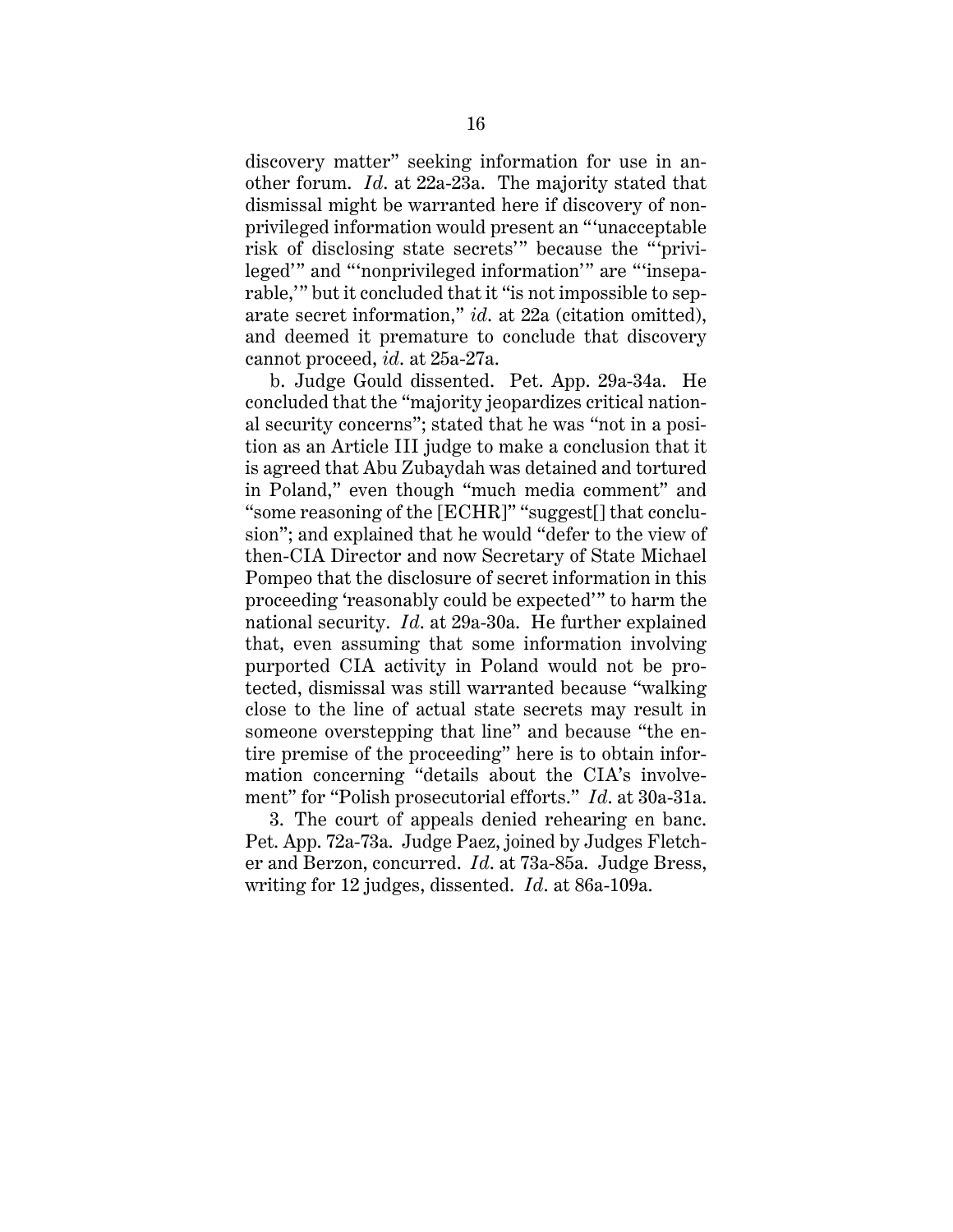The 12 dissenting judges concluded that the panel majority's decision rests on "grave legal errors, conflicts with governing precedent, and poses a serious risk to our national security" by "treat[ing] information that is core state secrets material as fair game in discovery." Pet. App. 86a, 93a. In rejecting the government's privilege assertion, the judges explained, the panel majority failed to give "any apparent deference" to "the CIA Director on matters uniquely within his national security expertise." *Id*. at 93a, 96a-98a. The judges stated that the decision further erred in deeming classified information "basically public knowledge," *id*. at 98a (citation omitted), even though "[t]he privilege belongs to the Government" and cannot be "waived by a private party," *ibid*. (quoting *United States* v. *Reynolds*, 345 U.S. 1, 7 (1953)) (brackets in original); see *id*. at 100a-101a. And they found the majority's reliance on the ECHR's findings to be "especially troubling" because those findings rested on "negative inferences" resulting from Poland's refusal to confirm or deny the allegations. *Id*. at 101a n.1. The dissenting judges observed that "[i]t cannot be the law that foreign partners would destroy the U.S. state secrets privilege by trying to protect it." *Ibid*.

The dissenting judges further concluded that the panel majority was wrong to view the state-secrets privilege as diminished because "discovery is directed to a government contractor." Pet. App. 102a. They explained that the panel's "contrary rule would enable an end-run around the privilege, as litigants could simply subpoena current or former contractors to avoid the privilege's strictures." *Ibid*.

Finally, the dissenting judges concluded that, "even if some of the requested discovery" were not privileged,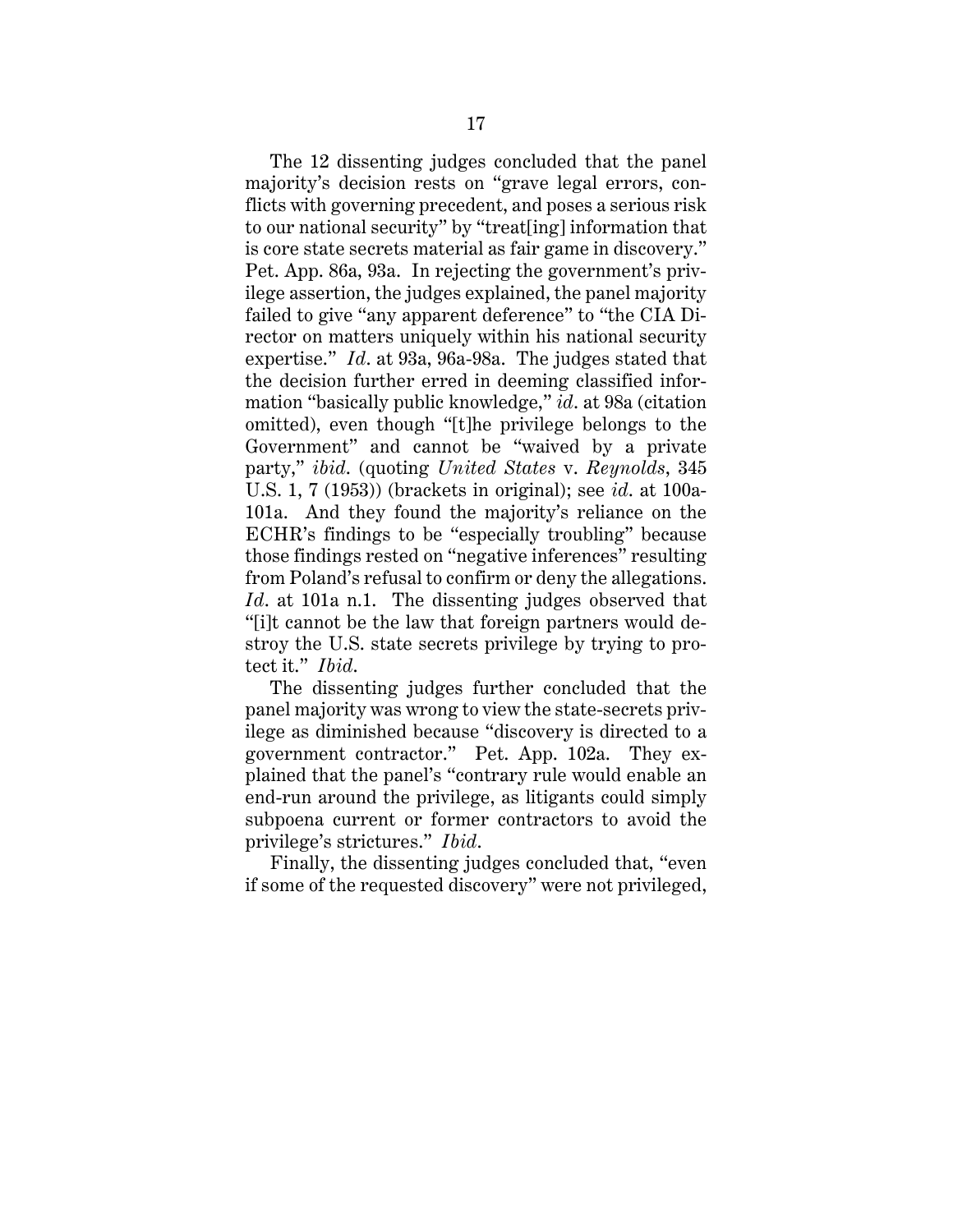the panel majority's decision would still be "deeply problematic": The majority's "critical errors" unacceptably risk revealing information that even the majority "concedes" is a state secret by allowing discovery of information where "exposing the classified 'mosaic' is the *entire point* of the Polish criminal proceeding." Pet. App. 103a-104a. The judges observed that "[t]his would all be troubling enough if the resulting discovery were being used in domestic litigation," yet here any discovery obtained "will be shipped overseas" to a foreign proceeding "dedicated to investigating our country's counterintelligence operations abroad," where its use cannot be guarded by the district court. *Id*. at 107a-108a.

### **SUMMARY OF ARGUMENT**

In this proceeding to obtain classified information from former CIA contractors for use in a foreign proceeding investigating alleged CIA activities abroad, a divided panel of the Ninth Circuit erroneously held that discovery could proceed under Section 1782. The panel's decision poses significant national-security risks and is seriously flawed on two independent grounds.

A. First, Section 1782 does not extend to information protected by "any legally applicable privilege," 28 U.S.C. 1782(a), and, here, the state-secrets privilege protects information that would confirm or deny whether or not a CIA detention facility was located in Poland with any relevant assistance from Polish authorities. The former CIA Director explained why the compelled discovery of such information from Mitchell and Jessen would risk the national security. The CIA informs this Office that the current CIA Director has likewise determined that the compelled discovery of that information would reasonably be expected to harm the national security and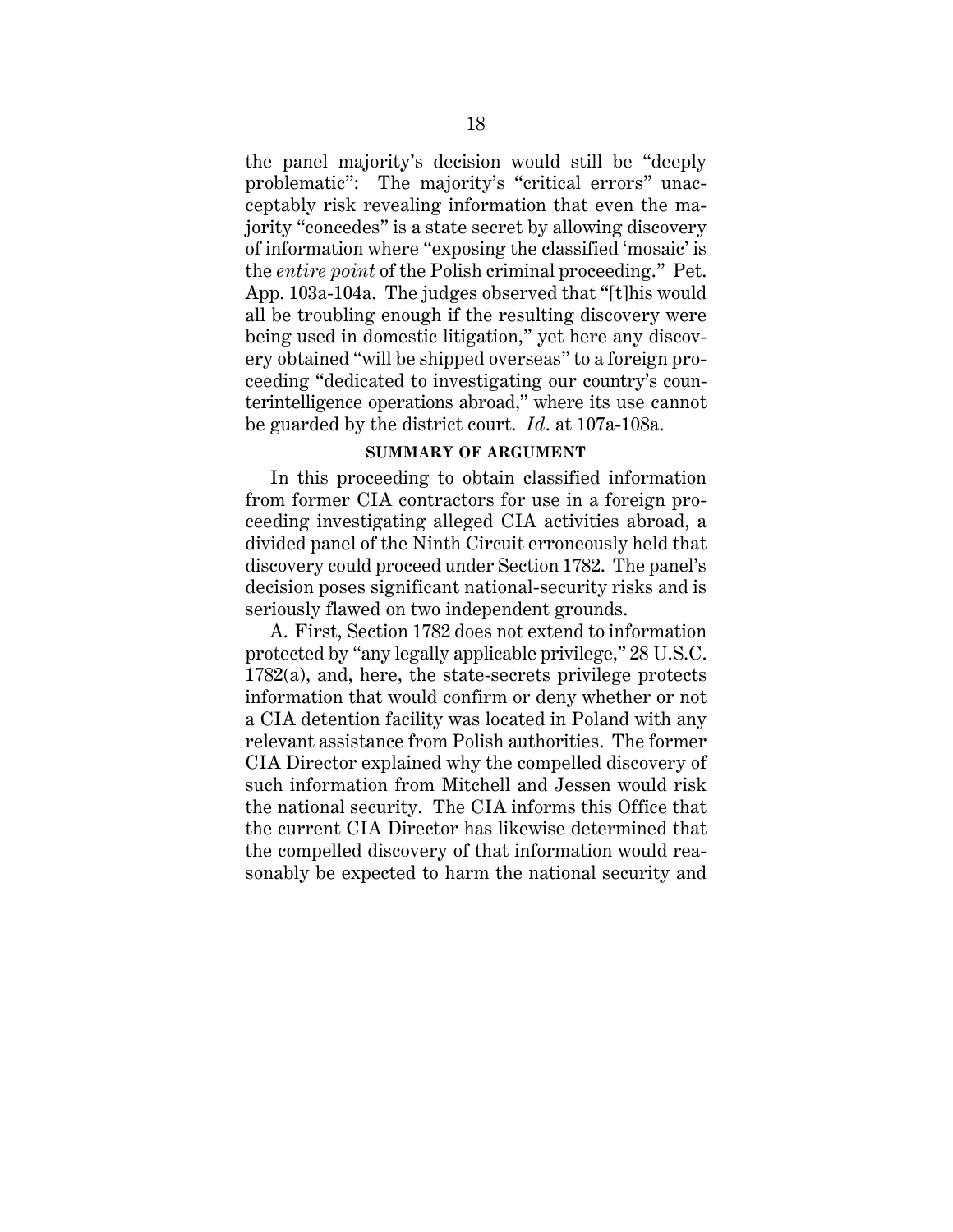that the government should therefore continue to oppose discovery of that classified information in this case. 2

1. The Ninth Circuit fundamentally erred in rejecting the government's privilege assertion. The panel majority's errors primarily derive from its failure to afford appropriate deference to the CIA Director's judgment regarding risks of harm to the national security. Courts properly extend "the utmost deference" to Executive Branch assessments of such harms, *Department of the Navy* v. *Egan*, 484 U.S. 518, 529-530 (1988) (citation omitted), reflecting the Executive's central constitutional role in this context. The majority, however, erroneously determined that its "essential obligation" was to conduct a "skeptical" review, which it recognized "contradict[ed]" prior circuit precedent acknowledging the need for deference. Pet. App. 14a-15a, 17a n.14. The majority's standard, and its consequent disregard of the CIA Director's detailed declaration, is a serious departure from established principles which alone warrants reversal of its judgment.

2. The majority further erred in the course of making its own independent assessment of national-security harms. The majority believed that no harm would result from the compelled discovery of information about alleged clandestine intelligence activity from former CIA contractors because such contractors are "private parties." Pet. App. 18a. That is clearly incorrect. The state-secrets privilege has long protected nationalsecurity information possessed by government contractors. The rule could not be otherwise.

<sup>2</sup> Concerning the former CIA Program, the current CIA Director has made clear his commitment that the CIA will never again operate such a program.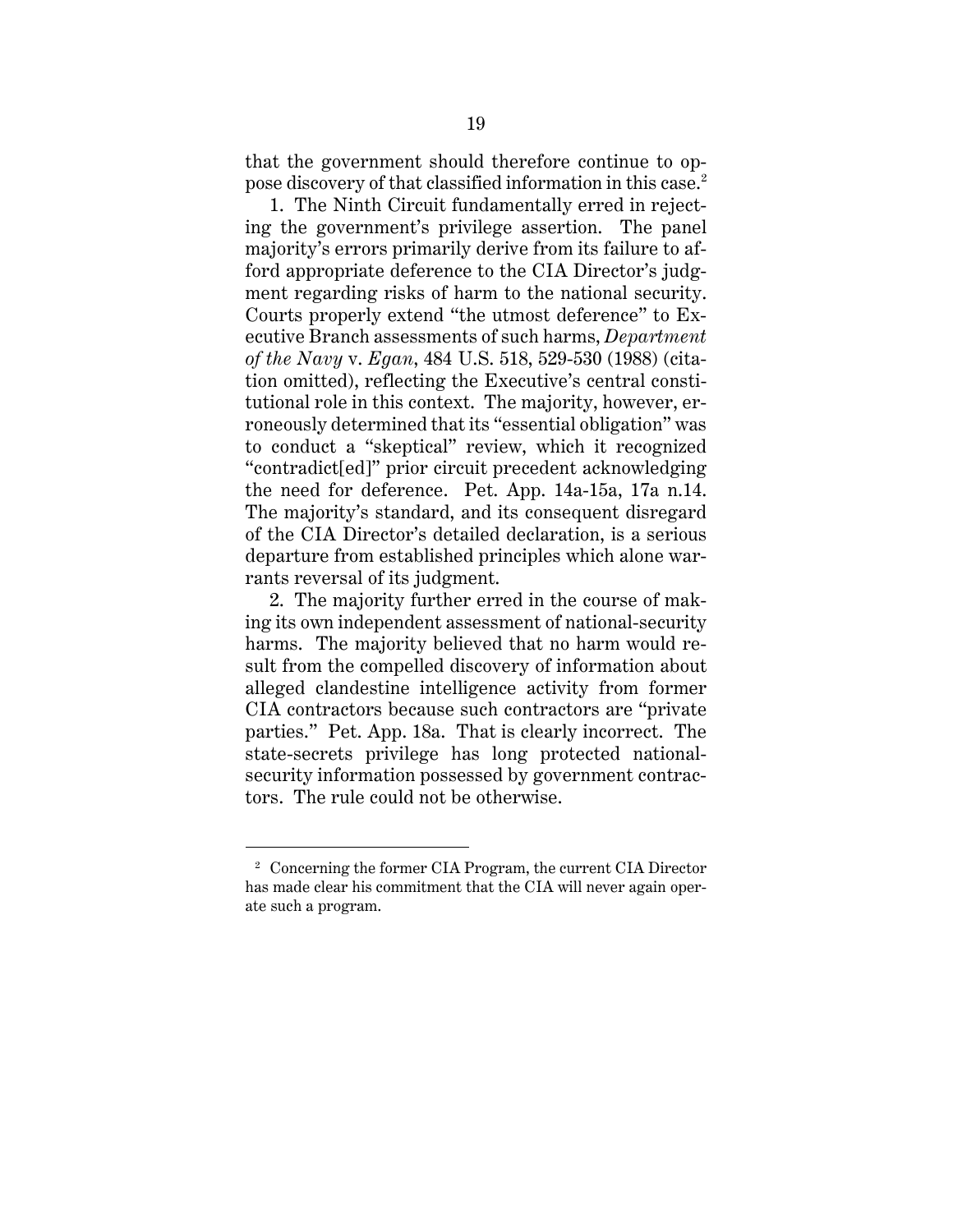3. a. The majority's willingness to reject the Executive Branch's national-security judgment based on its own assessment of purported "public knowledge" likewise fundamentally misapprehends the governing principles. Courts have long recognized that the existence of widespread public speculation without official government disclosure provides no sound basis to require government personnel to confirm or deny the accuracy of the speculation. That principle applies with particular force in the world of clandestine intelligence operations.

b. The majority's independent analysis of "public knowledge" based on an ECHR judgment and news stories underscores its methodological error. The ECHR had no direct information about any purported CIA activities in Poland; it based its judgment against Poland on adverse inferences it drew because Poland refused to confirm or deny Abu Zubaydah's allegations. The news stories, in turn, rested on prior stories and hearsay, often from unnamed sources. And reporting about statements attributed to Poland's former president, who reportedly had repeatedly denied the existence of any CIA detention facilities in Poland, at best demonstrates conflicting statements, not a basis for "public knowledge" that could override the CIA Director's considered judgment on matters of national security.

4. The panel's errors are particularly significant because respondents seek discovery for use in a *foreign* proceeding that is investigating alleged clandestine activities of the CIA abroad. That context warrants a particularly high degree of deference to the CIA Director's assessment. The Director's detailed declaration therefore far exceeds the requisite showing to sustain the government's privilege assertion.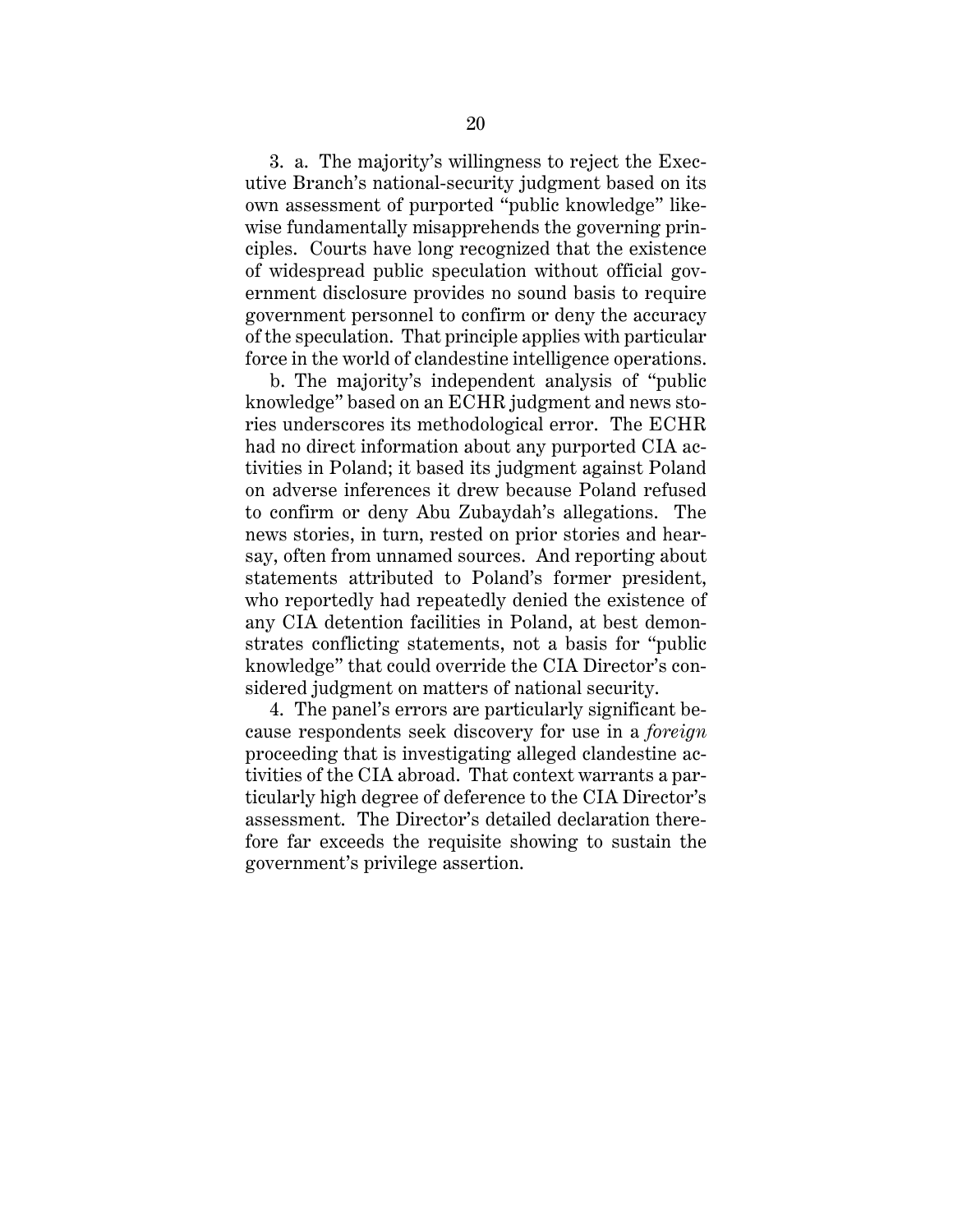B. Second, apart from questions of privilege, the district court could not have properly authorized discovery of national-security information for use by foreign prosecutors investigating alleged clandestine CIA activity in Poland. The district court here denied respondents' discovery application. And it would have been an abuse of discretion to have done otherwise because the key factors informing a court's exercise of discretion under Section 1782 all counsel strongly against discovery in this highly sensitive context. The attitudes of Poland's executive leadership have paralleled that of the United States. Respondents' discovery request targeting CIA contractors reflects an attempt to circumvent the policies in Section 1782 and the governing MLAT, which foreclosed discovery from the CIA itself. And even assuming *arguendo* that the CIA did operate a detention facility in Poland, discovery in this context riddled with state secrets would be unduly burdensome and intrusive. Because the issue is clear given the extraordinary circumstances here, this Court may reverse the court of appeals and affirm the district court's dismissal of respondents' application on that basis.

### **ARGUMENT**

# **THE COURTS BELOW IN THIS SECTION 1782 PROCEED-ING COULD NOT PROPERLY COMPEL FORMER CIA CONTRACTORS TO CONFIRM OR DENY WHETHER PO-LAND HOSTED A CLANDESTINE CIA DETENTION FACIL-ITY OR PROVIDED RELATED ASSISTANCE**

A divided panel of the Ninth Circuit reversed the district court and directed discovery to proceed under Section 1782 against former CIA contractors who would provide evidence confirming or denying whether the CIA operated a clandestine detention facility in Poland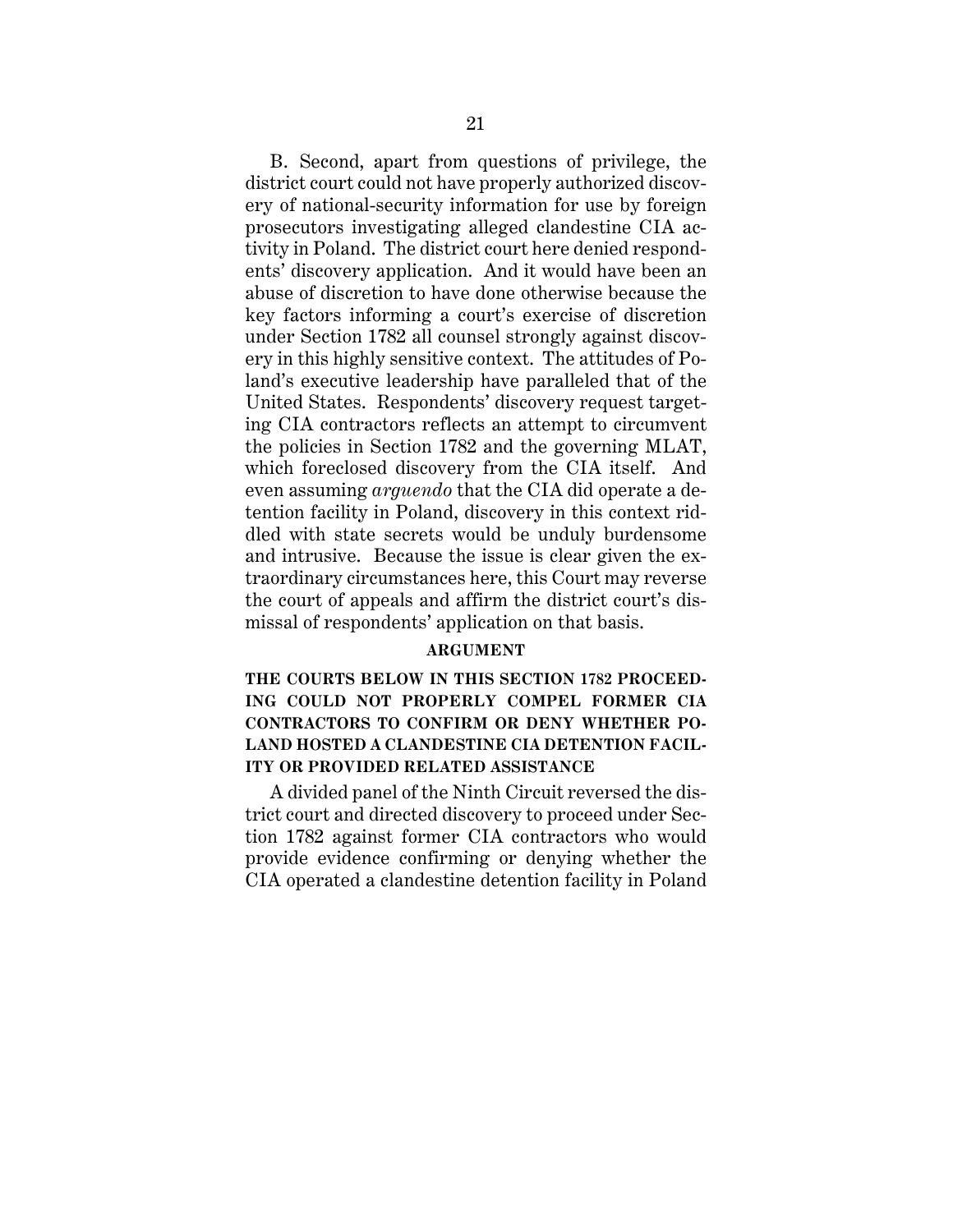and whether Poland's security services provided assistance. That decision is fundamentally flawed for two reasons, each of which independently warrants reversal. First, Section 1782 does not allow such discovery because the information central to this case is protected by a "legally applicable privilege," 28 U.S.C. 1782(a), namely, the state-secrets privilege. Second, aside from the privilege issue, respondents' requested discovery to assist foreign prosecutors investigating clandestine CIA intelligence activities falls outside the scope of what a district court may properly order under Section 1782. Those errors, whether considered separately or in combination, require reversal of the judgment below.

**A. The State-Secrets Privilege Applies To Evidence From Former CIA Contractors That Would Confirm Or Deny Whether Poland Hosted A Clandestine CIA Detention Facility**

## *1. The CIA Director's state-secrets-privilege assertion, which rests on his expert assessment of harm to the national security, warrants utmost deference*

The Ninth Circuit's multiple errors derive largely from one key mistake: the court's failure to afford appropriate deference to the CIA Director's judgment regarding the risk of harm to the national security. That approach led the court further into error by relying on its own assessment of possible national-security harms, in disregard of the considered judgment of the Executive Branch official charged with that responsibility.

a. The state-secrets privilege is rooted in the Executive Branch's "Art[icle] II duties" to protect the national security and conduct foreign affairs, which include the duty to safeguard "military or diplomatic secrets." *United States* v. *Nixon*, 418 U.S. 683, 710 (1974).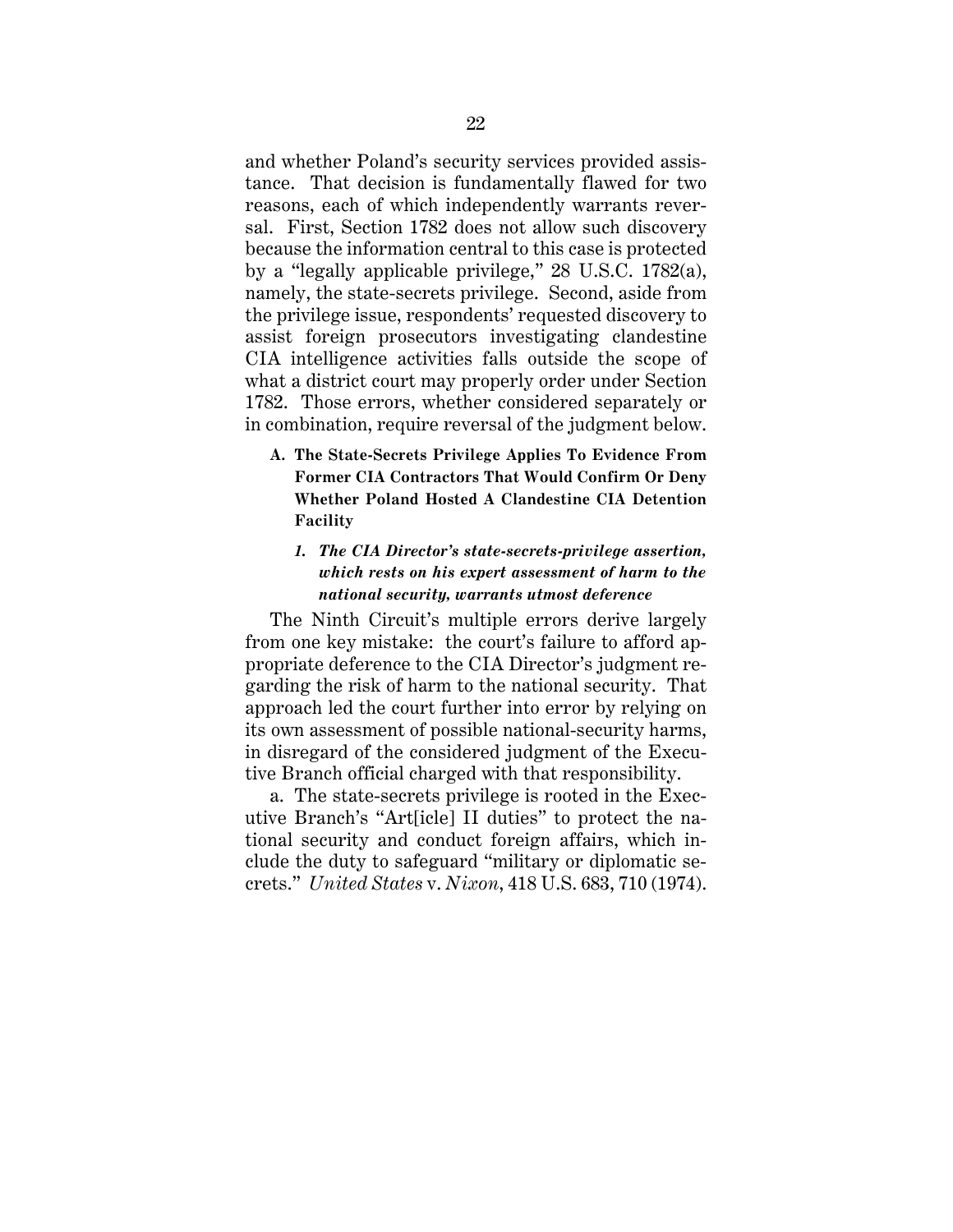In addition to that constitutional foundation, the statesecrets privilege "is well established in the law of evidence." *United States* v. *Reynolds*, 345 U.S. 1, 6-7 (1953). This Court has therefore long "recognized the sometimes-compelling necessity of governmental secrecy by acknowledging [that] Government privilege" for "information about our military, intelligence, and diplomatic efforts." *General Dynamics Corp.* v. *United States*, 563 U.S. 478, 484 (2011). In light of that "compelling interest," *Snepp* v. *United States*, 444 U.S. 507, 509 n.3 (1980) (per curiam), even if a litigant has made a "strong showing of necessity" for the discovery or use of such information, the state-secrets privilege will apply where "there is a reasonable danger that compulsion of the evidence will expose military [or other] matters which, in the interest of national security, should not be divulged." *Reynolds*, 345 U.S. at 10-11.

The government does not "lightly invoke[]" the statesecrets privilege. *Reynolds*, 345 U.S. at 7. It can assert the privilege only through "a formal claim" "lodged by the head of the department which has control of the matter" after "personal consideration by that officer." *Id*. at 7-8. Furthermore, since 2009, the Department of Justice conducts a high-level review that results in the "personal approval of the Attorney General" before it asserts the state-secrets privilege in litigation. Office of the Attorney General, *Policies and Procedures Governing Invocation of the State Secrets Privilege* 1-3 (Sept. 23, 2009), https://go.usa.gov/x6VqV. That additional process—which resulted in then-Attorney General Sessions's approval of the privilege assertion here —serves to ensure that the privilege is invoked "only when genuine and significant harm to national defense or foreign relations is at stake and only to the extent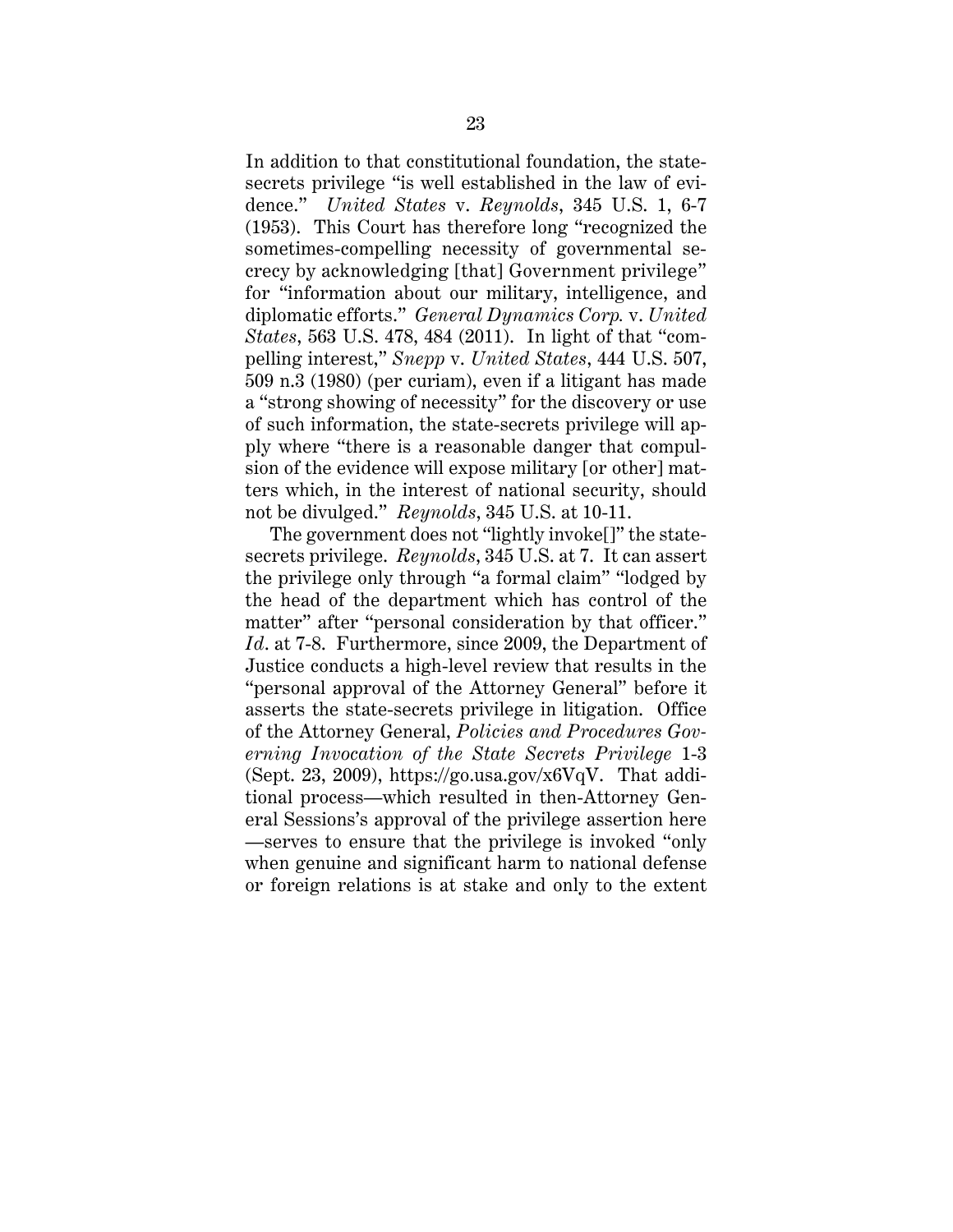necessary to safeguard those interests." *Id*. at 1; see Pet. App. 45a.

Consistent with that high-level Executive Branch review and determination, this Court has made clear that the government's assertion of the state-secrets privilege as part of its "Art[icle] II duties" is entitled to a "high degree of deference." *Nixon*, 418 U.S. at 710-711. The Court has emphasized that the responsible Executive officials possess "the necessary expertise" to make the required "[p]redictive judgment" about risks to the national security. *Department of the Navy* v. *Egan*, 484 U.S. 518, 529 (1988) (citing *CIA* v. *Sims*, 471 U.S. 159, 170 (1985)); see *Trump* v. *Hawaii*, 138 S. Ct. 2392, 2421 (2018) (observing that national-security judgments are "delicate, complex, and involve large elements of prophecy") (citation omitted). And the Court has further recognized that "it is difficult to conceive of an area of governmental activity in which the courts have less competence." *Gilligan* v. *Morgan*, 413 U.S. 1, 10 (1973); see *Hawaii*, 138 S. Ct. at 2421 ("[W]e cannot substitute our own assessment for the Executive's predictive judgments on [national-security] matters."). Courts therefore provide "the utmost deference" to the Executive's assessment of potential national-security harms. *Egan*, 484 U.S. at 529-530 (quoting *Nixon*, 418 U.S. at 710). 3

With respect to the CIA Director in particular, this Court has emphasized that "it is the responsibility of

<sup>3</sup> See also *El-Masri* v. *United States*, 479 F.3d 296, 305 (4th Cir.) ("In assessing the risk" to national security, "a court is obliged to accord the 'utmost deference' to the responsibilities of the [E]xecutive [B]ranch.") (citation omitted), cert. denied, 552 U.S. 947 (2007); accord, *e.g.*, *Black* v. *United States*, 62 F.3d 1115, 1119 (8th Cir. 1995), cert. denied, 517 U.S. 1154 (1996); *Zuckerbraun* v. *General Dynamics Corp.*, 935 F.2d 544, 547 (2d Cir. 1991).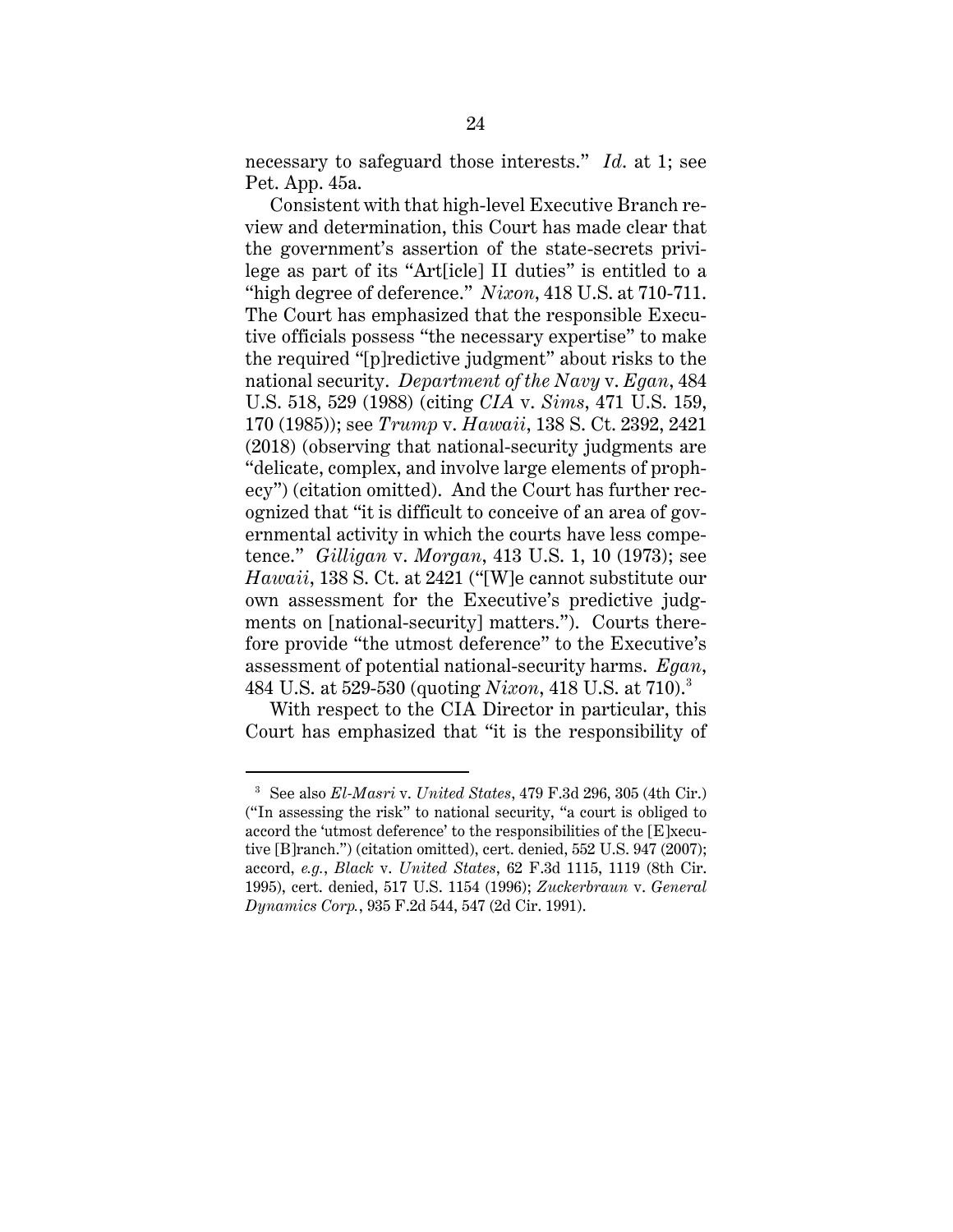the Director  $***$ , not that of the judiciary, to weigh the variety of complex and subtle factors in determining whether disclosure of information may lead to an unacceptable risk of compromising the Agency's intelligence-gathering process." *Sims*, 471 U.S. at 180. Unlike the Director, "the judiciary has no covert agents, no intelligence sources, and no policy advisors" to provide the necessary background and expertise for making sound national-security assessments. *Schneider* v. *Kissinger*, 412 F.3d 190, 196 (D.C. Cir. 2005), cert. denied, 547 U.S. 1069 (2006). It follows that the "decisions of the Director, who must of course be familiar with 'the whole picture,' as judges are not, are worthy of great deference." *Sims*, 471 U.S. at 179.

b. Notwithstanding those principles, as the 12 dissenting judges below explained, the panel majority failed to afford "any apparent deference" to "the CIA Director on matters uniquely within his national security expertise." Pet. App. 93a, 97a (Bress, J., dissenting from the denial of rehearing en banc). The panel majority instead seized upon the word "skeptical" in an earlier Ninth Circuit decision and determined that "skeptical" review was itself "*contradictory*" to prior circuit precedent reflecting "the need to defer to the Executive." *Id*. at 14a-15a (emphasis added). The majority then deemed review with "a skeptical eye" to be its "essential obligation," *id*. at 17a n.14, and made no further reference to "deference" in its opinion.

The panel's approach is a serious departure from the "great deference" warranted in this context, *Sims*, 471 U.S. at 179, and erroneously invites courts to substitute their own views for the judgments of the officials vested with authority and responsibility to protect the Nation. The panel majority did just that here by disregarding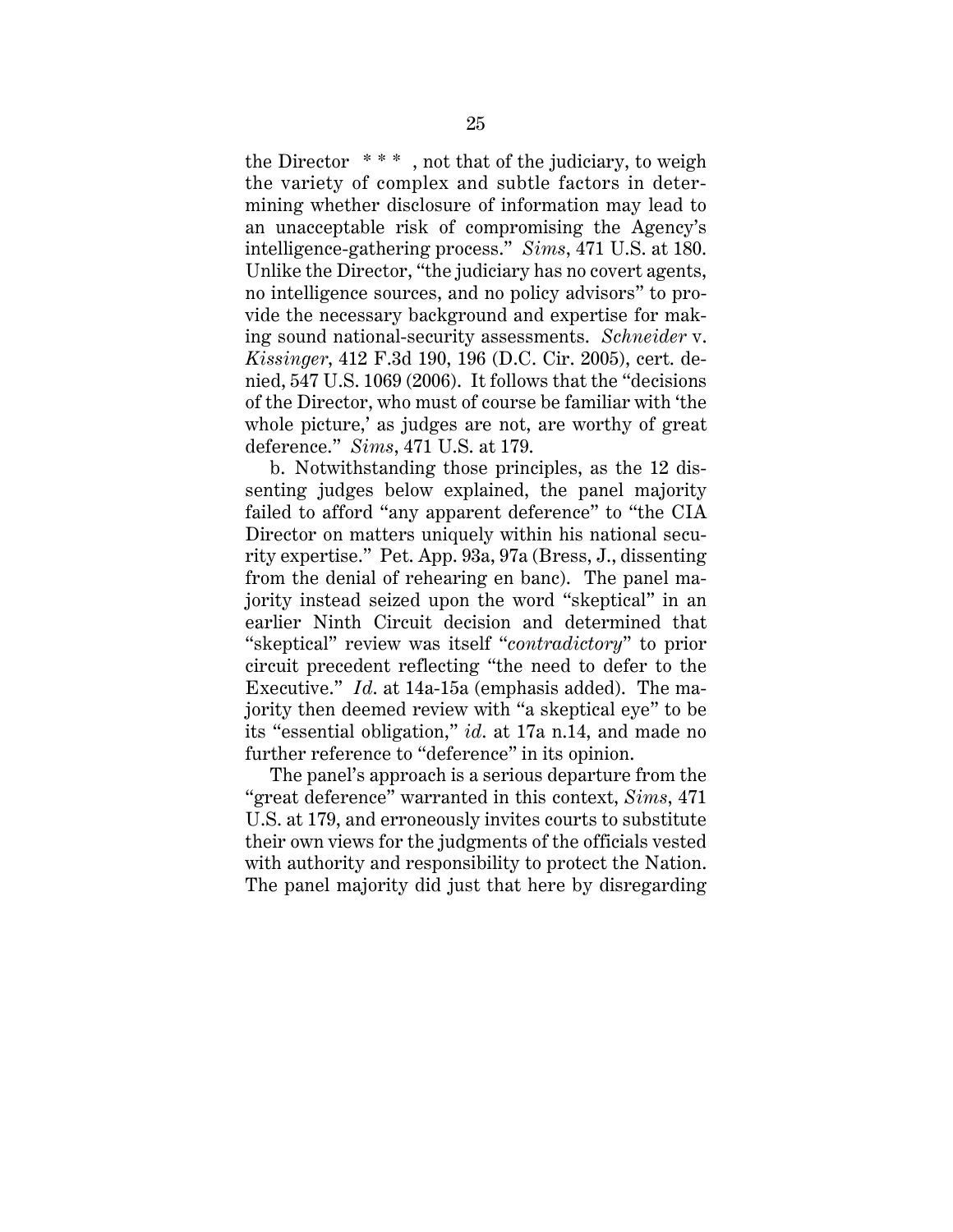the CIA Director's detailed declaration describing his judgment that significant national-security harms could reasonably be expected to result from compelling discovery from the former CIA contractors in this case. See pp. 10-13, *supra* (discussing declaration). The panel instead elected to rely on its own, independent "conclusions" based on what it deemed to be "publicly available facts" to reject the government's assertion of privilege. Pet. App. 17a n.14. That error alone warrants reversal of the Ninth Circuit's judgment.

# *2. The disclosure of classified information by former CIA contractors risks significant harm to the national security*

Without the doctrinal anchor of deference, the Ninth Circuit further erred in the course of making its own, independent assessment of national-security risks. The panel majority concluded that requiring Mitchell and Jessen to confirm or deny Poland's alleged clandestine connection to a CIA detention facility would not risk any harm because the former CIA contractors are "private parties" and, in the majority's view, their evidence would therefore not be "equivalent to the United States confirming or denying anything." Pet. App. 18a. That holding is deeply flawed, "would enable an end-run around the privilege," and would threaten significant harm to the national security in this case and future cases. *Id*. at 102a (Bress, J., dissenting).

The court of appeals' characterization of Mitchell and Jessen as "private parties" fails to account for the fact that they obtained the information that respondents seek to discover only by working for the CIA. Director Pompeo explained that Mitchell and Jessen are "former contractors employed by the CIA to assist in the interrogation of detainees," and their response to respondents'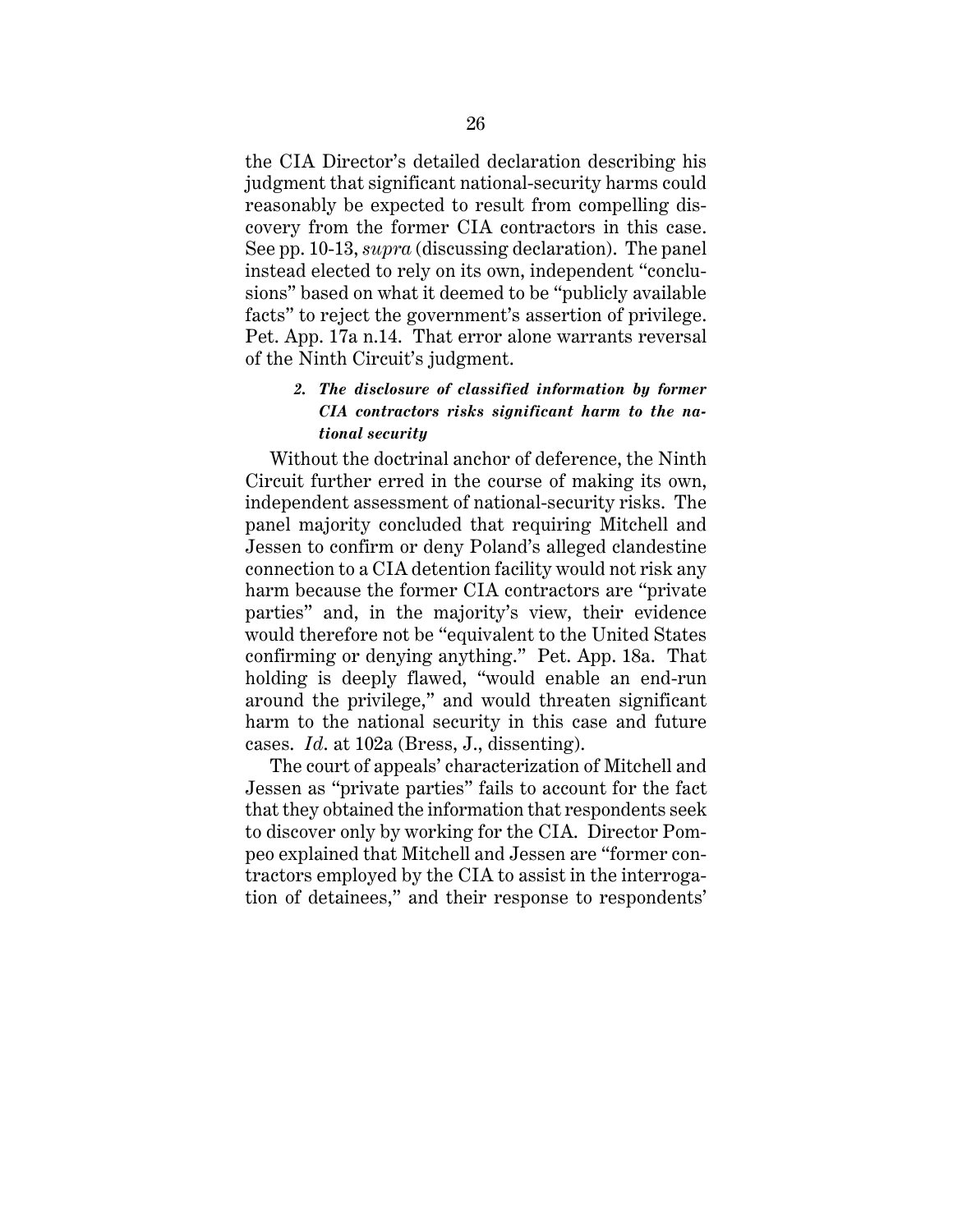subpoenas would "either confirm[] or deny[] the existence or nonexistence of a clandestine CIA detention facility in Poland" and whether the Polish government "clandestinely assisted the CIA." Pet. App. 123a, 126a, 130a. That response reasonably would be expected to cause significant damage to the national security. *Id*. at 126a, 134a. The Ninth Circuit's focus on the contractors' relationship to the government as a matter of employment or "agen[cy]" law and their status as "private parties," *id*. at 18a, is beside the point. What matters is that, as former CIA contractors with first-hand knowledge of CIA activities under the former CIA Program, their compelled disclosure of such information would be a "breach of the trust" on which the CIA's clandestine relationships with foreign governments are based, which would undermine the CIA's ongoing ability to maintain such cooperation. *Id*. at 131a; see pp. 11-12, *supra*.

This Court's decisions underscore the validity of the Director's prediction. The Court has long recognized that "the appearance of confidentiality" is "essential to the effective operation of our foreign intelligence service," because the "continued availability" of assistance from "intelligence services of friendly nations" "depends upon the CIA's ability to guarantee the security of information that might compromise them." *Snepp*, 444 U.S. at 509 n.3, 512. The Ninth Circuit here significantly "underestimated the importance of providing" our intelligence partners "with an assurance of confidentiality that is as absolute as possible." *Sims*, 471 U.S. at 175. "[F]orced disclosure of the identities" of those partners would pose substantial risks for "the Agency's ability to carry out its mission," for if our intelligence partners "come to think that the Agency will be unable to maintain the confidentiality of its relation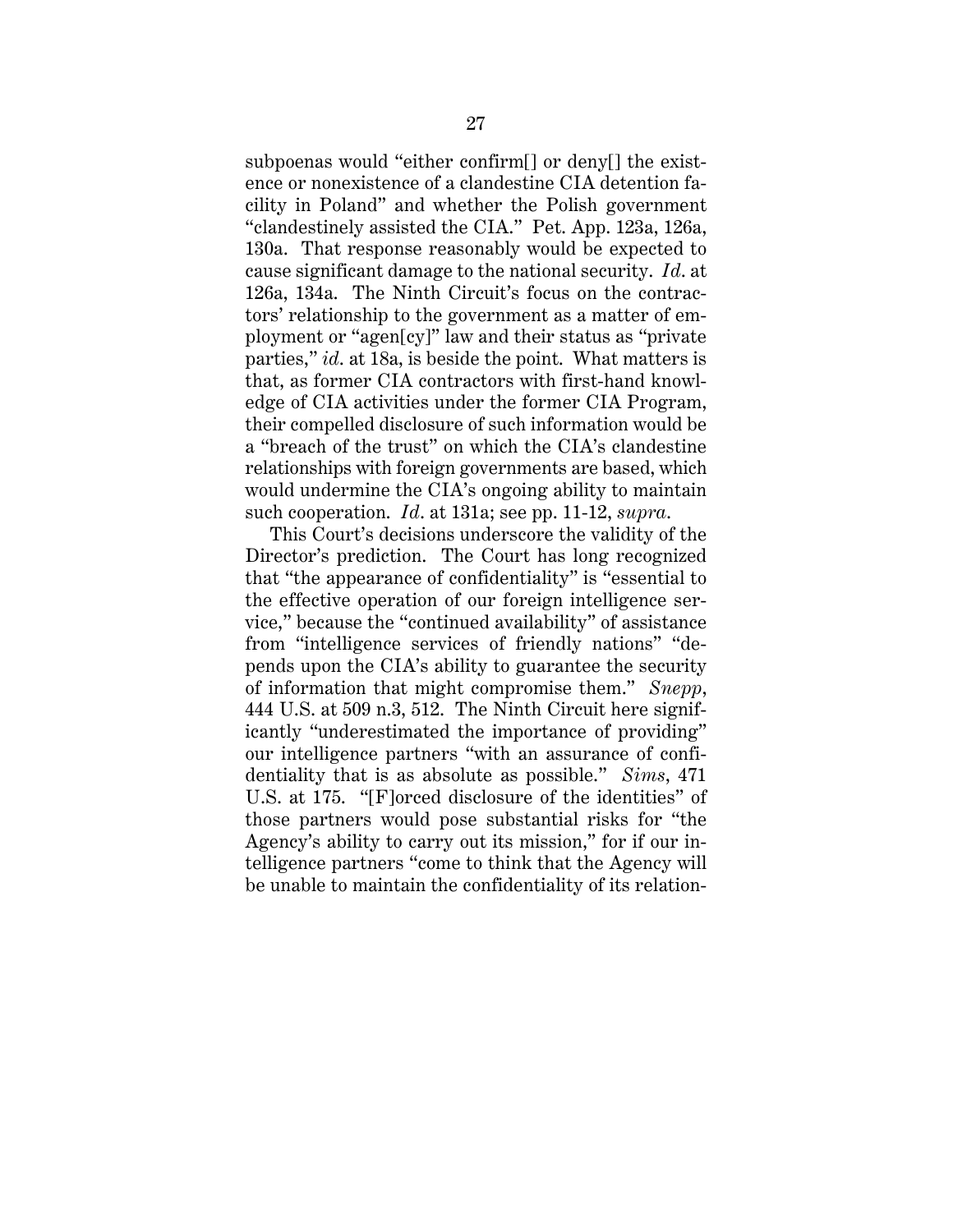ship to them," they may "well refuse to supply information" critical to the national security. *Ibid*. "The possibility that a suit may proceed and [a clandestine intelligence] relationship may be revealed" under the Ninth Circuit's reasoning "is unacceptable: 'Even a small chance that some court will order [such] disclosure'" risks "'impair[ing] intelligence gathering'" and "'caus- [ing] sources to "close up like a clam."' " *Tenet* v. *Doe*, 544 U.S. 1, 11 (2005) (quoting *Sims*, 471 U.S. at 175).

It blinks reality to believe, as the panel majority apparently did, that the CIA's foreign intelligence partners would not be deterred from cooperating if their clandestine relationships with the CIA could be revealed by former CIA contractors. A contractor, like a government employee, must generally enter into a nondisclosure agreement before obtaining access to classified information and can be subject to sanctions for the unauthorized disclosure of that information. Exec. Order No. 13,526, §§ 4.1(a)(2), 5.5(b)(1), 3 C.F.R. 298, 314, 321 (2009 comp.) (50 U.S.C. 3161 note). That is because, as an insider, his unauthorized disclosure of the nationalsecurity information with which he has been entrusted can cause significant damage to the national security. Cf. *Standard Form 312: Classified Information Nondisclosure Agreement* ¶ 3 (rev. 2013) (obligation to "never divulge" classified information without authorization), https://go.usa.gov/xAc5E; cf. also *Snepp*, 444 U.S. at 507-508 (enforcing nondisclosure agreement against former CIA officer).

For the same reasons, the state-secrets privilege has long applied when information is sought from private contractors performing services on the government's behalf. This Court in *Reynolds* "looked to *Totten* [v. *United States*, 92 U.S. 105 (1876)]"—a case involving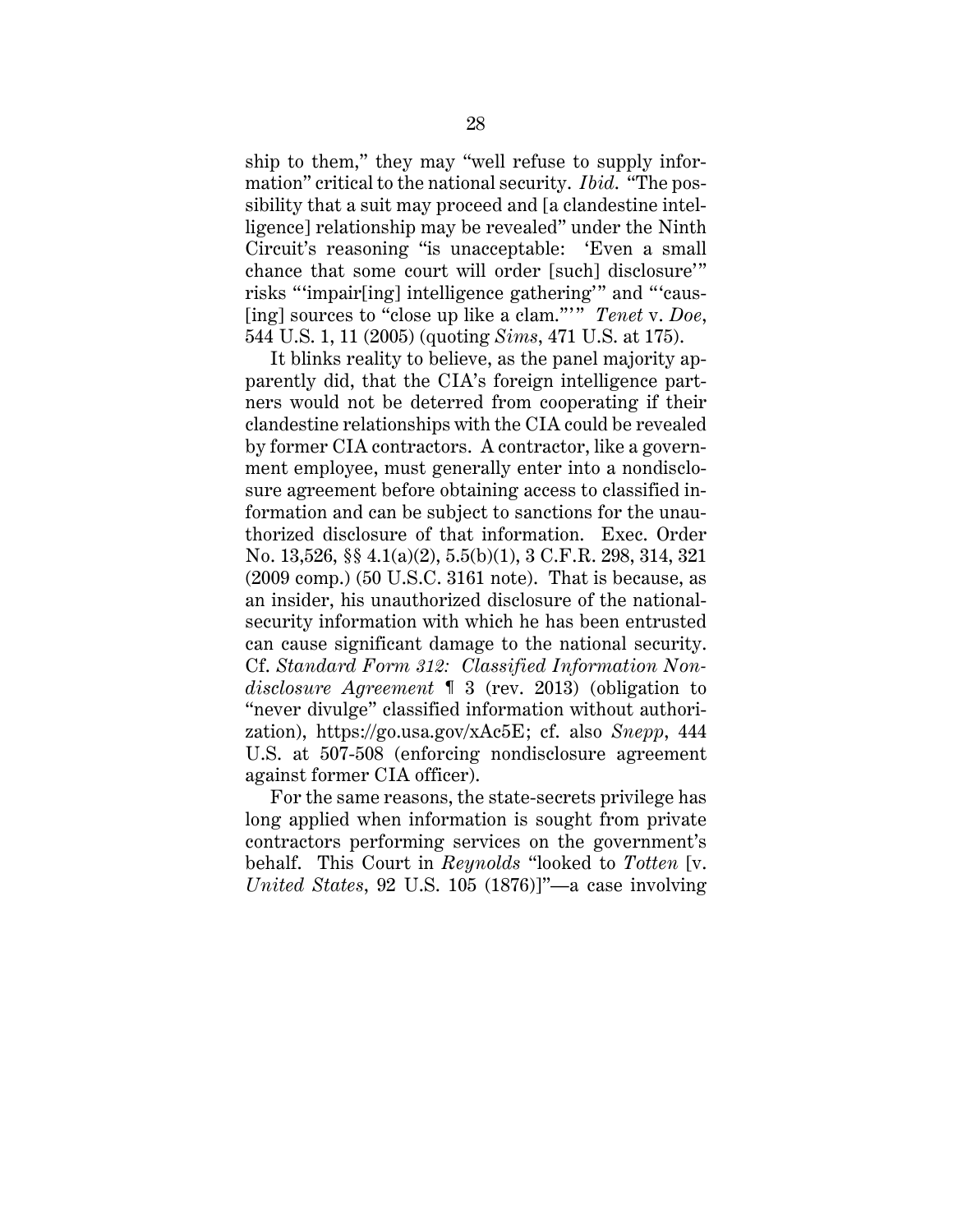purported spies providing services under an "alleged espionage agreement[]"—when it described "the 'well established' state secrets privilege." *Tenet*, 544 U.S. at 9 (citing *Reynolds*, 345 U.S. at 7 & n.11). And *Reynolds* further illustrated that established privilege by citing state-secrets decisions rejecting efforts to obtain evidence directly from government contractors. 345 U.S. at 6-7 & n.11; see *Pollen* v. *Ford Instrument Co.*, 26 F. Supp. 583 (E.D.N.Y. 1939) (denying discovery request for contractor's drawings of range-sighting devices for guns); *Firth Sterling Steel Co.* v. *Bethlehem Steel Co.*, 199 F. 353 (E.D. Pa. 1912) (denying enforcement of subpoena for contractor's drawings of munitions).

The rule, for obvious reasons, could not be otherwise. The government utilizes contractors in numerous national-security contexts—for example, to produce military weapons systems and reconnaissance platforms and, as here, to provide clandestine intelligence services. "[N]o [other] court" has adopted the Ninth Circuit's misguided approach, which would permit litigants to circumvent the state-secrets privilege by compelling "current or former contractors" to disclose classified information jeopardizing the national security. Pet. App. 102a (Bress, J., dissenting).

## *3. Purported "public knowledge" does not undermine the state-secrets-privilege assertion here*

The Ninth Circuit's reliance on its own assessment of national-security harm, divorced from proper deference to the Executive Branch, led the court to err still further in its view that confirming or denying "basic facts" about the alleged location of a CIA detention facility in Poland and any assistance provided by Poland "would not 'cause grave damage to national security.'" Pet. App. 17a-18a, 21a (citation omitted). The panel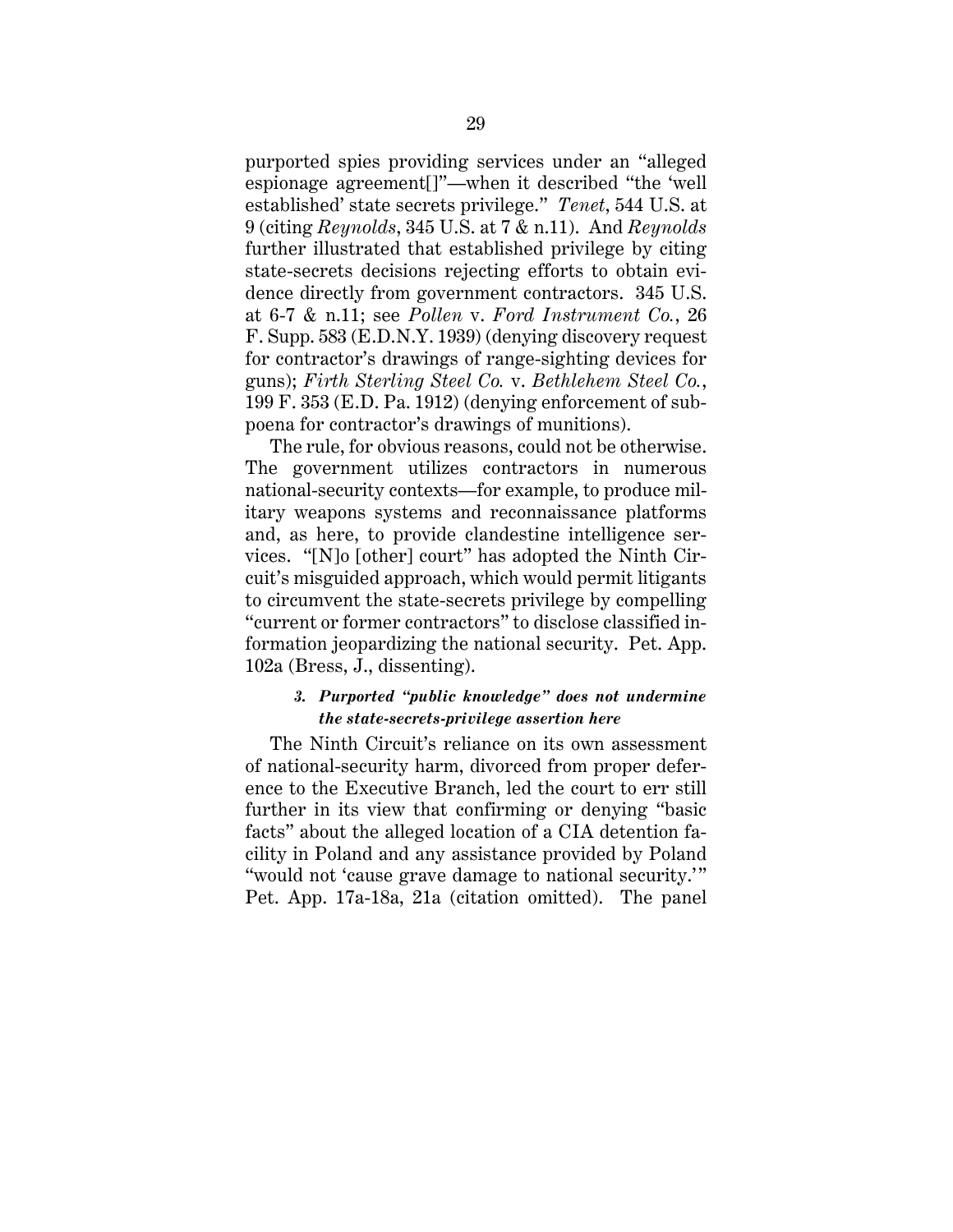based that ruling on its view that "a fact must first be a 'secret'" to be "a 'state secret," and that no secrecy exists here because those facts are "basically public knowledge" that "have been in the public eye for some years." *Ibid*. That ruling fundamentally misunderstands the governing principles.

# *a. Information from nongovernment sources does not eliminate the national-security harms of confirming or denying the accuracy of that information*

The state-secrets privilege "belongs to the Government" alone and cannot be "waived by a private party." *Reynolds*, 345 U.S. at 7 (footnote omitted). Publicly available accounts from sources outside the Executive Branch about a purported CIA detention facility in Poland do not undermine the government's ability to invoke the privilege to prevent its *own* employees and contractors with first-hand knowledge from being compelled by a court to confirm or deny that information. See Pet. App. 98a-99a (Bress, J., dissenting). As the CIA Director explained, such first-hand evidence from Mitchell and Jessen would confirm or deny the accuracy of existing public speculation and risk significant harm to the national security. See pp. 12-13, *supra*.

Courts have repeatedly recognized that "in the arena of intelligence and foreign relations," there can be "a critical difference between official and unofficial disclosures." *Fitzgibbon* v. *CIA*, 911 F.2d 755, 765 (D.C. Cir. 1990). "It is one thing for a reporter or author to speculate or guess that a thing may be so or even, quoting undisclosed sources, to say that it is so; it is quite another thing for one in a position to know of it officially to say that it is so." *Alfred A. Knopf, Inc.* v. *Colby*, 509 F.2d 1362, 1370 (4th Cir.), cert. denied, 421 U.S. 908, and 421 U.S. 992 (1975). "Rumors and speculations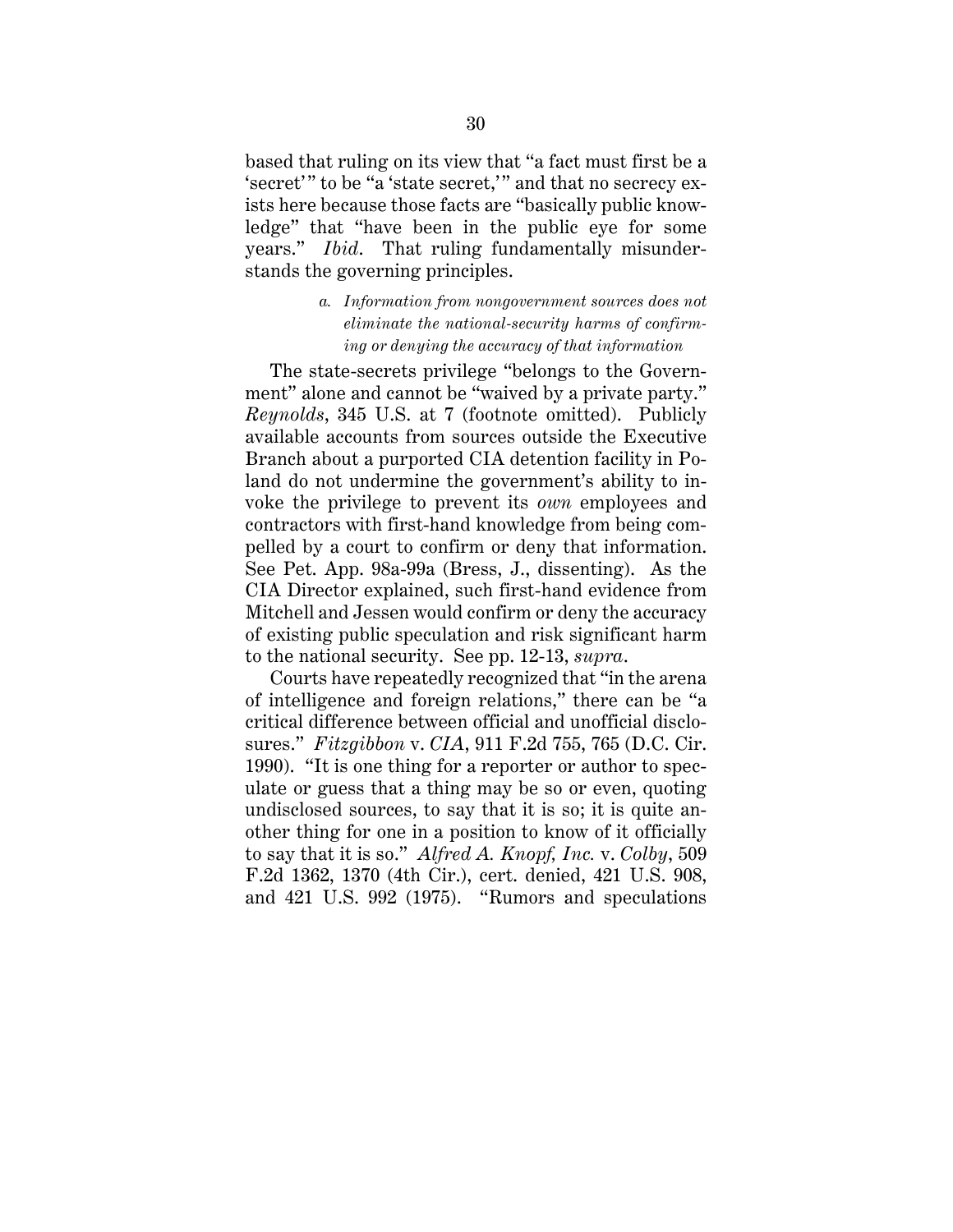circulate" and can "get into print," and "others may [then] republish [that] previously published material," but such reports are properly understood "as being of uncertain reliability" and insufficient for courts to displace the expert judgment of responsible Executive Branch officials regarding the harm of confirming or denying such speculation. *Id*. at 1368, 1370; accord *ACLU* v. *United States Dep't of Def.*, 628 F.3d 612, 621- 622 (D.C. Cir. 2011); *Stein* v. *Department of Justice*, 662 F.2d 1245, 1259 (7th Cir. 1981) (concluding that information remains "properly classified" notwithstanding such public speculation, "even if the speculation may be accurate"); see, *e.g.*, *Frugone* v. *CIA*, 169 F.3d 772, 774- 775 (D.C. Cir. 1999) (citing cases). Such determinations based on expert assessments of the potential for harm to the national security are therefore "generally unaffected by whether the information" is asserted to have "entered the realm of [so-called] public knowledge." *Halpern* v. *FBI*, 181 F.3d 279, 294 (2d Cir. 1999).

Courts have long recognized the key distinction between publicly available information from unofficial sources and evidence compelled under oath from government officials knowing the actual facts. The influential state-secrets case of *Rex* v. *Watson*, (1817) 171 Eng. Rep. 591 (K.B.), for instance, rejected centuries ago the view that purported public knowledge of nationalsecurity information would justify compelling a government official to confirm or deny the accuracy of the publicly available information. See *id*. at 604; cf. Robert M. Chesney, *State Secrets and the Limits of National Security Litigation*, 75 Geo. Wash. L. Rev. 1249, 1275 (2007) (discussing *Watson*'s influence).4

<sup>4</sup> The defendant in *Watson* was charged with high treason for a plot involving plans to attack the Tower of London to seize military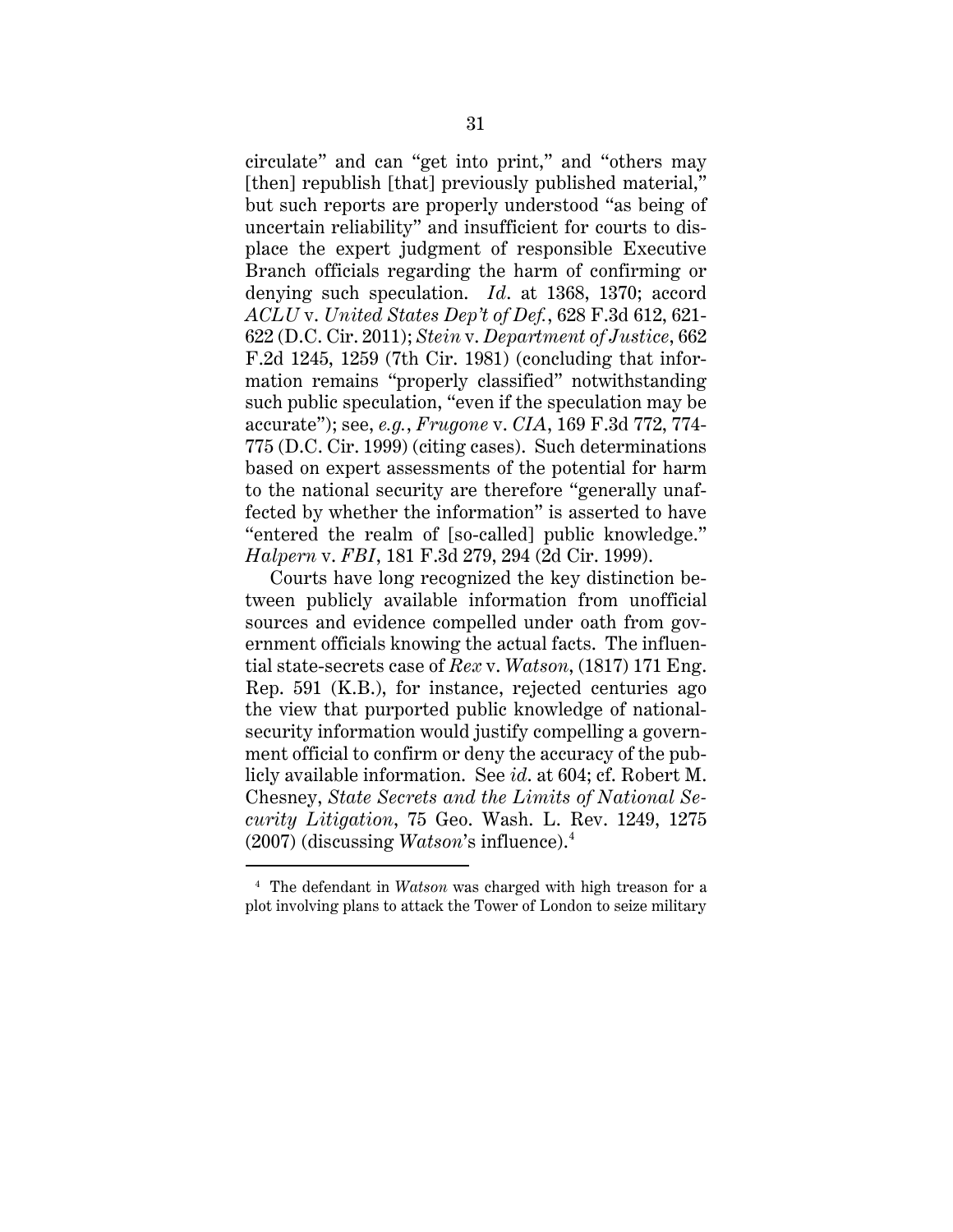In the world of clandestine intelligence operations, that principle carries particular force. Intelligence officers routinely deploy tradecraft to cloak the true nature of their activities and misdirect attention. See, *e.g.*, Antonio Mendez & Matt Baglio, *Argo: How the CIA and Hollywood Pulled Off the Most Audacious Rescue in History* (2012) (recounting 1980 CIA operation to rescue Americans from Iran by posing as Canadian film crew using elaborate techniques to sell the operation's false cover). The very purpose of such tradecraft is to lead observers to reach the *wrong* conclusions about what might have occurred. As a result, public information in this sphere can be of uncertain reliability notwithstanding widely shared suppositions based on incomplete and circumstantial information.

The D.C. Circuit's influential decision in *Military Audit Project* v. *Casey*, 656 F.2d 724 (1981), illustrates the proper analysis. The court there confronted "widely publicized" media reports that the CIA had contracted with Howard Hughes to build a specialized vessel—the *Glomar Explorer*—to recover a sunken Soviet nuclearmissile submarine. *Id*. at 728 & n.1; see *id*. at 728-729.

weapons for a rebellion. 171 Eng. Rep. 592-593 n.(a). After the prosecution established that a map found at his residence depicted "part of the interior of the Tower," the defendant attempted to mitigate the map's incriminating force by eliciting testimony from a government officer to show that a different map which could "be purchased at any shop in London" was also a "correct plan of the Tower." *Id*. at 601, 604. The court halted the examination of the officer and determined that the defendant could show that maps *purporting* to be maps of the Tower "might be purchased" publicly but "could not ask the officer whether they were accurate" because "allow[ing] an officer of the tower to be examined as to the accuracy of such a [publicly available] plan" "might be attended with public mischief." *Id*. at 604.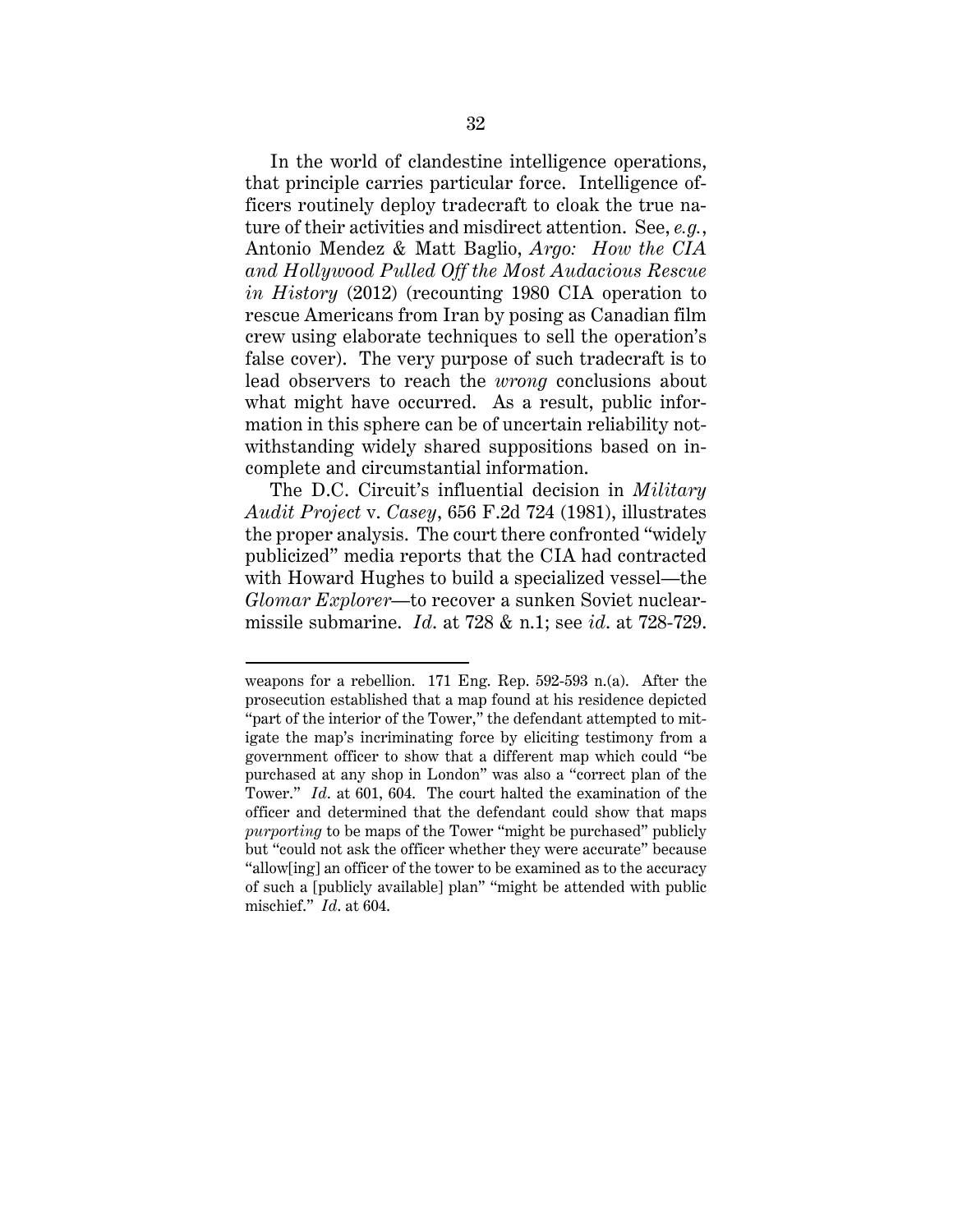The government later acknowledged its ownership of the vessel and declassified certain portions of its contractual agreement with Hughes, but it declined to declassify further information, notwithstanding the "great deal of speculation in the press concerning the nature of the [vessel's] mission." *Id*. at 732.

The D.C. Circuit concluded that information pertaining to the purpose of the *Glomar Explorer* project remained properly classified even in the face of the widespread reporting, giving "substantial weight" to the government's affidavits, which explained that confirming or denying the public speculation would risk serious harm to the national security. *Military Audit Project*, 656 F.2d at 738 (citation and emphasis omitted); see *id*. at 741-745. While "the *reported* purpose of the *Glomar Explorer*'s mission may well [have been] notorious," the court accepted that its "*actual* purpose may well still [have been] a secret, or, at the very least, unresolved doubt may still remain," and that eliminating "lingering doubts" through confirmation or denial risked harm to the national security. *Id*. at 744-745. The court noted the possibility that publicly available information from reporters who "stumbled upon the *Glomar Explorer* project trail" might have reflected CIA tradecraft providing a false "cover for a secret mission as yet safely secure." *Id*. at 729, 744 (brackets and citation omitted). And the court accepted the government's predictive judgment of harm, notwithstanding that various sources had described the vessel's mission as reported in the press, including the French edition of a book by the former CIA Director (which the "CIA did not clear" before its publication), a Senate committee's publication (which appeared to adopt "'speculation from non-governmental sources'"), and a government scien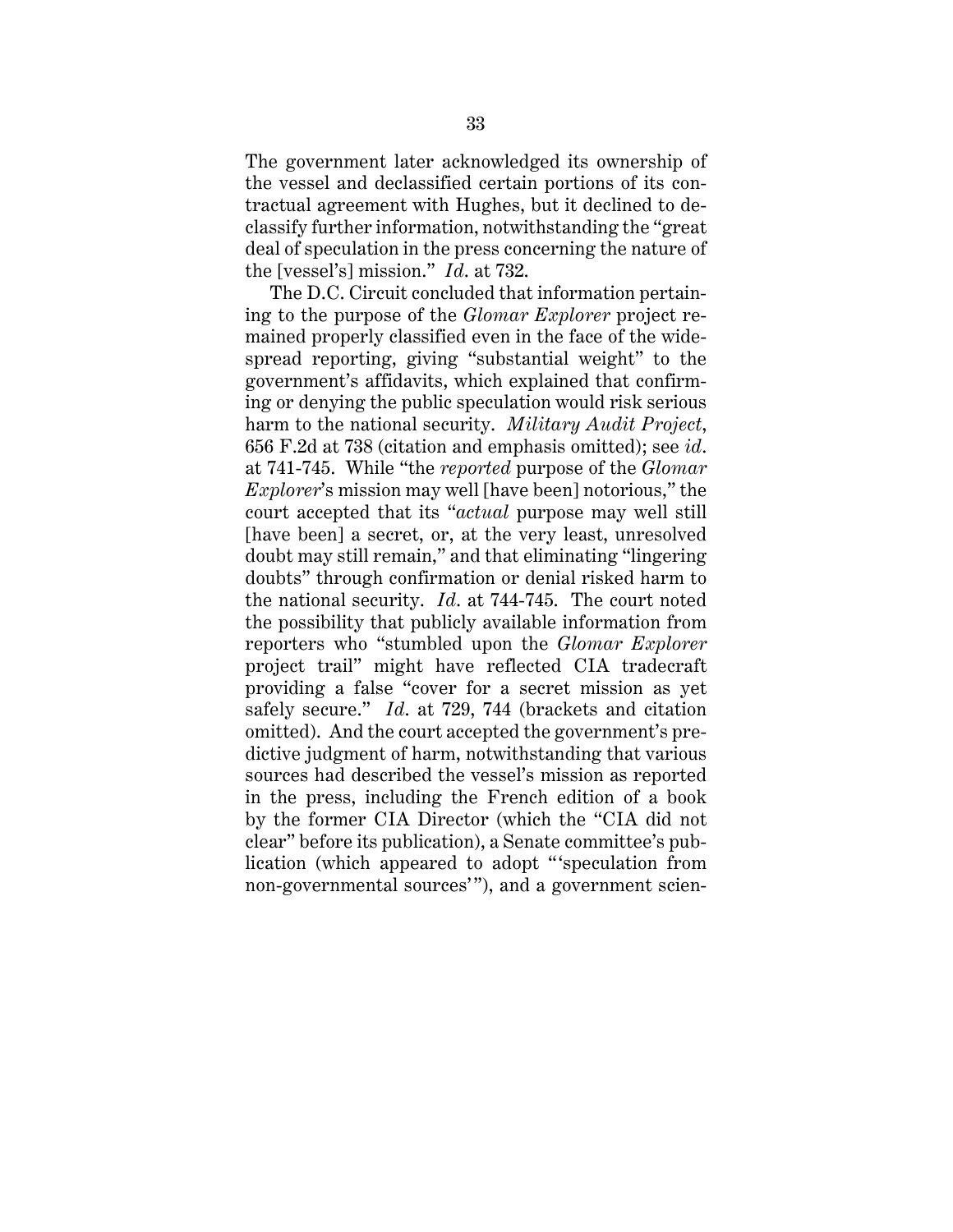tific memorandum (by an "agency not connected in any way with the Glomar Explorer project" that apparently relied on news accounts). *Id*. at 742-744 (citation omitted). Because the government's affidavits supplied "an understandable and plausible basis" for the information's ongoing classification to prevent harm to the national security, the court properly deferred to that Executive Branch judgment. *Id*. at 745. 5

Respondents largely have no answer to the foregoing principles governing assertions of "public knowledge," except to note (Br. in Opp. 28) that *Military Audit Project* in particular arose in the context of a "statutory exception to [Freedom of Information Act (FOIA)] requirements, not an evidentiary privilege." But the "sole issue" in that FOIA case was whether, notwithstanding substantial speculation in public sources, the compelled disclosure of information about the *Glomar Explorer's* actual mission "'reasonably could be expected to cause serious damage to the national security.'" *Military Audit Project*, 656 F.2d at 738; see *id*. at 736-738. That question directly tracks the state-secrets inquiry, which turns on whether the government's privilege assertion is justified by a risk that "compulsion of the evidence will expose military [or other] matters which, in the interest of national security, should not be divulged." *Reynolds*, 345 U.S. at 10-11.

<sup>5</sup> Years later, the Executive Branch declassified the *Glomar Explorer*'s mission, which was, as had been reported, a "recovery operation against the[] lost [Soviet] submarine." Author Redacted, *Project Azorian: The Story of the* Hughes Glomar Explorer, 22 Studies in Intelligence 1, 46, 49 (Fall 1978) (declassified 2010) (emphasis omitted), https://go.usa.gov/x67qq; see *id*. at 1 (noting that "[t]he widespread publicity ha[d] contained much fact" but also "extensive error") (emphasis omitted).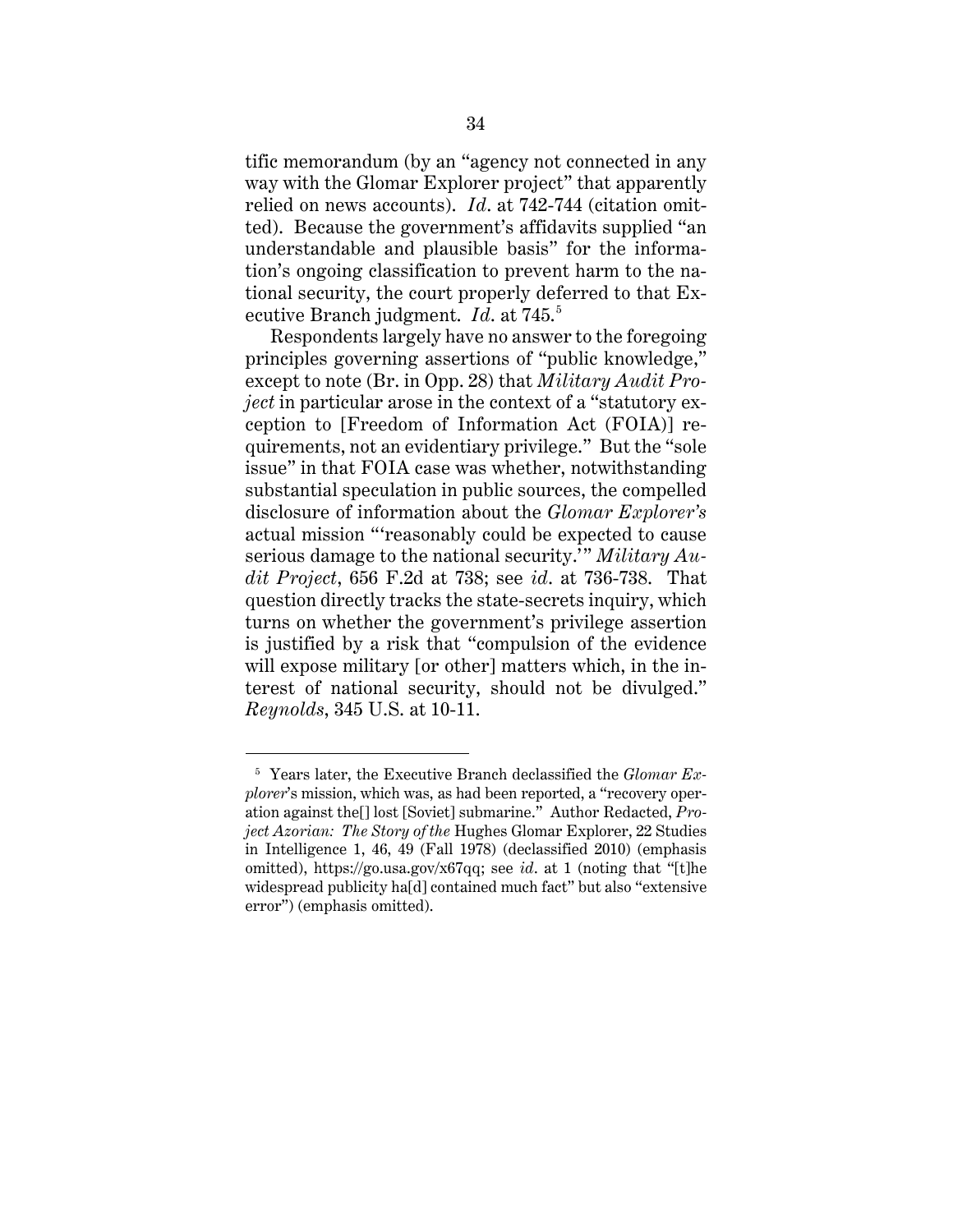## *b. The Ninth Circuit's public-knowledge analysis underscores the error of its failure to accord deference to the CIA Director's national-security judgment*

The panel majority's independent assessment of the state of "public knowledge" further demonstrates its error in substituting its "skeptical" review for the required deference. The majority deemed the actual facts of whether a CIA detention site was in Poland and whether Abu Zubaydah was detained and mistreated there to be "no secret at all" based on its view of what was in the "public eye," Pet. App. 20a-21a—namely, the ECHR's 2015 findings "beyond reasonable doubt'" and "widely reported" information in the press, including reports of statements by former Polish officials, *id*. at 4a-6a. Each source illustrates major shortcomings in the court's approach.

i. Although the ECHR labeled its findings as "beyond reasonable doubt," those findings are not similar to findings beyond a reasonable doubt made in our legal system. The ECHR applied that label to describe findings that it deemed "supported" by the evidence and "inferences" drawn from the parties' submissions. C.A. E.R. 549. The ECHR then decided the case as if Abu Zubaydah's factual allegations were "no[t] contest[ed]" and based its findings on adverse inferences it chose to draw against Poland, because Poland declined to confirm or deny the allegations, refused to disclose "documents to enable the Court to establish the facts," and otherwise "fail[ed] to cooperate with the Court." *Id*. at 542, 548-551; see *id*. at 556; pp. 5, 7-8, *supra*. As the 12 dissenting judges in this case concluded, "[i]t cannot be the law that foreign partners" that "refuse[] to confirm allegations to protect U.S. state secrets" will convert "the allegations [into] 'public knowledge'" and thereby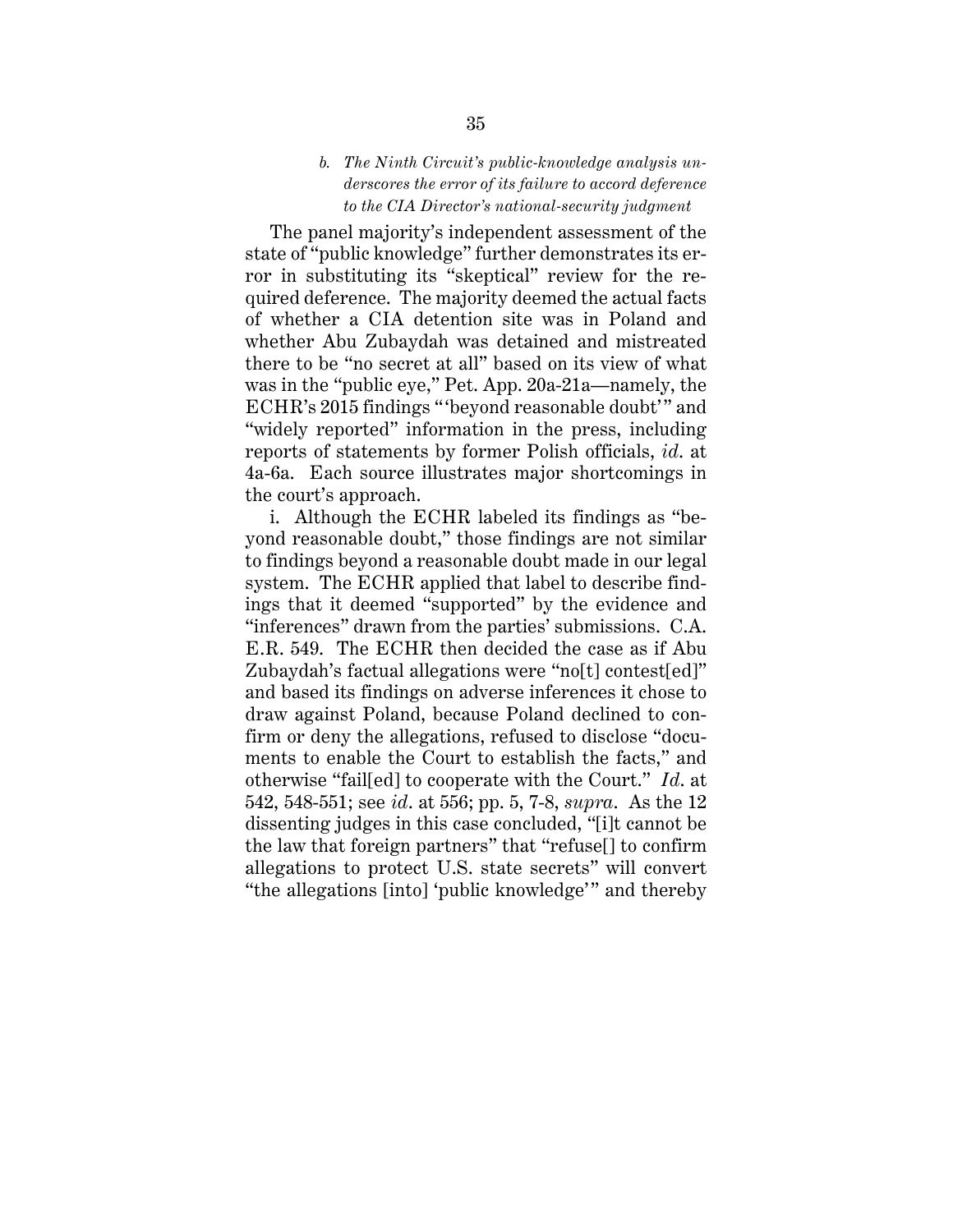"destroy the U.S. state secrets privilege by trying to protect it." Pet. App. 101a n.1.

The ECHR judgment in fact supports the Director's explanation that "public speculation" about a CIA facility in Poland leaves "an important element of doubt about the veracity of the information." Pet. App. 133a, 135a. The ECHR acknowledged that it lacked "any form of direct account of the [alleged] events" and ultimately credited Abu Zubaydah's allegations based on circumstantial "threads of information gleaned" from public sources and adverse inferences. C.A. E.R. 550- 551; see *id*. at 549, 556, 577. Moreover, Abu Zubaydah's central allegation of "torture" in Poland after his purported transfer there in December 2002, Pet. App. 114a, is itself undermined by the public SSCI report, which found based on a comprehensive review of CIA records that the CIA discontinued its use of EITs on Abu Zubaydah months *before* December 2002. See *SSCI Re*port 42 n.190, 231 n.1316.<sup>6</sup>

ii. In addition to the ECHR judgment, respondents supported their discovery request with two news stories reflecting speculation that the CIA operated a detention facility in Poland. C.A. E.R. 97-104. The first report is based principally on anonymous sources collectively identified as former CIA officials; acknowledges that much remains "cloaked in mystery"; identifies six countries by name that purportedly assisted the CIA Program; and asserts that Human Rights Watch, "multiple [unnamed] European officials," and "news accounts" had identified Poland as one such location. *Id*.

 $6$  Although the ECHR's judgment did not become final until after the December 2014 printing of the SSCI Report, the ECHR adopted its judgment beforehand and therefore apparently did not consider that report. See C.A. E.R. 383, 395, 425.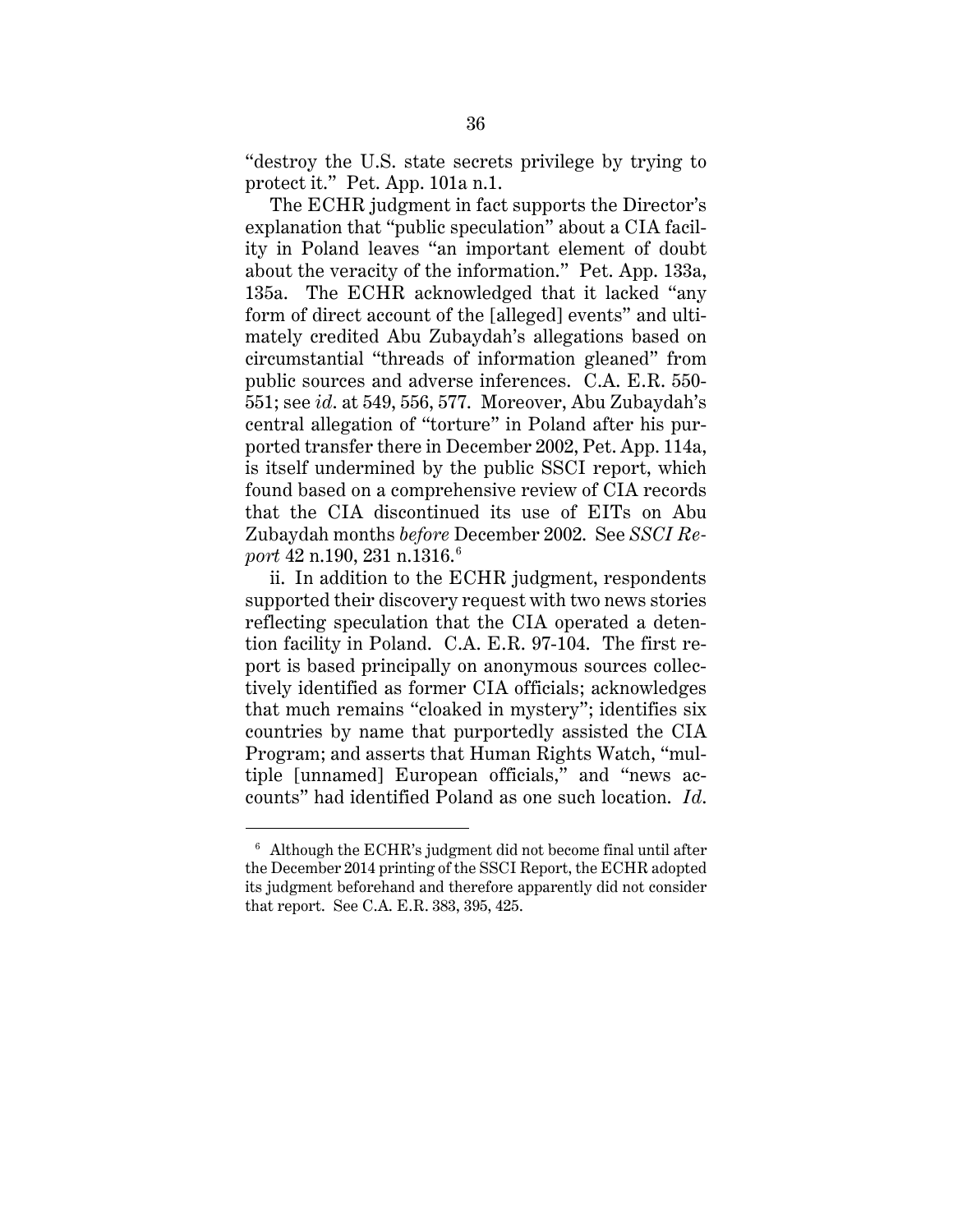at 100-104. The second story cites the first as reporting Poland's alleged role; discusses the ECHR's determination that Poland "allow[ed] prisoners to be mistreated on its territory"; and quotes one sentence that the author attributes to former President Kwasniewski, which implies that Poland hosted a CIA detention facility. *Id*. at 97-98. Such stories conveying hearsay and double hearsay—largely from unnamed sources—cannot properly establish a state of "public knowledge," much less override the sworn declaration of the CIA Director on matters of national security.

Respondents have also focused on a Polish news publication (quoted in the ECHR's opinion) that purports to reflect a 2012 interview with then-former President Kwasniewski. Br. in Opp. 6 (citing C.A. E.R. 472). That publication states that Poland provided "intelligence cooperation"; suggests that the CIA may have kept "prisoner[s]"; and reflects that the former President had no "knowledge of any torture." C.A. E.R. 472. But the ECHR also emphasized that numerous former Polish officials—including Kwasniewski—reportedly had also repeatedly "denied the existence of any CIA prisons in Poland." *Id*. at 447, 488. Such information at best suggests inconsistent statements, hardly a basis for establishing "public knowledge."

iii. The Ninth Circuit's willingness to discern "public knowledge" of Poland's alleged connection to clandestine CIA activity based on such sources, Pet. App. 17a & n.14, was influenced by its view that respondents' discovery request came "indirectly from *current* Polish authorities, specifically, prosecutors" investigating alleged CIA activity, *id*. at 19a. That investigation, in the panel majority's view, both "undermine[d]" the CIA Director's assessment of the national-security risks of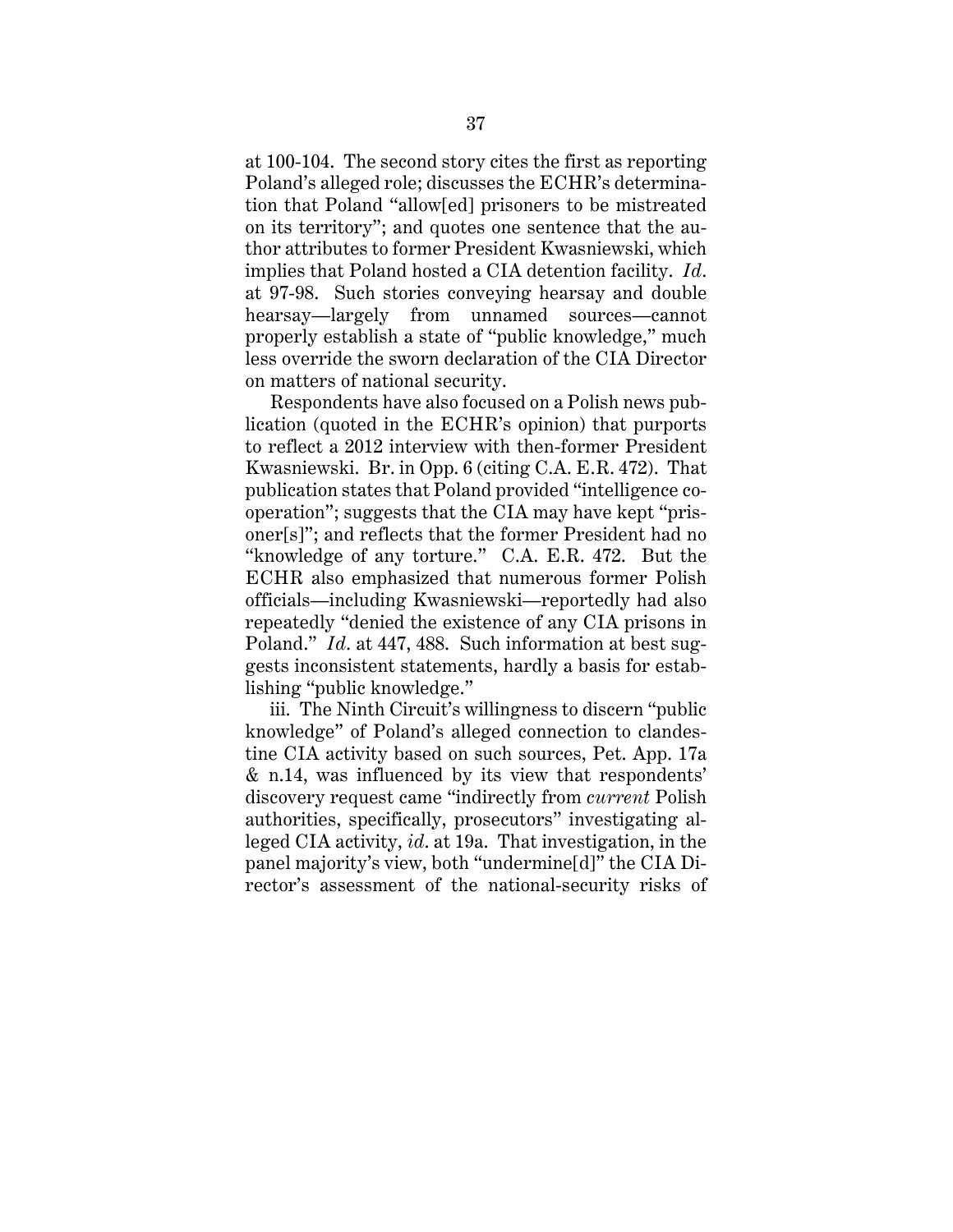"breaching trust with [a] cooperating country" and suggested that any alleged Polish cooperation "is not a secret that would harm national security." *Ibid*. Those determinations further underscore the fundamental error in the majority's disregard of the proper standard of deference.

The panel majority, for instance, simply ignored Director Pompeo's explanation that although Polish prosecutors had sought information for a "criminal investigation into alleged CIA detention activities in Poland," that inquiry did not alter the harm of compelling discovery from the CIA's former contractors. Pet. App. 135a. The CIA's ability to maintain "a cooperative and productive intelligence relationship with foreign intelligence and security services," he explained, is separate from actions that might be taken by "*other elements* of that government" and rests on their trust in the CIA's "pledge to keep any clandestine cooperation with the CIA secret," even if "political and public opinion winds change" and "new political parties or officials come to power in those foreign countries that want to publicly atone or exact revenge for the alleged misdeeds of their predecessors." *Id*. at 135a-136a (emphasis added).

The panel also failed to appreciate that Polish prosecutors can be expected to obtain information about alleged actions on Polish soil from within their own government. The fact that they have sought such information from United States sources only reinforces the Director's explanation of why any foreign intelligence cooperation must be protected. The ECHR's observation that Poland's President had, in fact, *prevented* former President Kwasniewski from providing information to Polish prosecutors by "refus[ing] to relieve [him] from his secrecy duty," C.A. E.R. 446, like the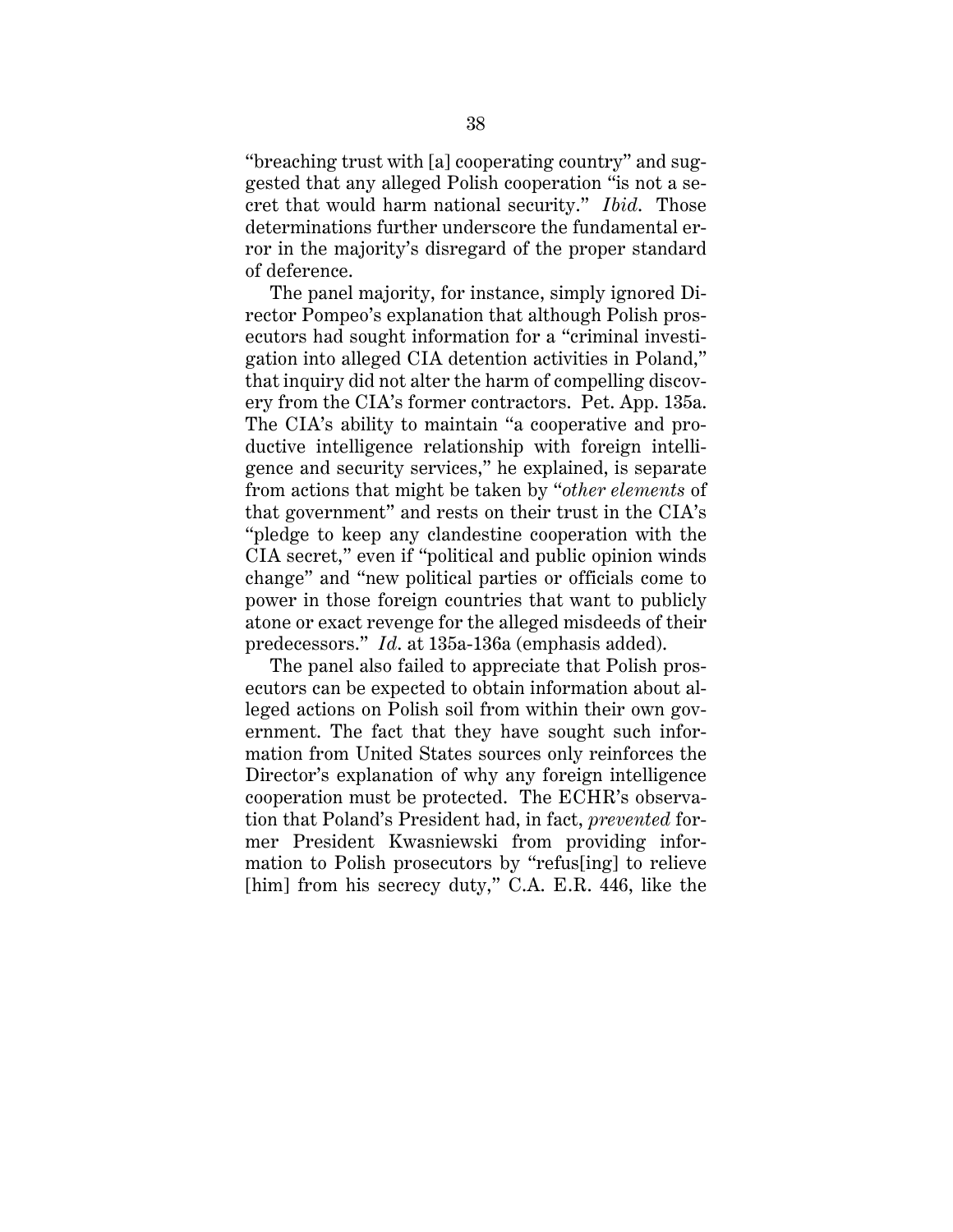ECHR's determination that Poland had refused to cooperate with its own inquiry into Abu Zubaydah's allegations, see p. 5, *supra*, vividly illustrates the extreme hazards of the panel's freestanding assessment of possible harms divorced from the deference owed to Executive Branch national-security judgments.

# *4. Discovery requests for information for use in foreign proceedings investigating alleged clandestine CIA activities warrant enhanced deference to the Executive's assertion of privilege*

The panel's errors are particularly significant because respondents seek the discovery of evidence for use in a foreign proceeding the very purpose of which is to investigate alleged clandestine activities of the CIA abroad. Under *Reynolds'* approach for resolving assertions of the state-secrets privilege, a privilege assertion seeking to foreclose such discovery warrants a particularly high degree of deference to the CIA Director's assessment of harm.

*Reynolds* adopted its formula for evaluating privilege assertions to reconcile two competing propositions. The Court observed that "[j]udicial control over the evidence in a case cannot be abdicated to the caprice of executive officers," but it recognized that "a complete disclosure to the judge"—which could "jeopardize the secrecy which the privilege is meant to protect" should not be automatically required "before the claim of privilege will be accepted." 345 U.S. at 9-10. *Reynolds* therefore concluded that "how far the court should probe in satisfying itself that the occasion for invoking the privilege is appropriate" is determined by "the showing of necessity" made by the party seeking the information. *Id*. at 11. To uphold the privilege when a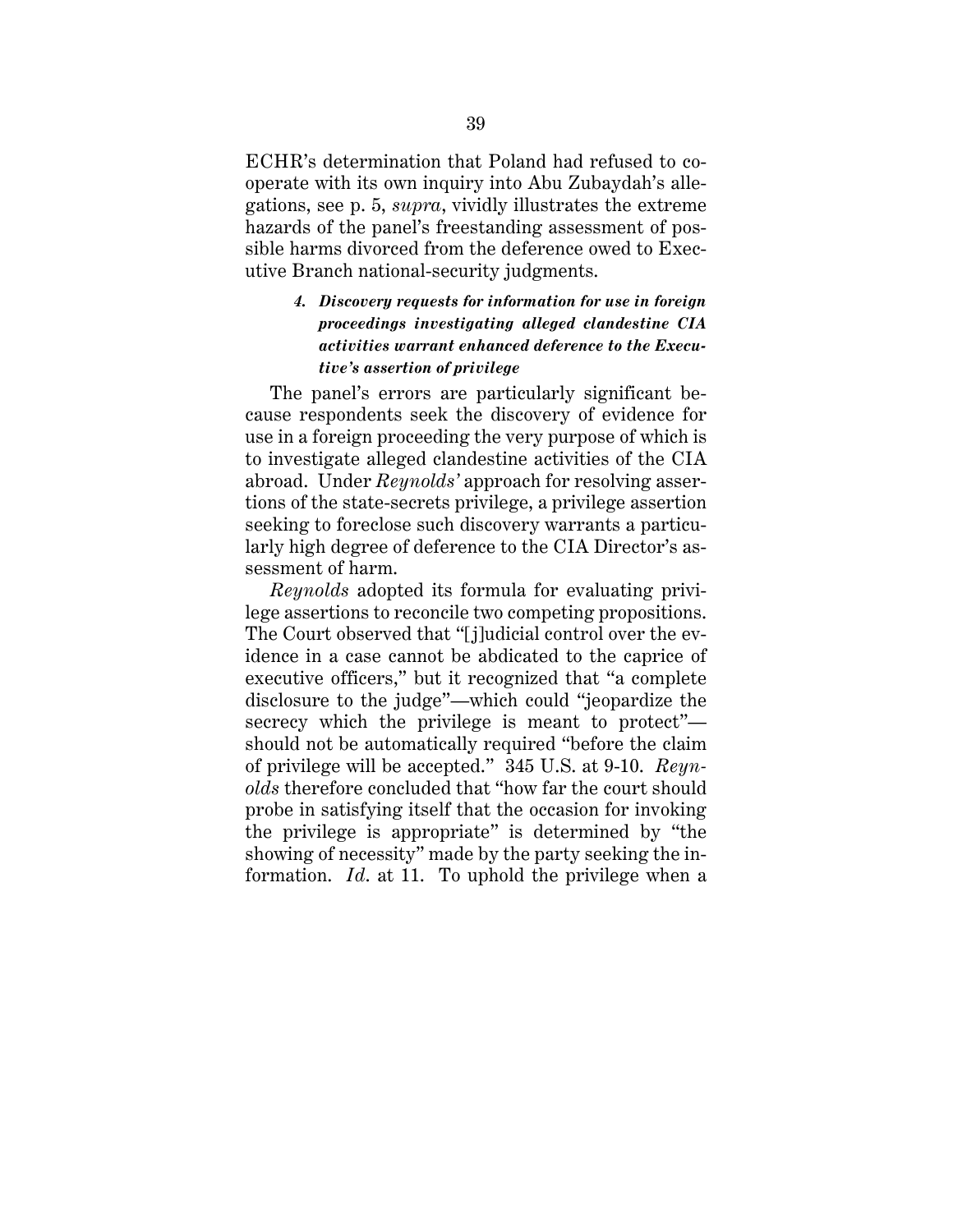party makes a "strong showing of necessity" for the evidence, a court must be satisfied, "from all the circumstances of the case, that there is a reasonable danger that compulsion of the evidence will expose military [or other] matters which, in the interest of national security, should not be divulged." *Id*. at 10-11. But "where necessity is dubious," a lesser showing is "sufficient" for the court to sustain the privilege and "cut off further demand" for evidence. *Id*. at 11.

*Reynolds* struck that balance between a court's adjudicatory authority and the need to maintain secrecy in a wholly domestic setting, where the plaintiffs had brought a wrongful-death action under the Federal Tort Claims Act, 28 U.S.C. 1346(b), 2671 *et seq.* See *Reynolds*, 345 U.S. at 2-3. The plaintiffs' requisite "showing of necessity" in *Reynolds* was therefore that the information they sought from the government would be necessary as evidence of the "causation" element of their federal claim. *Id*. at 11.

But where, as here, a trial court has no claim for relief before it to adjudicate and where the discovery "will be shipped overseas," "totally out of control of a domestic court," Pet. App. 108a (Bress, J., dissenting), the considerations that *Reynolds* sought to reconcile weigh decidedly against discovery. The coercive power of this Nation's courts is invoked here not in aid of the court's own power to resolve disputes but solely to export sensitive evidence about the Nation's intelligence activities to a *foreign* proceeding probing purported clandestine CIA operations and relationships. Nothing in *Reynolds* suggests that a proper evaluation of the government's formal claim of privilege in this context should require anything more than a showing that the discovery poses a facially plausible risk to the national security.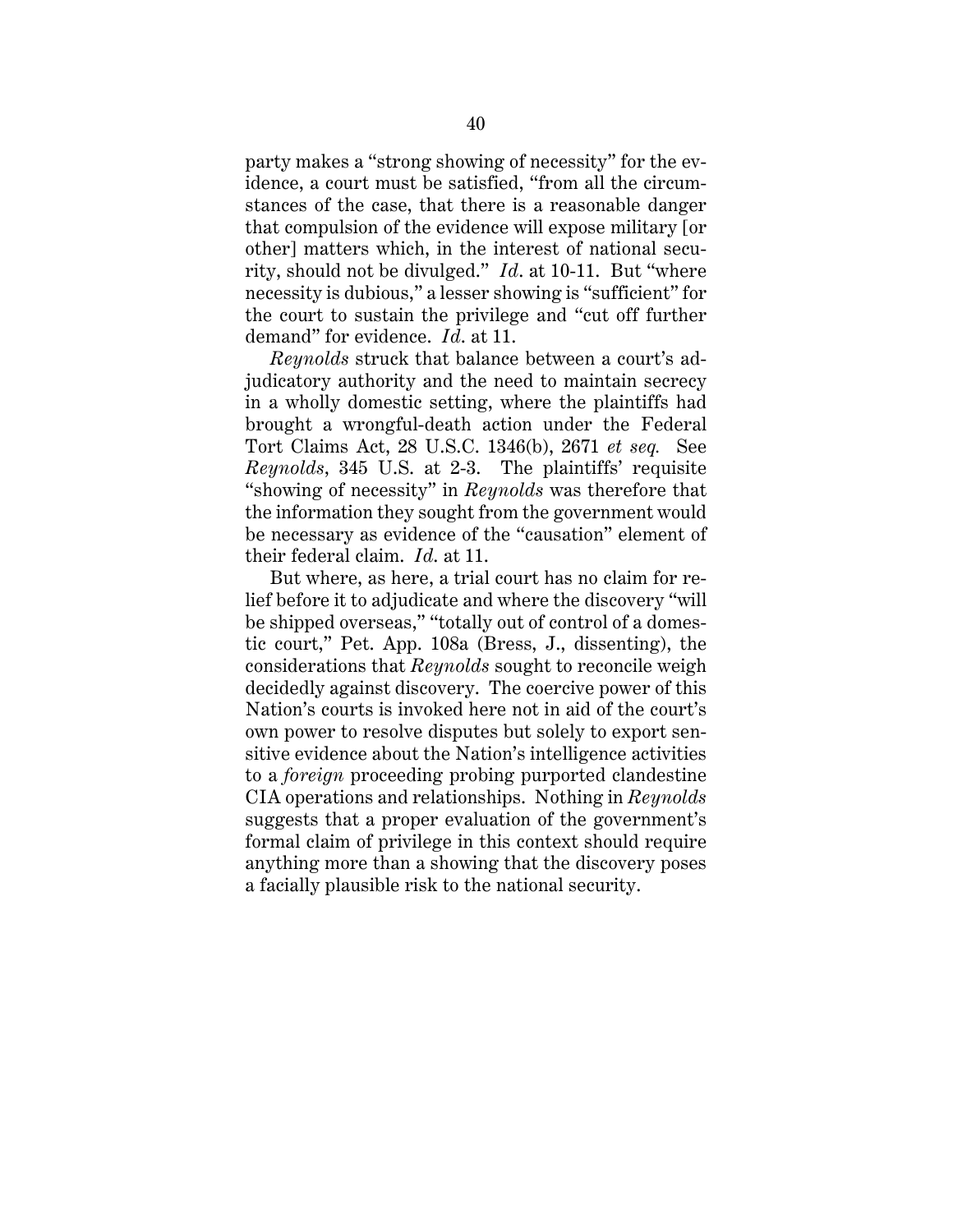The panel majority, however, treated "the fact that the information sought here is ultimately destined for a foreign tribunal" as essentially irrelevant to its standard for evaluating the government's privilege assertion. Pet. App. 21a n.17. And the panel revived respondents' discovery petition even though it agreed that the government had properly asserted the state-secrets privilege over information concerning "identities and roles of foreign individuals involved with the [purported CIA] detention facility" in Poland and related operational details. *Id*. at 20a. The panel determined that the only "potentially applicable" ground to quash respondents' subpoenas in this "pure discovery matter" was if the privileged evidence was " 'inseparable'" from nonprivileged information. *Id*. at 22a-23a (citation omitted). The majority stated that it is "not impossible to separate" them and, in light of respondents' suggestion that the Polish prosecutor already has a "good idea" of " who his targets are," the majority determined that evidence from Mitchell and Jessen could "provide context to Polish prosecutors or corroborate prosecutors' independent investigations." *Id*. at 22a, 25a.

The panel's approach is exactly backwards. More, not less, deference to national-security interests is warranted in this "pure discovery matter" for a foreign proceeding. Even in contexts involving actual claims for relief, "[c]ourts are not required to play with fire and chance further disclosure—inadvertent, mistaken, or even intentional—that would defeat the very purpose for which the privilege exists." *Sterling* v. *Tenet*, 416 F.3d 338, 344 (4th Cir. 2005), cert. denied, 546 U.S. 1093 (2006); see *General Dynamics Corp.*, 563 U.S. at 486- 487 (allowing discovery into sensitive areas impermissibly risks state secrets by allowing litigants "to probe up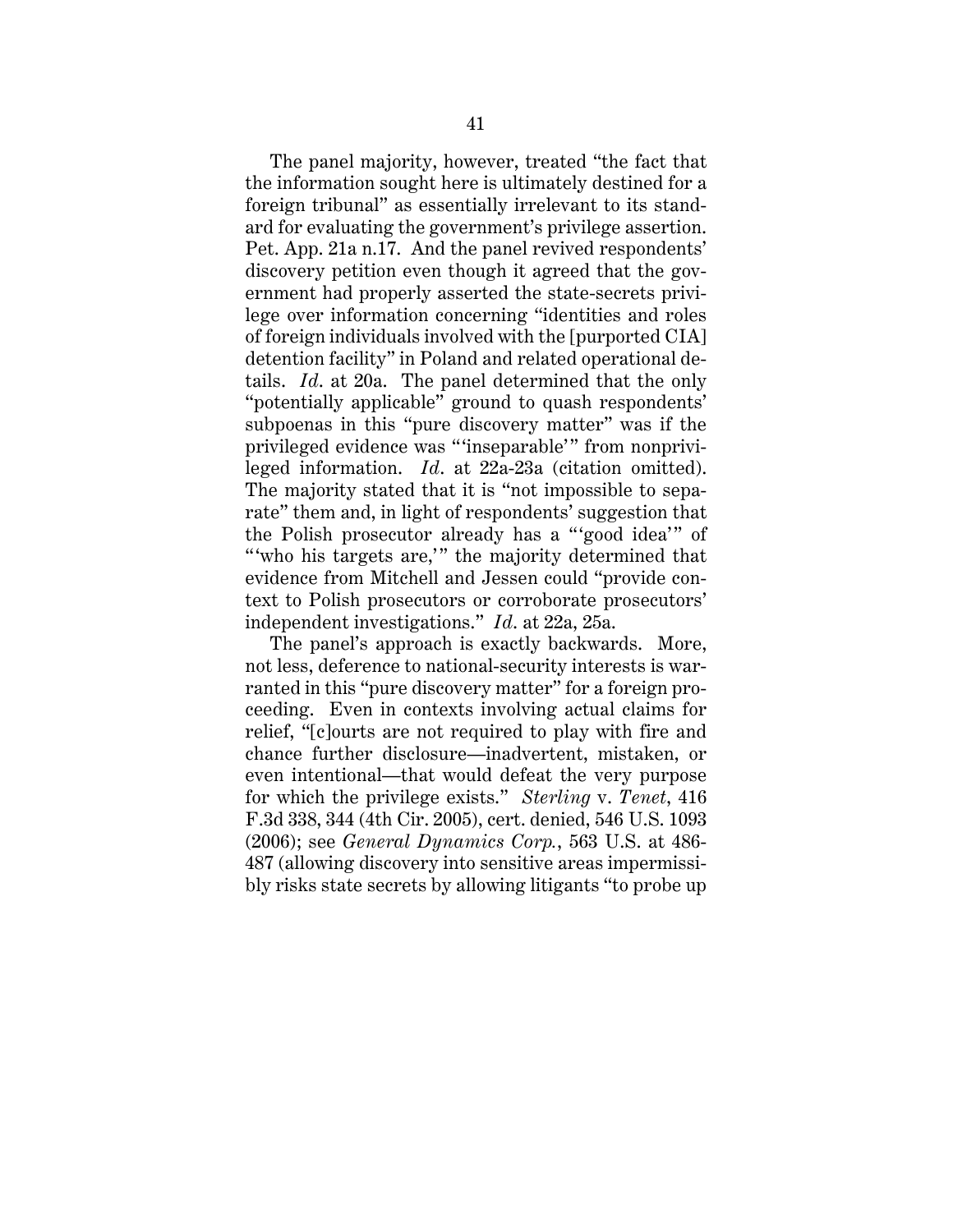to the[ir] boundaries"). Yet the panel did exactly that by authorizing discovery of "context[ual]" information for the express purpose of "corroborat[ing]" matters that it acknowledged are state secrets for use in a foreign proceeding focused on alleged Polish participation in clandestine CIA activities. Pet. App. 25a.

Given the utmost deference owed to the Executive Branch's judgments regarding national-security harms, the CIA Director's detailed declaration satisfied even the higher standard applicable when the privilege is asserted in a purely domestic case: A "reasonable danger [exists] that compulsion of the evidence will expose [classified intelligence] matters which, in the interest of national security, should not be divulged." *Reynolds*, 345 U.S. at 10. And in the context of respondents' request for discovery for a foreign investigation probing the Nation's intelligence operations, the Director's assessment of national-security harms far exceeded the showing needed to sustain the government's assertion of privilege.

# **B. The District Court Could Not Properly Authorize Discovery Of National-Security Information For Use By Foreign Prosecutors Investigating Clandestine CIA Activity**

The court of appeals' decision warrants reversal for reasons independent of its state-secrets-privilege errors. Section 1782 provides that a district court "may order" the production of evidence, 28 U.S.C. 1782(a), and leaves the decision to issue or "refuse to issue [such] an order" to the exercise of sound discretion. See *Intel Corp.* v. *Advanced Micro Devices, Inc.*, 542 U.S. 241, 260-261, 264 (2004) (citation omitted). The district court here ultimately refused to issue an order compelling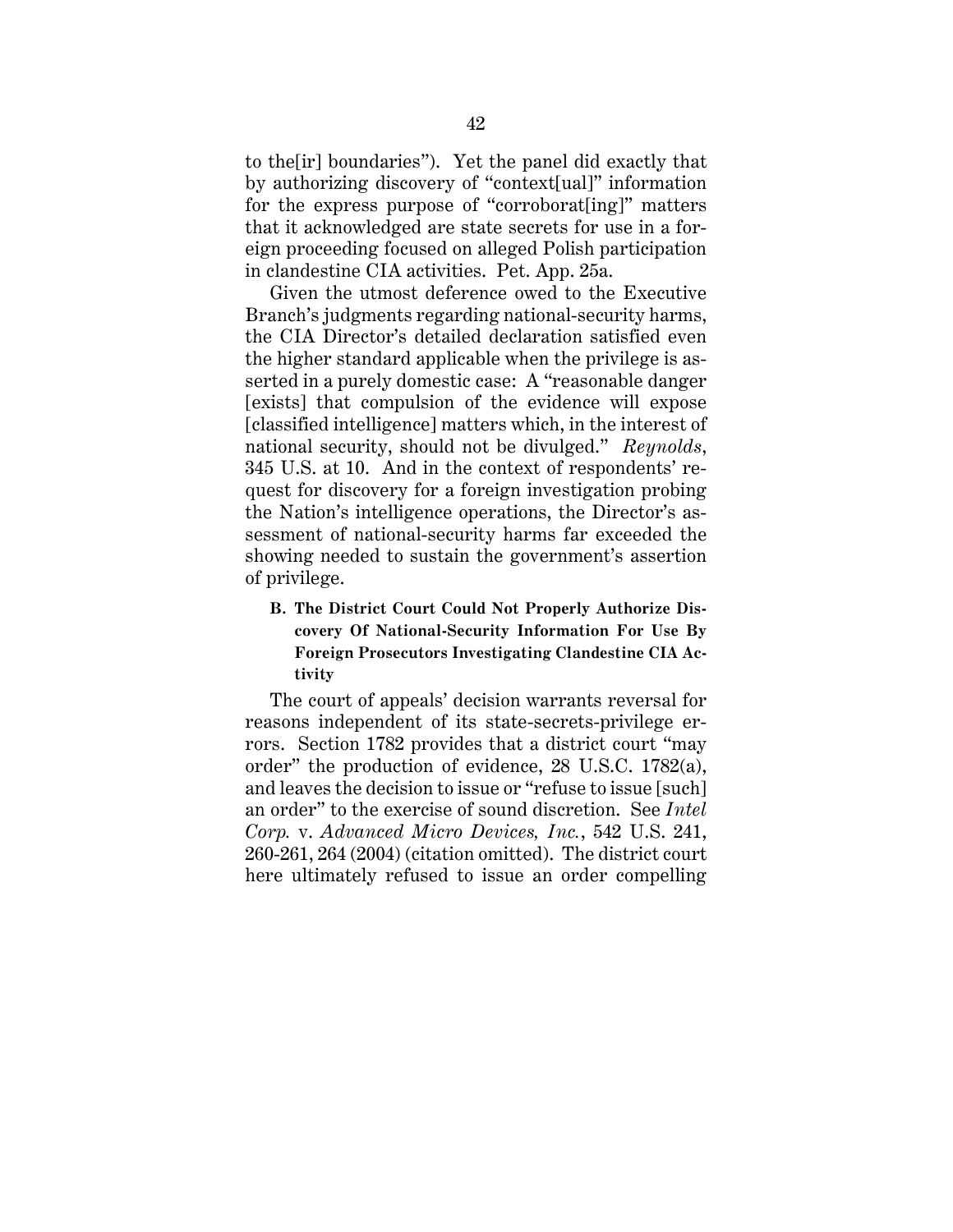Mitchell and Jessen to produce discovery and "dismiss[ed]" respondents' Section 1782 application. Pet. App. 60a. That determination was correct, and it would have been an abuse of discretion under Section 1782 for the court to have done otherwise.

1. This Court has identified four nonexhaustive "guides for the exercise of district-court discretion" that "bear consideration in ruling on a [Section] 1782(a) request." *Intel Corp.*, 542 U.S. at 263 n.15, 264. Although discovery may sometimes be warranted if, as here, the persons "from whom discovery is sought" are "nonparticipants in the foreign proceeding," *id*. at 264, several other *Intel* factors can warrant the denial of discovery. First, the appropriateness of discovery can turn on "the nature of the foreign tribunal, the character of the proceedings underway abroad, and the receptivity of the foreign government or the court or agency abroad to U.S. federal-court judicial assistance." *Ibid*. Second, discovery may be unwarranted if "the [Section] 1782(a) request conceals an attempt to circumvent foreign proof-gathering restrictions or other policies of a foreign country or the United States." *Id*. at 265. Third, a court may reject or curtail requests that are "unduly intrusive or burdensome." *Ibid*. In this case, each of those factors counsels strongly against discovery.

a. The "character of the [foreign] proceedings" and the "receptivity of the foreign government" to compelled discovery, *Intel Corp.*, 542 U.S. at 264, both counsel great caution here. The foreign proceedings are highly atypical, probing within a criminal investigation the alleged clandestine intelligence activities of the CIA when the United States has steadfastly refused to confirm or deny the alleged Poland-based activities and has repeatedly rejected Polish prosecutors' requests for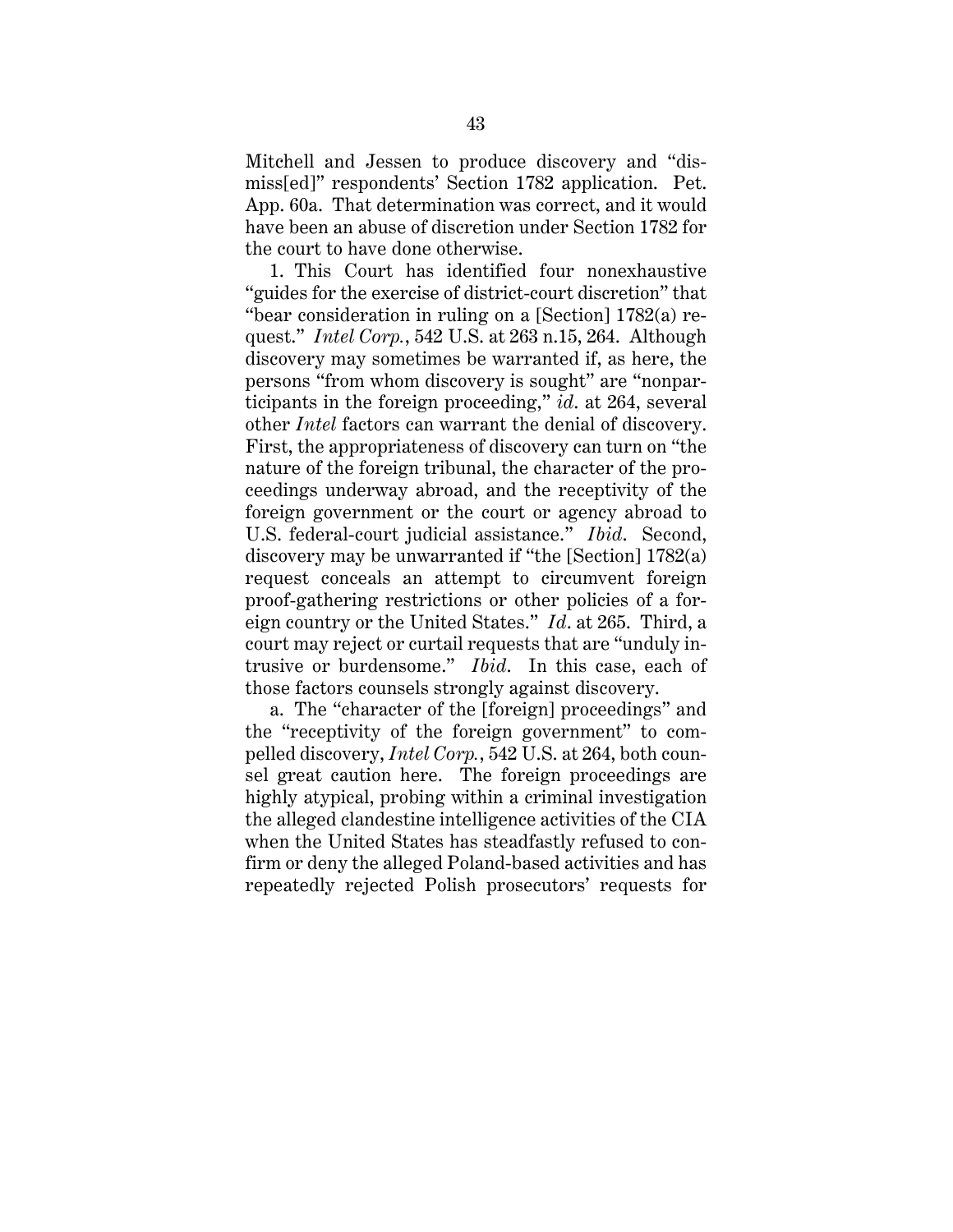treaty-based assistance. Moreover, the "receptivity of the foreign government" to the Section 1782 application, *ibid*., must be measured not simply by the fact that prosecutors might welcome evidentiary assistance. A court must consider more broadly the "attitudes of the *government* of the country from which the request emanates." S. Rep. No. 1580, 88th Cong., 2d Sess. 7 (1964) (emphasis added). And here, as Abu Zubaydah argued to the ECHR, Poland's President "refused to relieve the former President of Poland" from "his secrecy duty for the purpose of providing information to the [Polish] prosecutors." C.A. E.R. 446. Poland's executive leadership has therefore done precisely what the United States is attempting to do here: ensure that those who may have information obtained during their past government service uphold their duty of secrecy in the face of a Polish investigation into Abu Zubaydah's charges.

b. Given that context, the fact that respondents' "[Section] 1782(a) request conceals an attempt to circumvent \* \* \* policies of a foreign country or the United States," *Intel Corp.*, 542 U.S. at 265, should be dispositive. Respondents' request to compel former CIA contractors to provide evidence is a transparent attempt to evade limitations in United States law and the bilateral MLAT with Poland, which both effectively foreclose any attempts to obtain such information from the CIA directly. Cf. *Kiobel* v. *Cravath, Swaine & Moore LLP*, 895 F.3d 238, 245 (2d Cir. 2018) (finding Section 1782 order directed to New York attorneys for Royal Dutch Shell to be an abuse of discretion where discovery from the attorneys would, as relevant here, "circumvent the Netherlands' more restrictive discovery practices" that would apply if discovery were sought directly from the company), cert. denied, 139 S. Ct. 852 (2019).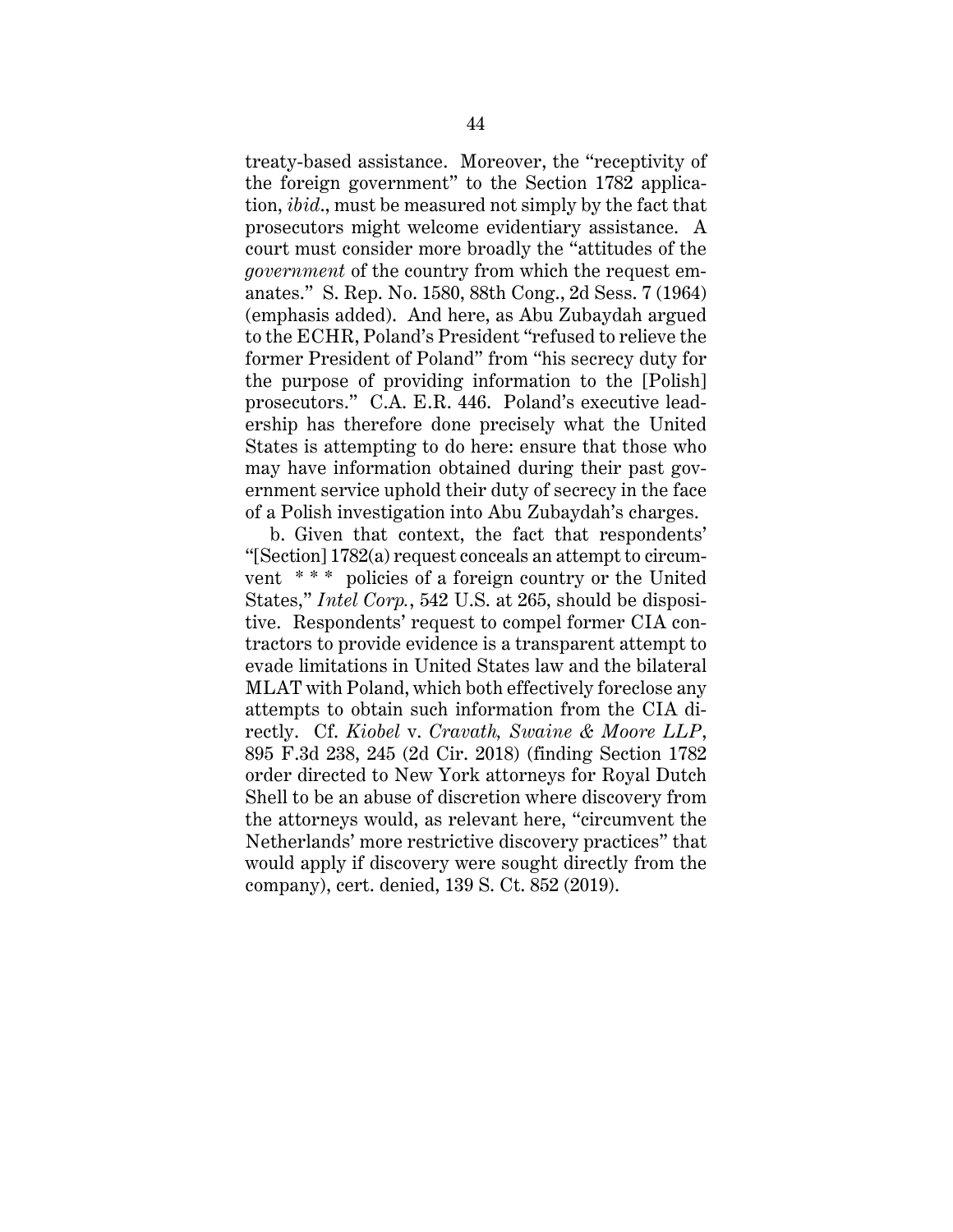If respondents had sought information under Section 1782 from the CIA, rather than its former contractors, their request would have been properly denied because "Congress's salutary purposes in enacting [Section 1782] do not anticipate" compelling the production of "classified" information from federal agencies. *Al Fayed* v. *United States*, 210 F.3d 421, 425 (4th Cir. 2000). Indeed, Section 1782's application to "person[s]" does not authorize discovery of even unclassified information from the United States or its agencies. *Al Fayed* v. *CIA*, 229 F.3d 272, 274-277 (D.C. Cir. 2000).

The proper procedure for Polish prosecutors seeking information regarding Abu Zubaydah's allegations was to seek assistance from the United States under the governing MLAT, not for respondents to invoke Section 1782 here to supply the information to those prosecutors. Respondents' discovery requests impermissibly bypass the limitations negotiated by the United States and Poland, which the United States invoked to deny the prosecutors' repeated MLAT requests.

When the United States entered its MLAT with Poland, it was understood "that the Treaty w[ould] be implemented in the United States pursuant to the procedural framework provided by \* \* \* Section 1782." S. Exec. Rep. No. 22, 105th Cong., 2d Sess. 292-293 (1998) (discussing Poland MLAT); cf. 18 U.S.C. 3512(a) and (g) (additional authority added in 2009 for execution of MLAT requests). But the MLAT itself, like the United States' MLATs more generally, expressly vests each signatory with discretion to deny an otherwise mandatory request for assistance on the ground that executing it would prejudice the country's "essential interests." Poland MLAT art. 3(1)(c); see S. Exec. Rep. No. 22, at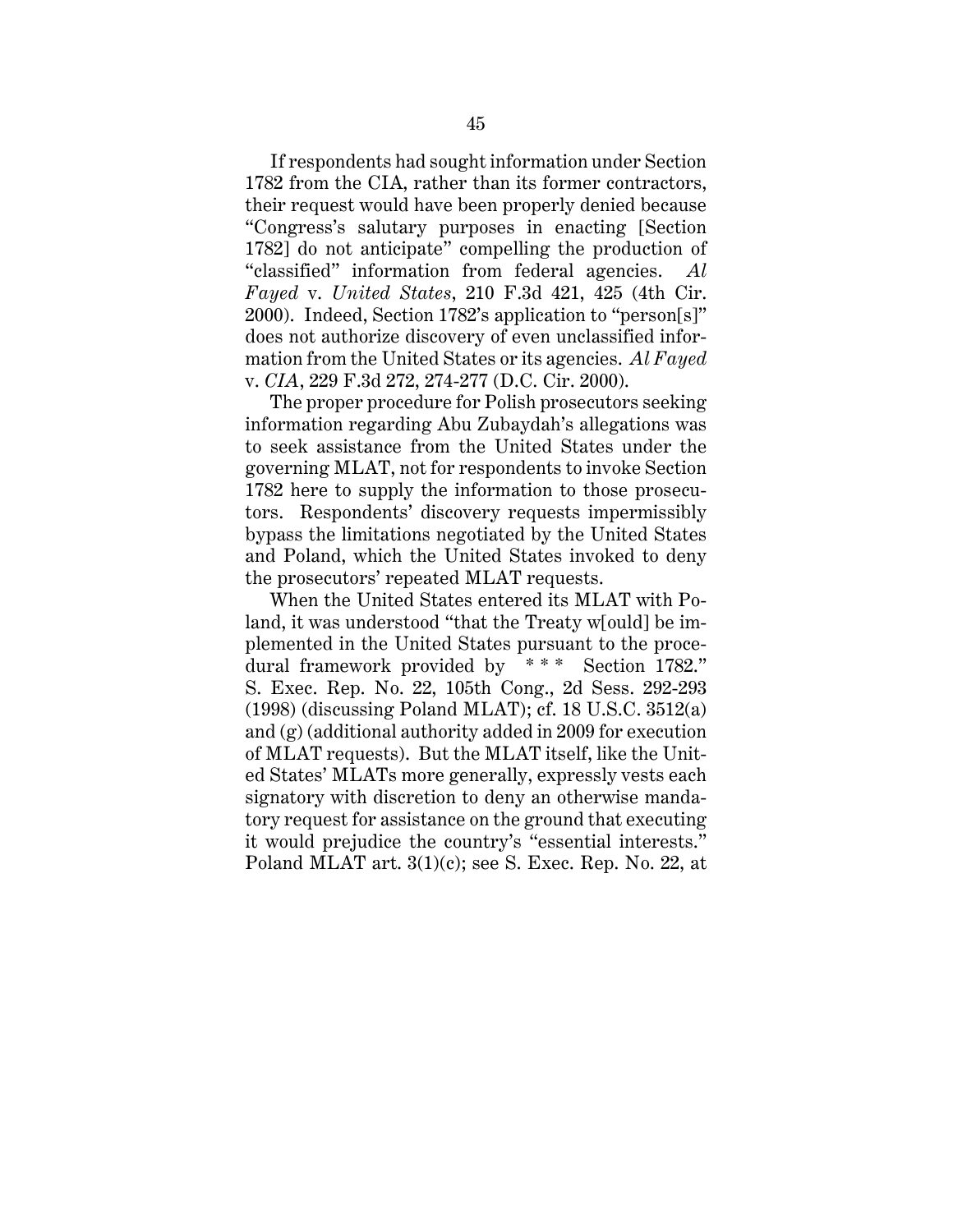295 (explaining that the Poland MLAT is like "[a]ll United States [MLATs]" in this regard). That "essential interests" exception authorizes denials on nationalsecurity grounds, including when the information sought "is classified for national security reasons." *Ibid*.; see also *Extradition, Mutual Legal Assistance, and Prisoner Transfer Treaties: Hearing before the Senate Comm. on Foreign Relations*, 105th Cong., 2d Sess. 6, 31 (1998) (State Department's explanation that the Poland MLAT, like "all MLATs currently in force," authorizes denials of requests for "essential interests," including "deni[als] on national security grounds"). The United States accordingly rejected Poland's *seven* MLAT requests. See pp. 4, 8-9, *supra*.

Only after the United States had repeatedly denied the MLAT requests from Polish prosecutors and informed them that it would deny "any further [requests] concerning alleged CIA detention spots for persons suspected of terrorist activities," C.A. E.R. 634, did the prosecutors suggest that Abu Zubaydah supply evidence to aid their investigation. Respondents' discovery request is thus a clear attempt to circumvent the MLAT's limitations on evidentiary assistance in this highly sensitive context. The proper exercise of discretion under Section 1782 thus required the denial of respondents' request. 7

<sup>7</sup> Lower courts confronting similar issues in much less sensitive contexts have repeatedly denied Section 1782 applications circumventing the relevant MLAT process. See, *e.g.*, *In re Application of the Republic of Turkey*, No. 2:20-mc-36, 2021 WL 671518, at \*9-\*12 (S.D. Ohio Feb. 22, 2021) (Turkey's request for evidence must proceed through MLAT process absent sound reason to bypass it.); *Federal Republic of Nigeria* v. *VR Advisory Servs., Ltd.*, 499 F. Supp. 3d 3, 14-17 (S.D.N.Y. 2020) (noting that Nigeria "failed to point to any other foreign sovereign who was granted permission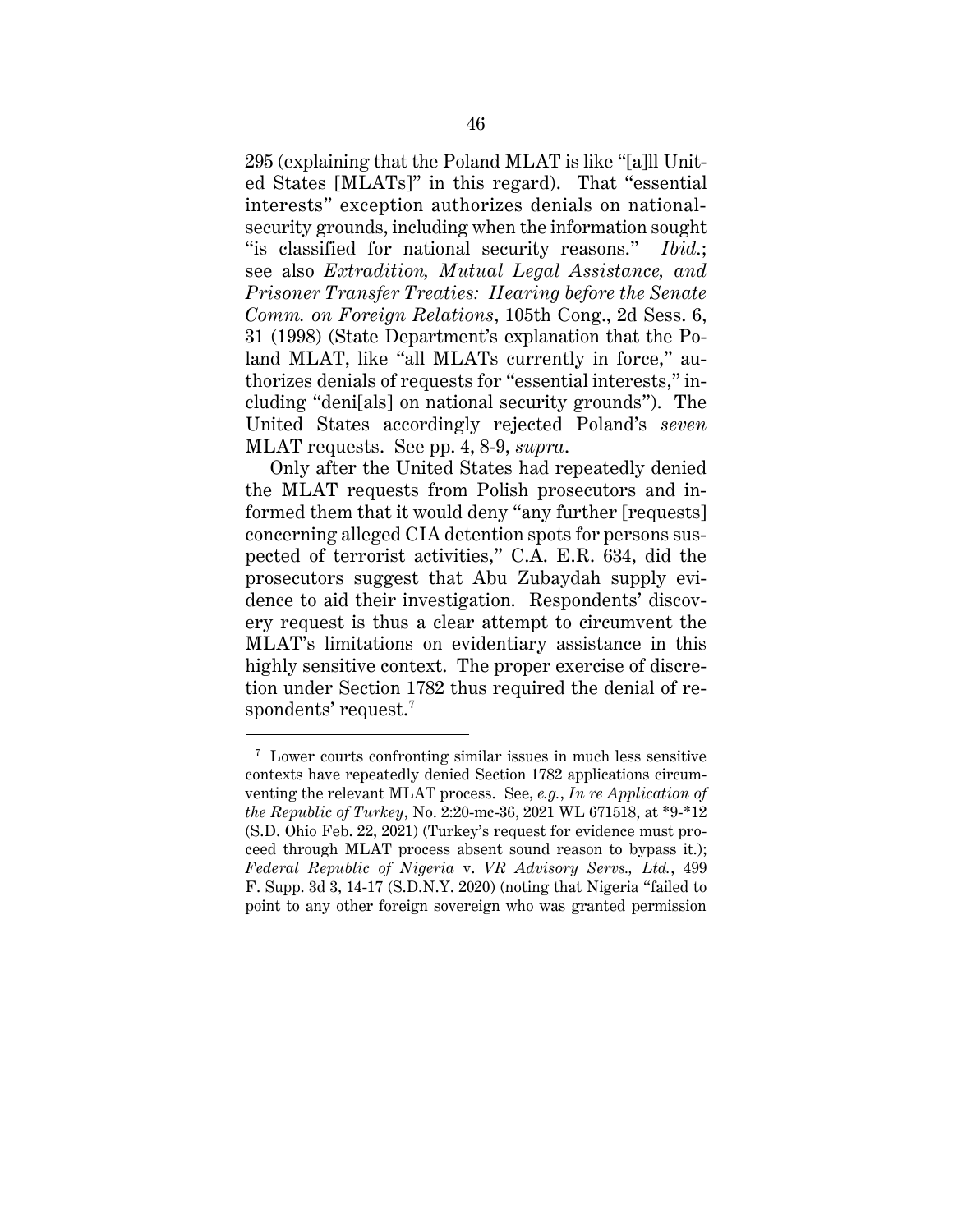c. Finally, the discovery here would be "unduly intrusive or burdensome," *Intel Corp.*, 542 U.S. at 265.

The courts below upheld the state-secrets privilege over information about the "operational [staffing and other] details" of alleged clandestine CIA activities, including the identities and roles of any foreign officials who assisted such alleged activities in Poland. Pet. App. 53a, 55a-56a; see *id*. at 20a. The court of appeals itself concluded that discovery thus would "no doubt impose[] a burden on the government," *id*. at 26a, which would need to police discovery into a subject riddled with state secrets. See *id*. at 27a n.23.

Assuming *arguendo* that the CIA did operate a detention facility in Poland (which the United States can neither confirm nor deny), that burden would be unjustified. To the extent respondents seek "more detail as to what occurred and who was involved," Pet. App. 53a, 59a, to corroborate the identity of prosecutorial targets —whose identities would be state secrets—discovery would "present an unacceptable risk" and should not be

under § 1782 to take discovery in support of a criminal investigation without first clearing the MLAT process"), appeal pending, No. 20- 3909 (2d Cir. filed Nov. 17, 2020); *In re Application of O2CNI Co.*, No. 3:13-mc-80125, 2013 WL 4442288, at \*8 (N.D. Cal. Aug. 15, 2013) (rejecting Section 1782 application of complainant in South Korean criminal investigation where investigating authorities had not used MLAT process).

Because MLATs provide assistance only to prosecutorial authorities, their provisions do not necessarily preclude defendants in foreign criminal cases from invoking Section 1782 to aid their defense. See *Weber* v. *Finker*, 554 F.3d 1379, 1381, 1383 (11th Cir.) (affirming discovery granted to "the defendant in a Swiss criminal action" because the governing MLAT was "designed to help \*\*\* prosecutors"), cert. denied, 558 U.S. 816 (2009).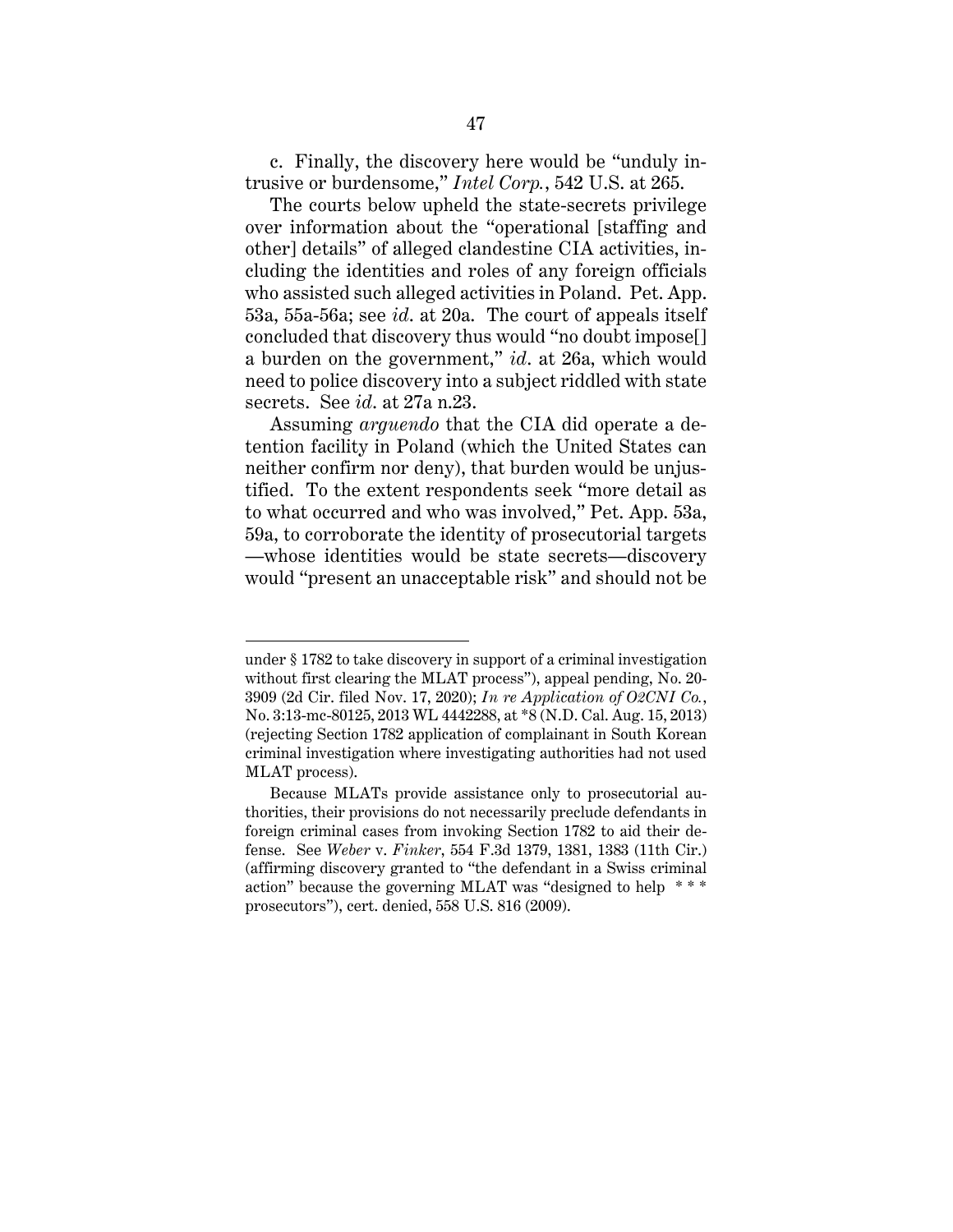allowed. *Id*. at 57a. And to the extent the evidence provides only general context, the resulting burden on the United States would be "undue." Furthermore, probing sensitive intelligence matters for a foreign proceeding would be unduly intrusive. See pp. 41-42, *supra*.

2. The court of appeals did not conclude otherwise. The panel majority merely determined that the proper application of Section 1782 under the *Intel* factors was not before it because, it reasoned, the government did not appeal from the district court's initial order, which considered the *Intel* factors and granted respondents leave to issue subpoenas. Pet. App. 11a n.13. That analysis was flawed.

The government had no occasion to appeal the district court's initial order (Pet. App. 61a-71a) because the court deemed it "premature" to complete its *Intel* analysis and made its order granting leave to subpoena Mitchell and Jessen subject to further proceedings on "[a]ny motion to quash, motion for protective order or motion to modify" timely filed after the subpoenas had been served. *Id.* at 68a, 70a-71a.<sup>8</sup> Once the United States moved to intervene and timely filed such a motion, the district court *granted* the government's motions and "dismiss[ed] [respondents'] Application for [Section 1782] Discovery." *Id*. at 60a. The government as appellee was accordingly entitled to defend that order on "any ground appearing in the record." *Rivero* v. *City & Cnty. of S.F.*, 316 F.3d 857, 862 (9th Cir. 2002); accord *14 Penn Plaza LLC* v. *Pyett*, 556 U.S. 247, 273 (2009).

<sup>8</sup> Even if the district court had not expressly conditioned its order on other proceedings, the government could have properly waited until the subpoenas actually issued to intervene, moved to quash the subpoenas, and then appealed any adverse ruling.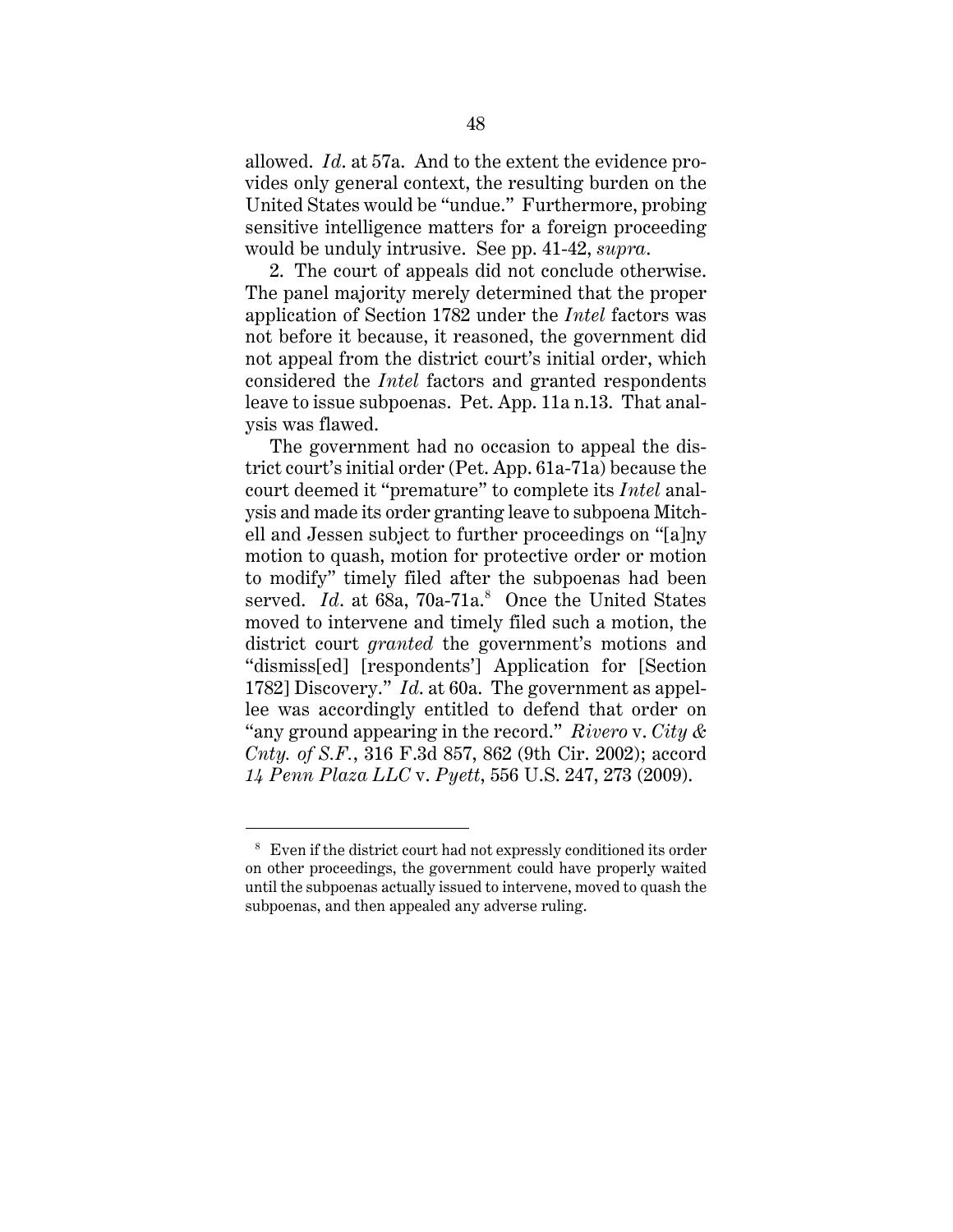The panel majority's erroneous refusal to address the government's *Intel*-based arguments set that court on an avoidable "collision course" with the Executive Branch, in contravention of this Court's guidance. *Cheney* v. *United States District Court*, 542 U.S. 367, 389 (2004). The district court's judgment could have, and should have, been affirmed on the ground that allowing discovery under these circumstances would be an abuse of discretion. Because that issue is particularly clear given the extraordinary circumstances presented here, this Court may reverse the court of appeals and affirm the district court's dismissal of respondents' application on that basis. See Pet. 29, 31.

#### **CONCLUSION**

The judgment of the court of appeals should be reversed.

Respectfully submitted.

ELIZABETH B. PRELOGAR *Acting Solicitor General* BRIAN M. BOYNTON *Acting Assistant Attorney General* EDWIN S. KNEEDLER *Deputy Solicitor General* SARAH E. HARRINGTON *Deputy Assistant Attorney General* ANTHONY A. YANG *Assistant to the Solicitor General* SHARON SWINGLE H. THOMAS BYRON III *Attorneys*

JULY 2021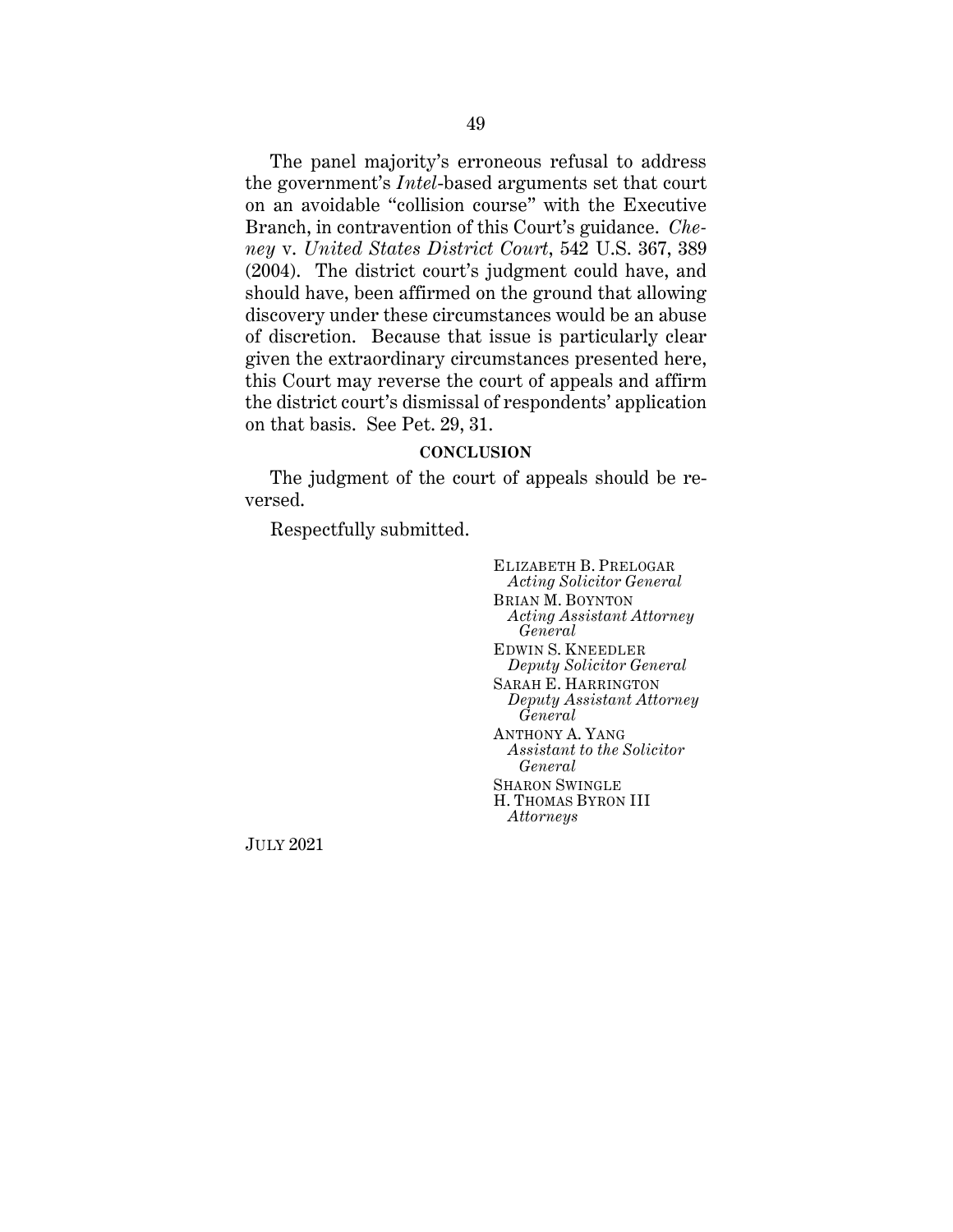#### **APPENDIX**

#### 1. 28 U.S.C. 1782 provides:

## **Assistance to foreign and international tribunals and to litigants before such tribunals**

(a) The district court of the district in which a person resides or is found may order him to give his testimony or statement or to produce a document or other thing for use in a proceeding in a foreign or international tribunal, including criminal investigations conducted before formal accusation. The order may be made pursuant to a letter rogatory issued, or request made, by a foreign or international tribunal or upon the application of any interested person and may direct that the testimony or statement be given, or the document or other thing be produced, before a person appointed by the court. By virtue of his appointment, the person appointed has power to administer any necessary oath and take the testimony or statement. The order may prescribe the practice and procedure, which may be in whole or part the practice and procedure of the foreign country or the international tribunal, for taking the testimony or statement or producing the document or other thing. To the extent that the order does not prescribe otherwise, the testimony or statement shall be taken, and the document or other thing produced, in accordance with the Federal Rules of Civil Procedure.

A person may not be compelled to give his testimony or statement or to produce a document or other thing in violation of any legally applicable privilege.

(1a)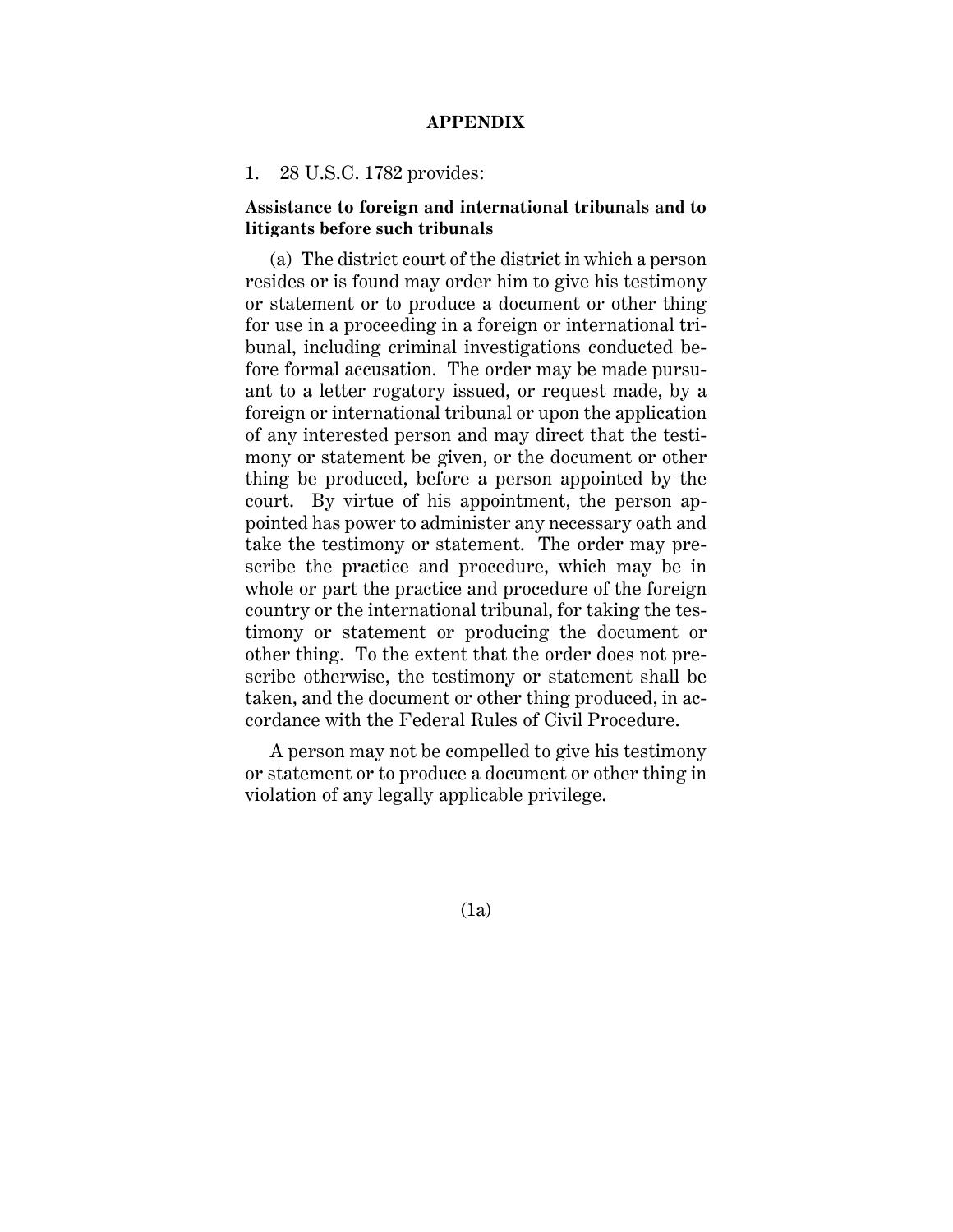(b) This chapter does not preclude a person within the United States from voluntarily giving his testimony or statement, or producing a document or other thing, for use in a proceeding in a foreign or international tribunal before any person and in any manner acceptable to him.

2. The Treaty Between the United States of America and the Republic of Poland on Mutual Legal Assistance in Criminal Matters, July 10, 1996, U.S.-Pol., T.I.A.S. No. 99-917.1, as amended, provides in pertinent part:

### **Article 1. Scope of Assistance.**

1. The Contracting Parties shall provide mutual assistance, in accordance with the provisions of this Treaty, in connection with the investigation, prosecution, and prevention of offenses. The Contracting Parties shall also provide such assistance for forfeiture and other proceedings directly related to criminal offenses, where such assistance is not prohibited by the laws of the Requested State.

- 2. Assistance shall include:
	- a) taking the testimony or statements of persons;
	- b) providing documents, records, and articles of evidence;
	- c) locating or identifying persons or items;
	- d) serving documents;
	- e) transferring persons in custody for testimony or other purposes;
	- f) executing requests for searches and seizures;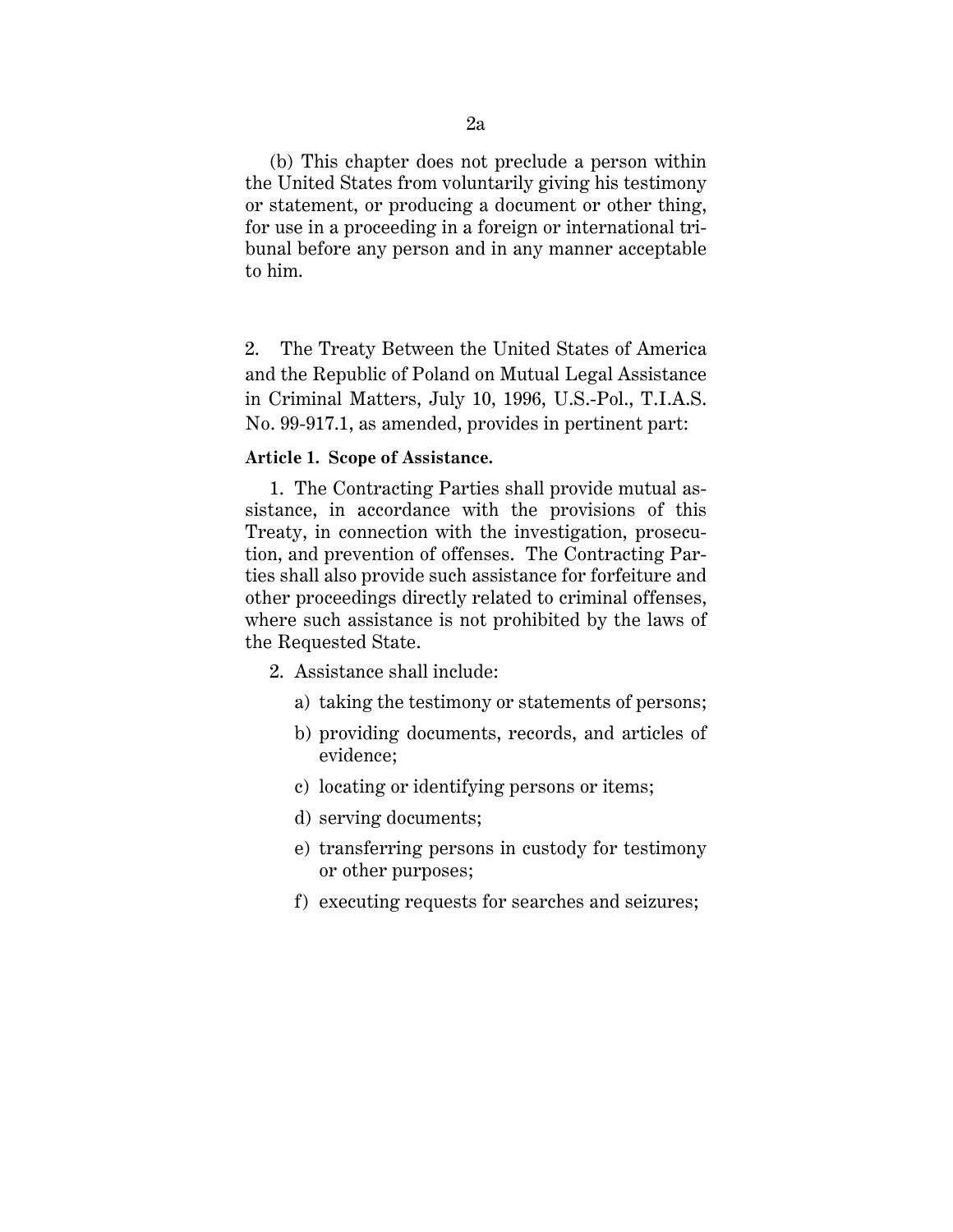- g) assisting in proceedings related to immobilization and forfeiture of assets, restitution to the victims of crime, collection of fines; and
- h) any other form of assistance not prohibited by the laws of the Requested State.

3. Assistance shall be provided without regard to whether the conduct that is the subject of the investigation, prosecution, or proceeding in the Requesting State would constitute an offense under the laws of the Requested State.

4. This Treaty is intended solely for mutual legal assistance between the Parties. The provisions of this Treaty shall not give rise to a right on the part of any private person to obtain, suppress, or exclude any evidence, or to impede the execution of a request.

\* \* \* \* \*

#### **Article 2. Central Authorities.**

1. Each Contracting Party shall have a Central Authority to make and receive requests pursuant to this Treaty.

2. For the United States of America, the Central Authority shall be the Attorney General or a person designated by the Attorney General. For the Republic of Poland, the Central Authority shall be the Minister of Justice-Attorney General or a person designated by the Minister of Justice-Attorney General.

3. The Central Authorities shall communicate directly with one another for the purposes of this Treaty.